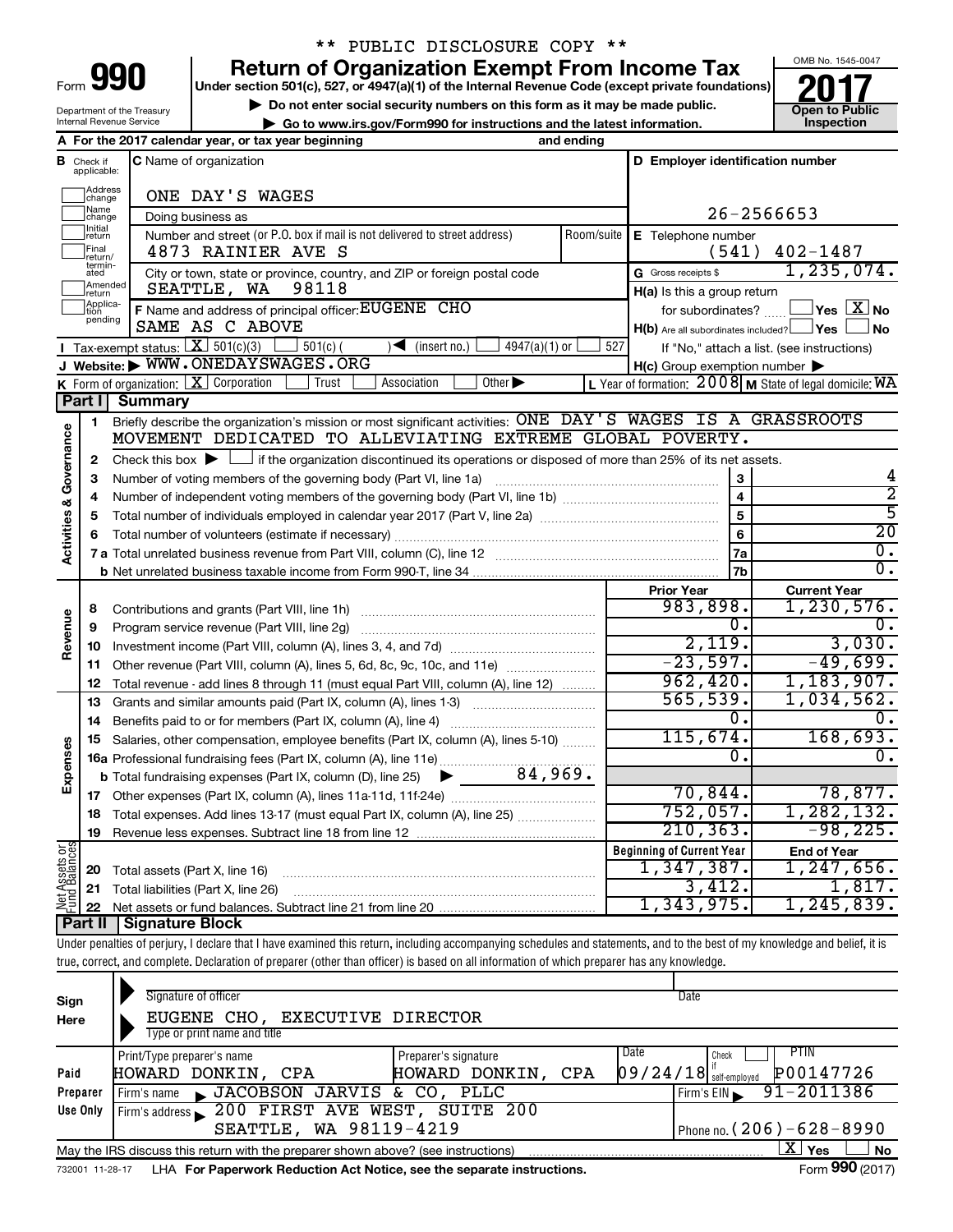|              | ONE DAY'S WAGES<br>Form 990 (2017)                                                                                                                                                      | $26 - 2566653$ | Page 2                                  |
|--------------|-----------------------------------------------------------------------------------------------------------------------------------------------------------------------------------------|----------------|-----------------------------------------|
|              | <b>Part III   Statement of Program Service Accomplishments</b>                                                                                                                          |                |                                         |
|              |                                                                                                                                                                                         |                |                                         |
| 1            | Briefly describe the organization's mission:<br>ONE DAY'S WAGES IS A MOVEMENT OF PEOPLE, STORIES, AND ACTIONS TO                                                                        |                |                                         |
|              | ALLEVIATE EXTREME GLOBAL POVERTY. ONE DAY'S WAGES PROMOTES AWARENESS,                                                                                                                   |                |                                         |
|              | INVITES GIVING, AND SUPPORTS SUSTAINABLE RELIEF THROUGH PARTNERSHIPS,                                                                                                                   |                |                                         |
|              | ESPECIALLY WITH SMALLER ORGANIZATIONS IN DEVELOPING REGIONS                                                                                                                             |                |                                         |
| $\mathbf{2}$ | Did the organization undertake any significant program services during the year which were not listed on the<br>prior Form 990 or 990-EZ?                                               |                | $\Box$ Yes $[\overline{\mathrm{X}}]$ No |
|              | If "Yes," describe these new services on Schedule O.                                                                                                                                    |                |                                         |
| 3            | Did the organization cease conducting, or make significant changes in how it conducts, any program services?                                                                            |                | $\Box$ Yes $[\overline{\mathrm{X}}]$ No |
| 4            | If "Yes," describe these changes on Schedule O.<br>Describe the organization's program service accomplishments for each of its three largest program services, as measured by expenses. |                |                                         |
|              | Section 501(c)(3) and 501(c)(4) organizations are required to report the amount of grants and allocations to others, the total expenses, and                                            |                |                                         |
|              | revenue, if any, for each program service reported.<br>1, 113, 027. including grants of \$1, 034, 562. ) (Revenue \$                                                                    |                |                                         |
| 4a           | ) (Expenses \$<br>(Code:<br>ONE DAY'S WAGES ALLOWS DONORS TO CONTRIBUTE THE EQUIVALENT OF AN                                                                                            |                |                                         |
|              | INDIVIDUAL'S WAGES FOR ONE DAY. THE ORGANIZATION REVIEWS AND APPROVES                                                                                                                   |                |                                         |
|              | EXISTING POVERTY RELIEF ORGANIZATIONS TO RECEIVE FUNDS. 20                                                                                                                              |                |                                         |
|              | ORGANIZATIONS RECEIVED GRANTS IN 2017.                                                                                                                                                  |                |                                         |
|              |                                                                                                                                                                                         |                |                                         |
|              |                                                                                                                                                                                         |                |                                         |
|              |                                                                                                                                                                                         |                |                                         |
|              |                                                                                                                                                                                         |                |                                         |
|              |                                                                                                                                                                                         |                |                                         |
|              |                                                                                                                                                                                         |                |                                         |
|              |                                                                                                                                                                                         |                |                                         |
| 4b           | including grants of \$<br>(Code: ) (Expenses \$                                                                                                                                         |                | $\overline{\phantom{a}}$                |
|              |                                                                                                                                                                                         |                |                                         |
|              |                                                                                                                                                                                         |                |                                         |
|              |                                                                                                                                                                                         |                |                                         |
|              |                                                                                                                                                                                         |                |                                         |
|              |                                                                                                                                                                                         |                |                                         |
|              |                                                                                                                                                                                         |                |                                         |
|              |                                                                                                                                                                                         |                |                                         |
|              |                                                                                                                                                                                         |                |                                         |
|              |                                                                                                                                                                                         |                |                                         |
|              |                                                                                                                                                                                         |                |                                         |
|              |                                                                                                                                                                                         |                |                                         |
|              |                                                                                                                                                                                         |                |                                         |
| 4c           | (Code: ) (Expenses \$<br>including grants of \$                                                                                                                                         | ) (Revenue \$  |                                         |
|              |                                                                                                                                                                                         |                |                                         |
|              |                                                                                                                                                                                         |                |                                         |
|              |                                                                                                                                                                                         |                |                                         |
|              |                                                                                                                                                                                         |                |                                         |
|              |                                                                                                                                                                                         |                |                                         |
|              |                                                                                                                                                                                         |                |                                         |
|              |                                                                                                                                                                                         |                |                                         |
|              |                                                                                                                                                                                         |                |                                         |
|              |                                                                                                                                                                                         |                |                                         |
|              |                                                                                                                                                                                         |                |                                         |
|              |                                                                                                                                                                                         |                |                                         |
| 4d           | Other program services (Describe in Schedule O.)                                                                                                                                        |                |                                         |
|              | (Expenses \$<br>(Revenue \$<br>including grants of \$                                                                                                                                   |                |                                         |
|              | 1,113,027.<br>4e Total program service expenses >                                                                                                                                       |                |                                         |
|              |                                                                                                                                                                                         |                | Form 990 (2017)                         |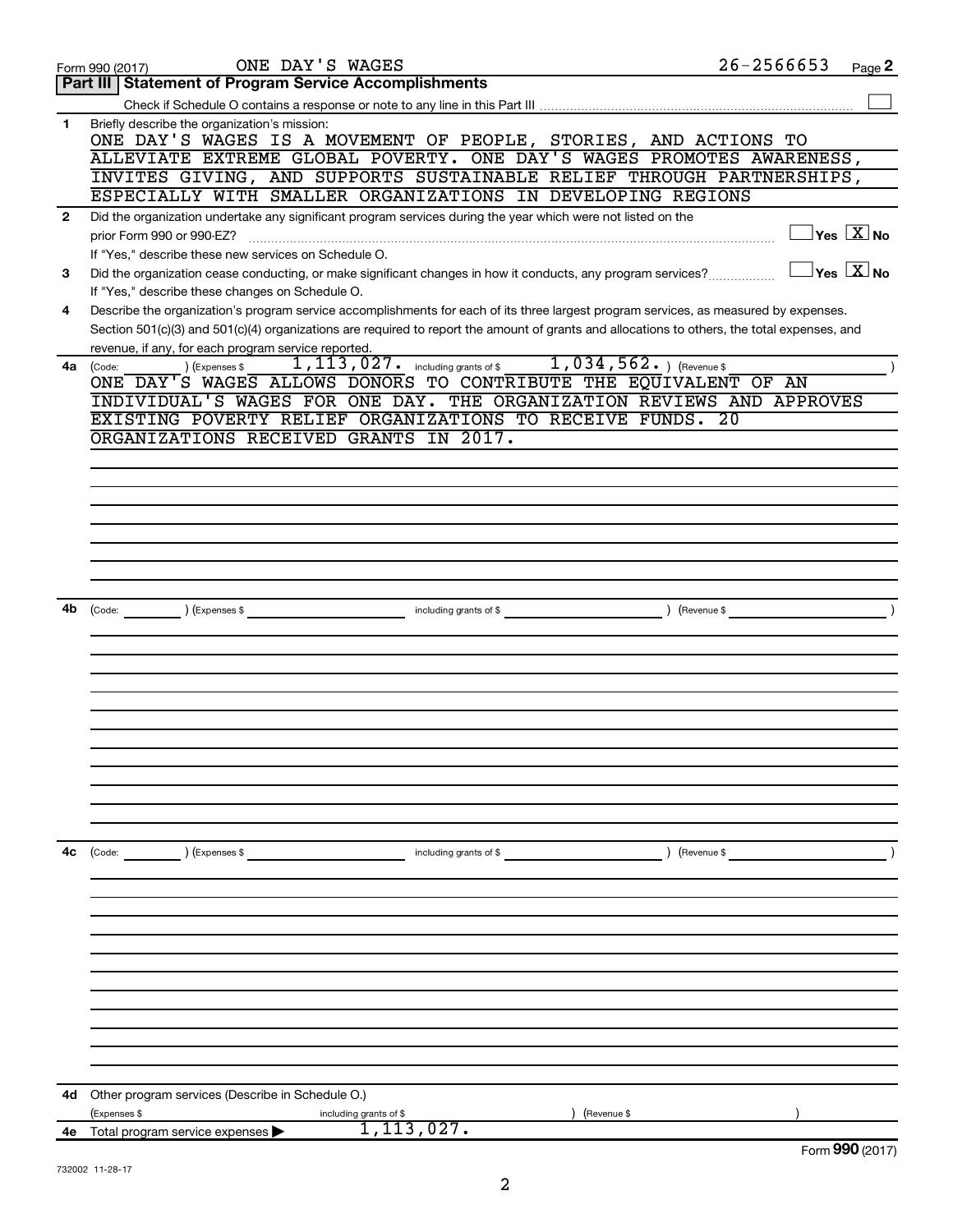| Form 990 (2017) |  |  |
|-----------------|--|--|

ONE DAY'S WAGES 26-2566653

**Part IV Checklist of Required Schedules**

|     |                                                                                                                                                                                                                                                        |                 | Yes | No                    |
|-----|--------------------------------------------------------------------------------------------------------------------------------------------------------------------------------------------------------------------------------------------------------|-----------------|-----|-----------------------|
| 1.  | Is the organization described in section $501(c)(3)$ or $4947(a)(1)$ (other than a private foundation)?                                                                                                                                                |                 |     |                       |
|     | If "Yes," complete Schedule A                                                                                                                                                                                                                          | 1               | x   |                       |
| 2   |                                                                                                                                                                                                                                                        | $\mathbf{2}$    | х   |                       |
| 3   | Did the organization engage in direct or indirect political campaign activities on behalf of or in opposition to candidates for                                                                                                                        |                 |     | X.                    |
|     | public office? If "Yes," complete Schedule C, Part I<br>Section 501(c)(3) organizations. Did the organization engage in lobbying activities, or have a section 501(h) election in effect                                                               | З               |     |                       |
| 4   | during the tax year? If "Yes," complete Schedule C, Part II                                                                                                                                                                                            | 4               |     | x                     |
| 5   | Is the organization a section 501(c)(4), 501(c)(5), or 501(c)(6) organization that receives membership dues, assessments, or                                                                                                                           |                 |     |                       |
|     |                                                                                                                                                                                                                                                        | 5               |     | X.                    |
| 6   | Did the organization maintain any donor advised funds or any similar funds or accounts for which donors have the right to                                                                                                                              |                 |     |                       |
|     | provide advice on the distribution or investment of amounts in such funds or accounts? If "Yes," complete Schedule D, Part I                                                                                                                           | 6               |     | x                     |
| 7   | Did the organization receive or hold a conservation easement, including easements to preserve open space,                                                                                                                                              |                 |     |                       |
|     | the environment, historic land areas, or historic structures? If "Yes," complete Schedule D, Part II                                                                                                                                                   | $\overline{7}$  |     | х                     |
| 8   | Did the organization maintain collections of works of art, historical treasures, or other similar assets? If "Yes," complete<br>Schedule D, Part III                                                                                                   | 8               |     | x                     |
| 9   | Did the organization report an amount in Part X, line 21, for escrow or custodial account liability, serve as a custodian for                                                                                                                          |                 |     |                       |
|     | amounts not listed in Part X; or provide credit counseling, debt management, credit repair, or debt negotiation services?                                                                                                                              |                 |     |                       |
|     | If "Yes," complete Schedule D, Part IV                                                                                                                                                                                                                 | 9               |     | x                     |
| 10  | Did the organization, directly or through a related organization, hold assets in temporarily restricted endowments, permanent                                                                                                                          |                 |     |                       |
|     |                                                                                                                                                                                                                                                        | 10              |     | X.                    |
| 11  | If the organization's answer to any of the following questions is "Yes," then complete Schedule D, Parts VI, VII, VIII, IX, or X                                                                                                                       |                 |     |                       |
|     | as applicable.                                                                                                                                                                                                                                         |                 |     |                       |
|     | a Did the organization report an amount for land, buildings, and equipment in Part X, line 10? If "Yes," complete Schedule D,<br>Part VI                                                                                                               | 11a             | х   |                       |
|     | <b>b</b> Did the organization report an amount for investments - other securities in Part X, line 12 that is 5% or more of its total                                                                                                                   |                 |     |                       |
|     |                                                                                                                                                                                                                                                        | 11b             |     | x                     |
|     | c Did the organization report an amount for investments - program related in Part X, line 13 that is 5% or more of its total                                                                                                                           |                 |     |                       |
|     |                                                                                                                                                                                                                                                        | 11c             |     | х                     |
|     | d Did the organization report an amount for other assets in Part X, line 15 that is 5% or more of its total assets reported in                                                                                                                         |                 |     |                       |
|     |                                                                                                                                                                                                                                                        | 11d             |     | x.                    |
|     | e Did the organization report an amount for other liabilities in Part X, line 25? If "Yes," complete Schedule D, Part X                                                                                                                                | 11e             |     | х                     |
| f   | Did the organization's separate or consolidated financial statements for the tax year include a footnote that addresses                                                                                                                                |                 |     |                       |
|     | the organization's liability for uncertain tax positions under FIN 48 (ASC 740)? If "Yes," complete Schedule D, Part X                                                                                                                                 | 11f             |     | x                     |
|     | 12a Did the organization obtain separate, independent audited financial statements for the tax year? If "Yes," complete<br>Schedule D, Parts XI and XII                                                                                                |                 |     | x                     |
|     |                                                                                                                                                                                                                                                        | 12a             |     |                       |
|     | <b>b</b> Was the organization included in consolidated, independent audited financial statements for the tax year?<br>If "Yes," and if the organization answered "No" to line 12a, then completing Schedule D, Parts XI and XII is optional <i>www</i> | 12 <sub>b</sub> |     | x                     |
| 13  |                                                                                                                                                                                                                                                        | 13              |     | $\overline{\text{x}}$ |
| 14a |                                                                                                                                                                                                                                                        | 14a             |     | х                     |
|     | <b>b</b> Did the organization have aggregate revenues or expenses of more than \$10,000 from grantmaking, fundraising, business,                                                                                                                       |                 |     |                       |
|     | investment, and program service activities outside the United States, or aggregate foreign investments valued at \$100,000                                                                                                                             |                 |     |                       |
|     |                                                                                                                                                                                                                                                        | 14b             | X   |                       |
| 15  | Did the organization report on Part IX, column (A), line 3, more than \$5,000 of grants or other assistance to or for any                                                                                                                              |                 |     |                       |
|     |                                                                                                                                                                                                                                                        | 15              | X   |                       |
| 16  | Did the organization report on Part IX, column (A), line 3, more than \$5,000 of aggregate grants or other assistance to                                                                                                                               |                 |     |                       |
|     |                                                                                                                                                                                                                                                        | 16              |     | X.                    |
| 17  | Did the organization report a total of more than \$15,000 of expenses for professional fundraising services on Part IX,                                                                                                                                |                 |     |                       |
|     |                                                                                                                                                                                                                                                        | 17              |     | x                     |
| 18  | Did the organization report more than \$15,000 total of fundraising event gross income and contributions on Part VIII, lines                                                                                                                           |                 |     |                       |
|     |                                                                                                                                                                                                                                                        | 18              | X   |                       |
| 19  | Did the organization report more than \$15,000 of gross income from gaming activities on Part VIII, line 9a? If "Yes,"                                                                                                                                 |                 |     |                       |
|     |                                                                                                                                                                                                                                                        | 19              |     | x                     |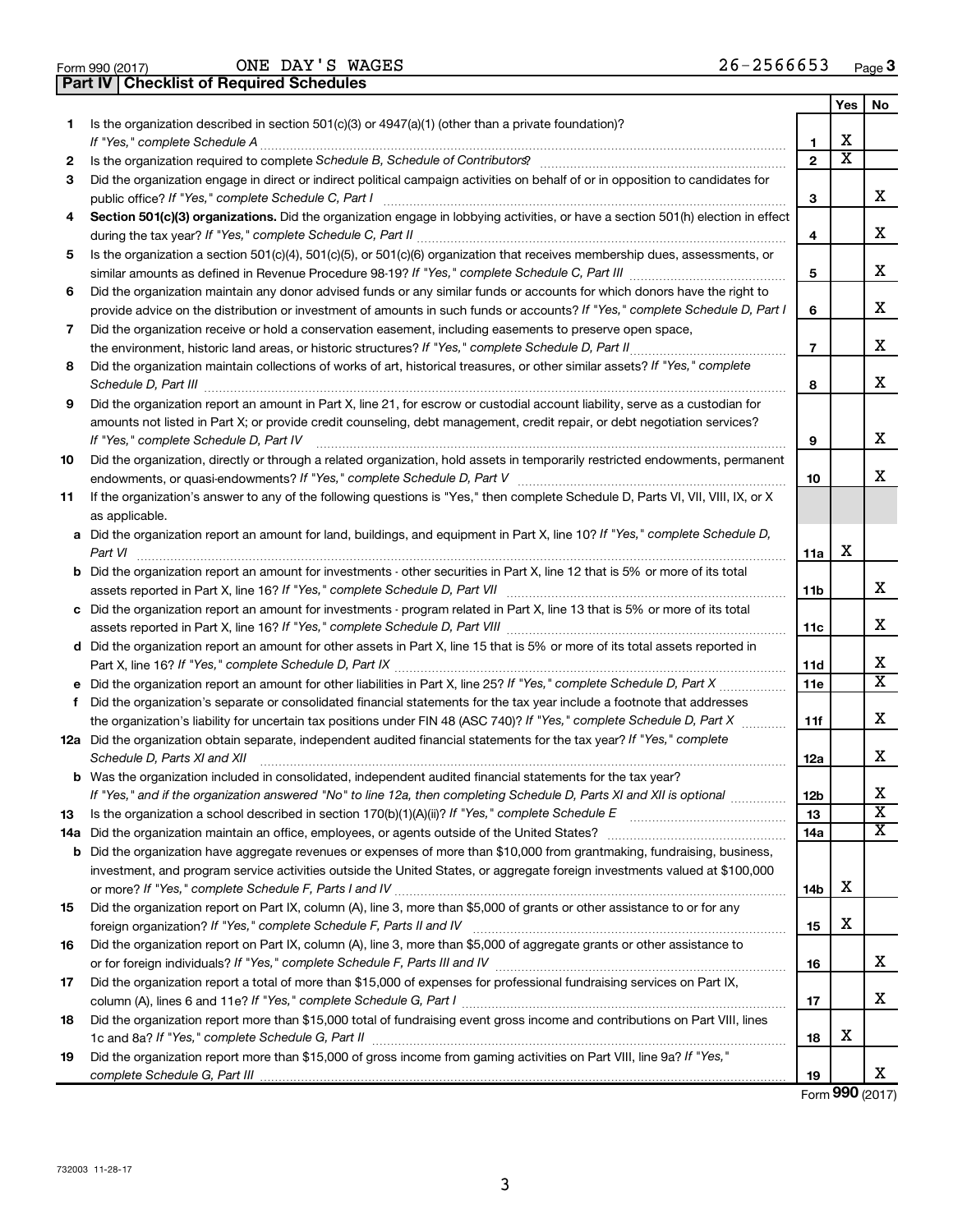|  | Form 990 (2017) |
|--|-----------------|
|  |                 |

ONE DAY'S WAGES 26-2566653

**Part IV Checklist of Required Schedules**

*(continued)*

|    |                                                                                                                                                                                                                                                                 |                        | Yes | No                      |
|----|-----------------------------------------------------------------------------------------------------------------------------------------------------------------------------------------------------------------------------------------------------------------|------------------------|-----|-------------------------|
|    | 20a Did the organization operate one or more hospital facilities? If "Yes," complete Schedule H                                                                                                                                                                 | 20a                    |     | $\overline{\mathbf{x}}$ |
|    | <b>b</b> If "Yes" to line 20a, did the organization attach a copy of its audited financial statements to this return?                                                                                                                                           | 20 <sub>b</sub>        |     |                         |
| 21 | Did the organization report more than \$5,000 of grants or other assistance to any domestic organization or                                                                                                                                                     |                        |     |                         |
|    | domestic government on Part IX, column (A), line 1? If "Yes," complete Schedule I, Parts I and II                                                                                                                                                               | 21                     | X   |                         |
| 22 | Did the organization report more than \$5,000 of grants or other assistance to or for domestic individuals on                                                                                                                                                   |                        |     |                         |
|    | Part IX, column (A), line 2? If "Yes," complete Schedule I, Parts I and III                                                                                                                                                                                     | 22                     |     | X                       |
| 23 | Did the organization answer "Yes" to Part VII, Section A, line 3, 4, or 5 about compensation of the organization's current                                                                                                                                      |                        |     |                         |
|    | and former officers, directors, trustees, key employees, and highest compensated employees? If "Yes," complete                                                                                                                                                  |                        |     | X                       |
|    |                                                                                                                                                                                                                                                                 | 23                     |     |                         |
|    | 24a Did the organization have a tax-exempt bond issue with an outstanding principal amount of more than \$100,000 as of the<br>last day of the year, that was issued after December 31, 2002? If "Yes," answer lines 24b through 24d and complete               |                        |     |                         |
|    | Schedule K. If "No", go to line 25a                                                                                                                                                                                                                             | 24a                    |     | x                       |
| b  | Did the organization invest any proceeds of tax-exempt bonds beyond a temporary period exception?                                                                                                                                                               | 24 <sub>b</sub>        |     |                         |
| с  | Did the organization maintain an escrow account other than a refunding escrow at any time during the year to defease                                                                                                                                            |                        |     |                         |
|    | any tax-exempt bonds?                                                                                                                                                                                                                                           | 24c                    |     |                         |
|    |                                                                                                                                                                                                                                                                 | 24d                    |     |                         |
|    | 25a Section 501(c)(3), 501(c)(4), and 501(c)(29) organizations. Did the organization engage in an excess benefit                                                                                                                                                |                        |     |                         |
|    |                                                                                                                                                                                                                                                                 | 25a                    |     | X                       |
| b  | Is the organization aware that it engaged in an excess benefit transaction with a disqualified person in a prior year, and                                                                                                                                      |                        |     |                         |
|    | that the transaction has not been reported on any of the organization's prior Forms 990 or 990-EZ? If "Yes," complete                                                                                                                                           |                        |     |                         |
|    | Schedule L, Part I                                                                                                                                                                                                                                              | 25b                    |     | X                       |
| 26 | Did the organization report any amount on Part X, line 5, 6, or 22 for receivables from or payables to any current or                                                                                                                                           |                        |     |                         |
|    | former officers, directors, trustees, key employees, highest compensated employees, or disqualified persons? If "Yes,"                                                                                                                                          |                        |     |                         |
|    | complete Schedule L, Part II                                                                                                                                                                                                                                    | 26                     |     | x                       |
| 27 | Did the organization provide a grant or other assistance to an officer, director, trustee, key employee, substantial                                                                                                                                            |                        |     |                         |
|    | contributor or employee thereof, a grant selection committee member, or to a 35% controlled entity or family member                                                                                                                                             |                        |     |                         |
|    |                                                                                                                                                                                                                                                                 | 27                     |     | х                       |
| 28 | Was the organization a party to a business transaction with one of the following parties (see Schedule L, Part IV                                                                                                                                               |                        |     |                         |
|    | instructions for applicable filing thresholds, conditions, and exceptions):                                                                                                                                                                                     |                        |     | х                       |
| а  | A current or former officer, director, trustee, or key employee? If "Yes," complete Schedule L, Part IV                                                                                                                                                         | 28a<br>28 <sub>b</sub> |     | $\overline{\mathbf{x}}$ |
| b  | A family member of a current or former officer, director, trustee, or key employee? If "Yes," complete Schedule L, Part IV<br>c An entity of which a current or former officer, director, trustee, or key employee (or a family member thereof) was an officer, |                        |     |                         |
|    | director, trustee, or direct or indirect owner? If "Yes," complete Schedule L, Part IV                                                                                                                                                                          | 28c                    |     | X                       |
| 29 |                                                                                                                                                                                                                                                                 | 29                     |     | $\overline{\mathbf{X}}$ |
| 30 | Did the organization receive contributions of art, historical treasures, or other similar assets, or qualified conservation                                                                                                                                     |                        |     |                         |
|    |                                                                                                                                                                                                                                                                 | 30                     |     | X                       |
| 31 | Did the organization liquidate, terminate, or dissolve and cease operations?                                                                                                                                                                                    |                        |     |                         |
|    | If "Yes," complete Schedule N, Part I                                                                                                                                                                                                                           | 31                     |     | X                       |
| 32 | Did the organization sell, exchange, dispose of, or transfer more than 25% of its net assets? If "Yes," complete                                                                                                                                                |                        |     |                         |
|    |                                                                                                                                                                                                                                                                 | 32                     |     | x                       |
| 33 | Did the organization own 100% of an entity disregarded as separate from the organization under Regulations                                                                                                                                                      |                        |     |                         |
|    |                                                                                                                                                                                                                                                                 | 33                     |     | x                       |
| 34 | Was the organization related to any tax-exempt or taxable entity? If "Yes," complete Schedule R, Part II, III, or IV, and                                                                                                                                       |                        |     |                         |
|    | Part V, line 1                                                                                                                                                                                                                                                  | 34                     |     | X                       |
|    |                                                                                                                                                                                                                                                                 | 35a                    |     | $\overline{\mathbf{X}}$ |
|    | b If "Yes" to line 35a, did the organization receive any payment from or engage in any transaction with a controlled entity                                                                                                                                     |                        |     |                         |
|    |                                                                                                                                                                                                                                                                 | 35b                    |     |                         |
| 36 | Section 501(c)(3) organizations. Did the organization make any transfers to an exempt non-charitable related organization?                                                                                                                                      | 36                     |     | x                       |
| 37 | Did the organization conduct more than 5% of its activities through an entity that is not a related organization                                                                                                                                                |                        |     |                         |
|    |                                                                                                                                                                                                                                                                 | 37                     |     | x                       |
| 38 | Did the organization complete Schedule O and provide explanations in Schedule O for Part VI, lines 11b and 19?                                                                                                                                                  |                        |     |                         |
|    |                                                                                                                                                                                                                                                                 | 38                     | х   |                         |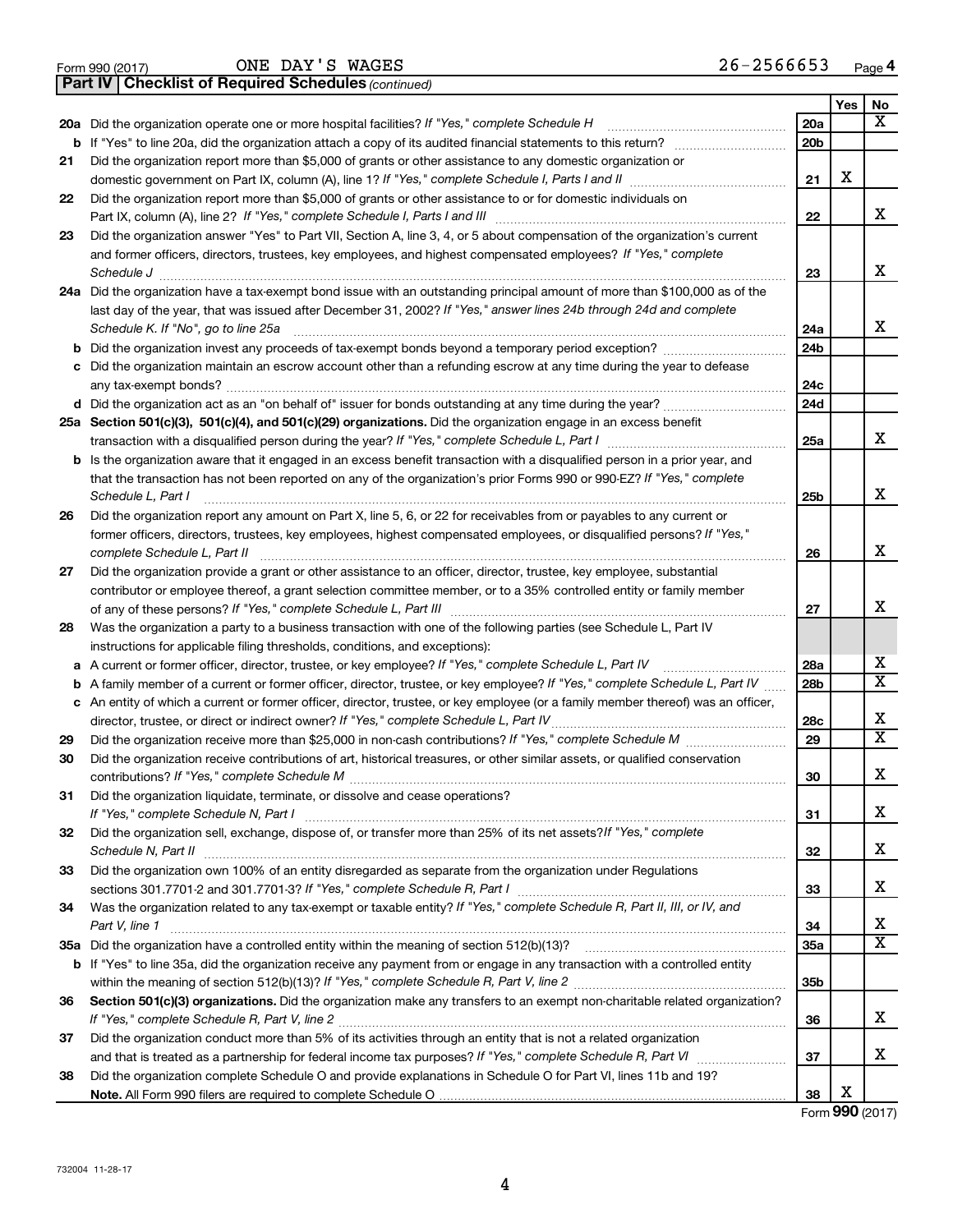|        | ONE DAY'S WAGES<br>Form 990 (2017)                                                                                                                                                                                            |                 | $26 - 2566653$ |                |                         | Page 5                  |
|--------|-------------------------------------------------------------------------------------------------------------------------------------------------------------------------------------------------------------------------------|-----------------|----------------|----------------|-------------------------|-------------------------|
| Part V | <b>Statements Regarding Other IRS Filings and Tax Compliance</b>                                                                                                                                                              |                 |                |                |                         |                         |
|        | Check if Schedule O contains a response or note to any line in this Part V                                                                                                                                                    |                 |                |                |                         |                         |
|        |                                                                                                                                                                                                                               |                 |                |                | Yes                     | No                      |
|        |                                                                                                                                                                                                                               | 1a              | 5              |                |                         |                         |
| b      | Enter the number of Forms W-2G included in line 1a. Enter -0- if not applicable                                                                                                                                               | 1b              |                |                |                         |                         |
| с      | Did the organization comply with backup withholding rules for reportable payments to vendors and reportable gaming                                                                                                            |                 |                |                |                         |                         |
|        |                                                                                                                                                                                                                               |                 |                | 1c             | х                       |                         |
|        | 2a Enter the number of employees reported on Form W-3, Transmittal of Wage and Tax Statements,                                                                                                                                |                 |                |                |                         |                         |
|        | filed for the calendar year ending with or within the year covered by this return <i>manumumumum</i>                                                                                                                          | 2a              | 5              |                |                         |                         |
|        |                                                                                                                                                                                                                               |                 |                | 2 <sub>b</sub> | X                       |                         |
|        |                                                                                                                                                                                                                               |                 |                |                |                         |                         |
|        | 3a Did the organization have unrelated business gross income of \$1,000 or more during the year?                                                                                                                              |                 |                | За             |                         | х                       |
|        | <b>b</b> If "Yes," has it filed a Form 990-T for this year? If "No," to line 3b, provide an explanation in Schedule O manumum                                                                                                 |                 |                | 3 <sub>b</sub> |                         |                         |
|        | 4a At any time during the calendar year, did the organization have an interest in, or a signature or other authority over, a                                                                                                  |                 |                |                |                         |                         |
|        | financial account in a foreign country (such as a bank account, securities account, or other financial account)?                                                                                                              |                 |                | 4a             |                         | X                       |
|        | <b>b</b> If "Yes," enter the name of the foreign country:                                                                                                                                                                     |                 |                |                |                         |                         |
|        | See instructions for filing requirements for FinCEN Form 114, Report of Foreign Bank and Financial Accounts (FBAR).                                                                                                           |                 |                |                |                         |                         |
|        |                                                                                                                                                                                                                               |                 |                | 5a             |                         | х                       |
| b      |                                                                                                                                                                                                                               |                 |                | 5 <sub>b</sub> |                         | $\overline{\textbf{x}}$ |
|        |                                                                                                                                                                                                                               |                 |                | 5 <sub>c</sub> |                         |                         |
|        | 6a Does the organization have annual gross receipts that are normally greater than \$100,000, and did the organization solicit                                                                                                |                 |                |                |                         |                         |
|        | any contributions that were not tax deductible as charitable contributions?                                                                                                                                                   |                 |                | 6a             |                         | Х                       |
|        | <b>b</b> If "Yes," did the organization include with every solicitation an express statement that such contributions or gifts                                                                                                 |                 |                |                |                         |                         |
|        | were not tax deductible?                                                                                                                                                                                                      |                 |                | 6b             |                         |                         |
| 7      | Organizations that may receive deductible contributions under section 170(c).                                                                                                                                                 |                 |                |                |                         |                         |
| a      | Did the organization receive a payment in excess of \$75 made partly as a contribution and partly for goods and services provided to the payor?                                                                               |                 |                | 7a             | х                       |                         |
|        |                                                                                                                                                                                                                               |                 |                | 7b             | $\overline{\texttt{x}}$ |                         |
|        | c Did the organization sell, exchange, or otherwise dispose of tangible personal property for which it was required                                                                                                           |                 |                |                |                         |                         |
|        | to file Form 8282?                                                                                                                                                                                                            |                 |                | 7c             |                         | х                       |
|        | d If "Yes," indicate the number of Forms 8282 filed during the year [11] [11] The Sear [11] The Sear [11] The Sear [11] The Sear [11] The Sear [11] The Sear [11] The Sear [11] The Sear [11] The Sear [11] The Sear [11] The | 7d              |                |                |                         |                         |
| е      | Did the organization receive any funds, directly or indirectly, to pay premiums on a personal benefit contract?                                                                                                               |                 |                | 7e             |                         | х                       |
| f.     | Did the organization, during the year, pay premiums, directly or indirectly, on a personal benefit contract?                                                                                                                  |                 |                | 7f             |                         | $\overline{\mathbf{X}}$ |
| g      | If the organization received a contribution of qualified intellectual property, did the organization file Form 8899 as required?                                                                                              |                 |                | 7g             |                         |                         |
|        | h If the organization received a contribution of cars, boats, airplanes, or other vehicles, did the organization file a Form 1098-C?                                                                                          |                 |                | 7h             |                         |                         |
| 8      | Sponsoring organizations maintaining donor advised funds. Did a donor advised fund maintained by the                                                                                                                          |                 |                |                |                         |                         |
|        | sponsoring organization have excess business holdings at any time during the year?                                                                                                                                            |                 |                | 8              |                         |                         |
| 9      | Sponsoring organizations maintaining donor advised funds.                                                                                                                                                                     |                 |                |                |                         |                         |
| а      | Did the sponsoring organization make any taxable distributions under section 4966?                                                                                                                                            |                 |                | 9а             |                         |                         |
| b      | Did the sponsoring organization make a distribution to a donor, donor advisor, or related person? [[[[[[[[[[[                                                                                                                 |                 |                | 9b             |                         |                         |
| 10     | Section 501(c)(7) organizations. Enter:                                                                                                                                                                                       |                 |                |                |                         |                         |
| a      |                                                                                                                                                                                                                               | 10a             |                |                |                         |                         |
| b      | Gross receipts, included on Form 990, Part VIII, line 12, for public use of club facilities                                                                                                                                   | 10b             |                |                |                         |                         |
| 11     | Section 501(c)(12) organizations. Enter:                                                                                                                                                                                      |                 |                |                |                         |                         |
| а      |                                                                                                                                                                                                                               | 11a             |                |                |                         |                         |
| b      | Gross income from other sources (Do not net amounts due or paid to other sources against                                                                                                                                      |                 |                |                |                         |                         |
|        |                                                                                                                                                                                                                               | 11b             |                |                |                         |                         |
|        | 12a Section 4947(a)(1) non-exempt charitable trusts. Is the organization filing Form 990 in lieu of Form 1041?                                                                                                                |                 |                | 12a            |                         |                         |
| b      | If "Yes," enter the amount of tax-exempt interest received or accrued during the year                                                                                                                                         | 12 <sub>b</sub> |                |                |                         |                         |
| 13     | Section 501(c)(29) qualified nonprofit health insurance issuers.                                                                                                                                                              |                 |                |                |                         |                         |
| а      |                                                                                                                                                                                                                               |                 |                | 13a            |                         |                         |
|        | Note. See the instructions for additional information the organization must report on Schedule O.                                                                                                                             |                 |                |                |                         |                         |
|        | <b>b</b> Enter the amount of reserves the organization is required to maintain by the states in which the                                                                                                                     |                 |                |                |                         |                         |
|        |                                                                                                                                                                                                                               | 13 <sub>b</sub> |                |                |                         |                         |
|        |                                                                                                                                                                                                                               | 13с             |                |                |                         |                         |
|        | 14a Did the organization receive any payments for indoor tanning services during the tax year?                                                                                                                                |                 |                | 14a            |                         | х                       |
|        |                                                                                                                                                                                                                               |                 |                | 14b            |                         |                         |

| Form 990 (2017) |  |
|-----------------|--|
|-----------------|--|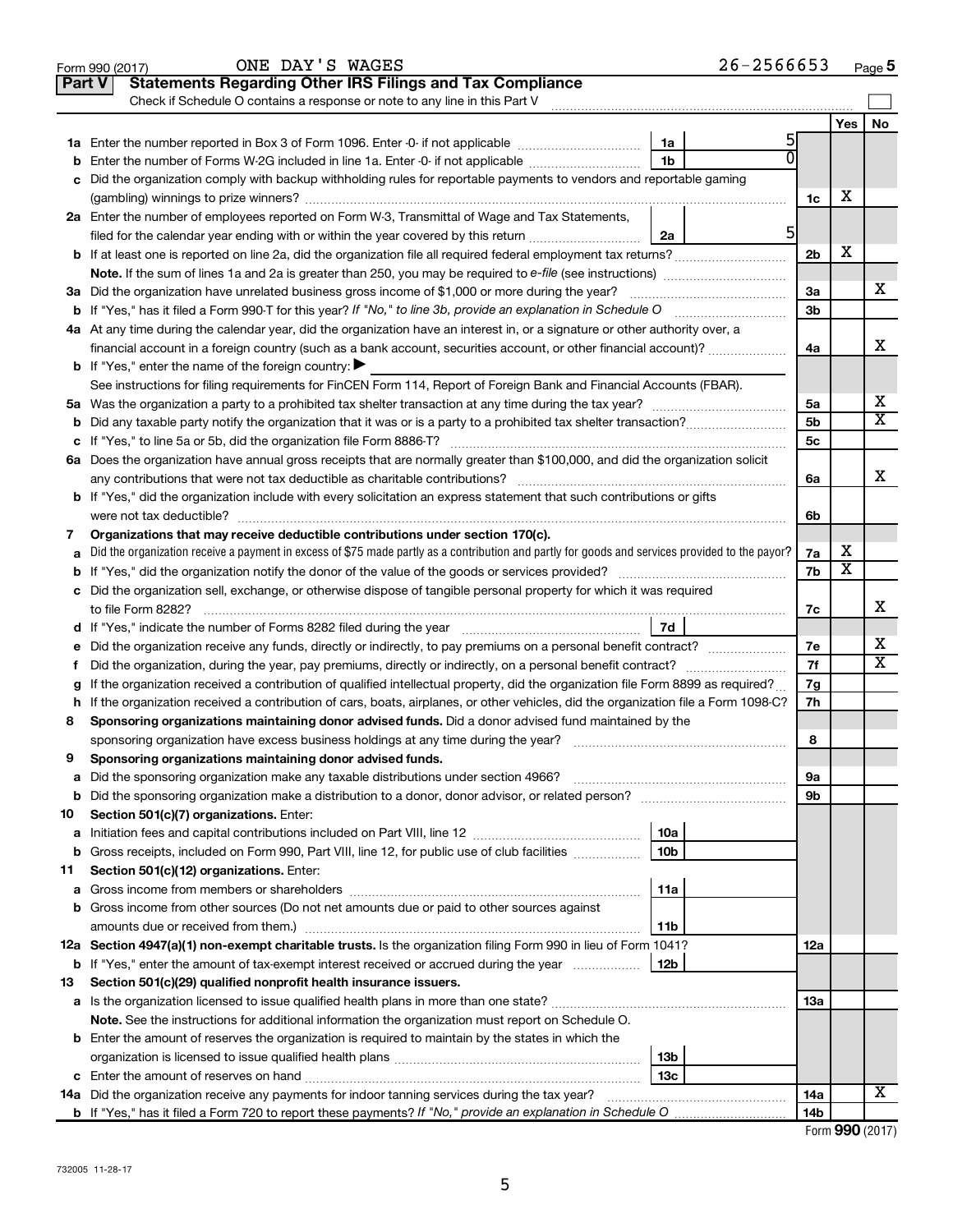|     |                                                                                                                                           |                 |                         | $\mathbf{X}$            |
|-----|-------------------------------------------------------------------------------------------------------------------------------------------|-----------------|-------------------------|-------------------------|
|     | <b>Section A. Governing Body and Management</b>                                                                                           |                 |                         |                         |
|     |                                                                                                                                           |                 | Yes                     | No                      |
|     | <b>1a</b> Enter the number of voting members of the governing body at the end of the tax year<br>1a                                       |                 |                         |                         |
|     | If there are material differences in voting rights among members of the governing body, or if the governing                               |                 |                         |                         |
|     | body delegated broad authority to an executive committee or similar committee, explain in Schedule O.                                     |                 |                         |                         |
| b   | Enter the number of voting members included in line 1a, above, who are independent<br>1b                                                  |                 |                         |                         |
| 2   | Did any officer, director, trustee, or key employee have a family relationship or a business relationship with any other                  |                 |                         |                         |
|     | officer, director, trustee, or key employee?                                                                                              | $\mathbf{2}$    | х                       |                         |
| З   | Did the organization delegate control over management duties customarily performed by or under the direct supervision                     |                 |                         |                         |
|     |                                                                                                                                           | 3               |                         | x                       |
| 4   | Did the organization make any significant changes to its governing documents since the prior Form 990 was filed?                          | 4               |                         | $\overline{\mathbf{X}}$ |
| 5   |                                                                                                                                           | 5               |                         | $\overline{\mathbf{X}}$ |
| 6   |                                                                                                                                           | 6               |                         | $\overline{\textbf{X}}$ |
|     | 7a Did the organization have members, stockholders, or other persons who had the power to elect or appoint one or                         |                 |                         |                         |
|     |                                                                                                                                           | 7a              |                         | х                       |
|     | <b>b</b> Are any governance decisions of the organization reserved to (or subject to approval by) members, stockholders, or               |                 |                         |                         |
|     |                                                                                                                                           | 7b              |                         | х                       |
| 8   | Did the organization contemporaneously document the meetings held or written actions undertaken during the year by the following:         |                 |                         |                         |
| a   |                                                                                                                                           | 8a              | х                       |                         |
| b   |                                                                                                                                           | 8b              | $\overline{\textbf{x}}$ |                         |
| 9   | Is there any officer, director, trustee, or key employee listed in Part VII, Section A, who cannot be reached at the                      |                 |                         |                         |
|     |                                                                                                                                           | 9               |                         | х                       |
|     | <b>Section B. Policies</b> (This Section B requests information about policies not required by the Internal Revenue Code.)                |                 |                         |                         |
|     |                                                                                                                                           |                 | Yes                     | No                      |
|     |                                                                                                                                           | 10a             |                         | $\overline{\textbf{X}}$ |
|     | <b>b</b> If "Yes," did the organization have written policies and procedures governing the activities of such chapters, affiliates,       |                 |                         |                         |
|     |                                                                                                                                           | 10 <sub>b</sub> |                         |                         |
|     | 11a Has the organization provided a complete copy of this Form 990 to all members of its governing body before filing the form?           | 11a             | $\overline{\mathbf{X}}$ |                         |
|     | <b>b</b> Describe in Schedule O the process, if any, used by the organization to review this Form 990.                                    |                 |                         |                         |
| 12a | Did the organization have a written conflict of interest policy? If "No," go to line 13                                                   | 12a             | х                       |                         |
| b   | Were officers, directors, or trustees, and key employees required to disclose annually interests that could give rise to conflicts?       | 12 <sub>b</sub> | $\overline{\textbf{x}}$ |                         |
| с   | Did the organization regularly and consistently monitor and enforce compliance with the policy? If "Yes," describe                        |                 |                         |                         |
|     | in Schedule O how this was done manufactured and a state of the state of the state of the state of the state o                            | 12c             | X                       |                         |
| 13  | Did the organization have a written whistleblower policy?                                                                                 | 13              |                         | X                       |
| 14  |                                                                                                                                           | 14              |                         | $\overline{\mathbf{X}}$ |
| 15  | Did the process for determining compensation of the following persons include a review and approval by independent                        |                 |                         |                         |
|     | persons, comparability data, and contemporaneous substantiation of the deliberation and decision?                                         |                 |                         |                         |
| а   |                                                                                                                                           | 15a             |                         | х                       |
|     |                                                                                                                                           | 15b             |                         | $\overline{\mathbf{X}}$ |
|     | If "Yes" to line 15a or 15b, describe the process in Schedule O (see instructions).                                                       |                 |                         |                         |
|     | 16a Did the organization invest in, contribute assets to, or participate in a joint venture or similar arrangement with a                 |                 |                         |                         |
|     | taxable entity during the year?                                                                                                           | 16a             |                         | х                       |
|     | b If "Yes," did the organization follow a written policy or procedure requiring the organization to evaluate its participation            |                 |                         |                         |
|     | in joint venture arrangements under applicable federal tax law, and take steps to safeguard the organization's                            |                 |                         |                         |
|     | exempt status with respect to such arrangements?                                                                                          | 16b             |                         |                         |
|     | <b>Section C. Disclosure</b>                                                                                                              |                 |                         |                         |
| 17  | List the states with which a copy of this Form 990 is required to be filed $\blacktriangleright\text{WA}$                                 |                 |                         |                         |
| 18  | Section 6104 requires an organization to make its Forms 1023 (or 1024 if applicable), 990, and 990-T (Section 501(c)(3)s only) available  |                 |                         |                         |
|     | for public inspection. Indicate how you made these available. Check all that apply.                                                       |                 |                         |                         |
|     | $ \mathbf{X} $ Upon request<br>  X   Own website<br>Another's website<br>Other (explain in Schedule O)                                    |                 |                         |                         |
| 19  | Describe in Schedule O whether (and if so, how) the organization made its governing documents, conflict of interest policy, and financial |                 |                         |                         |
|     | statements available to the public during the tax year.                                                                                   |                 |                         |                         |
| 20  | State the name, address, and telephone number of the person who possesses the organization's books and records:                           |                 |                         |                         |
|     | ANN TARLETON - 425-205-8505                                                                                                               |                 |                         |                         |
|     | 1655 HAWKS MEADOW ROAD, CHELAN, WA<br>98816                                                                                               |                 |                         |                         |

| 2566653<br><b>WAGES</b><br>DAY'<br>י י<br>ONE<br>26–<br>-<br>Form 990 (2017)<br>Page <b>o</b><br>ມ |
|----------------------------------------------------------------------------------------------------|
|----------------------------------------------------------------------------------------------------|

*to line 8a, 8b, or 10b below, describe the circumstances, processes, or changes in Schedule O. See instructions.*

| Form 990 (2017) | ONE DAY S WAGES |                                                                                                                             | 86-2566653 | Pag |
|-----------------|-----------------|-----------------------------------------------------------------------------------------------------------------------------|------------|-----|
|                 |                 | Part VI Governance, Management, and Disclosure For each "Yes" response to lines 2 through 7b below, and for a "No" response |            |     |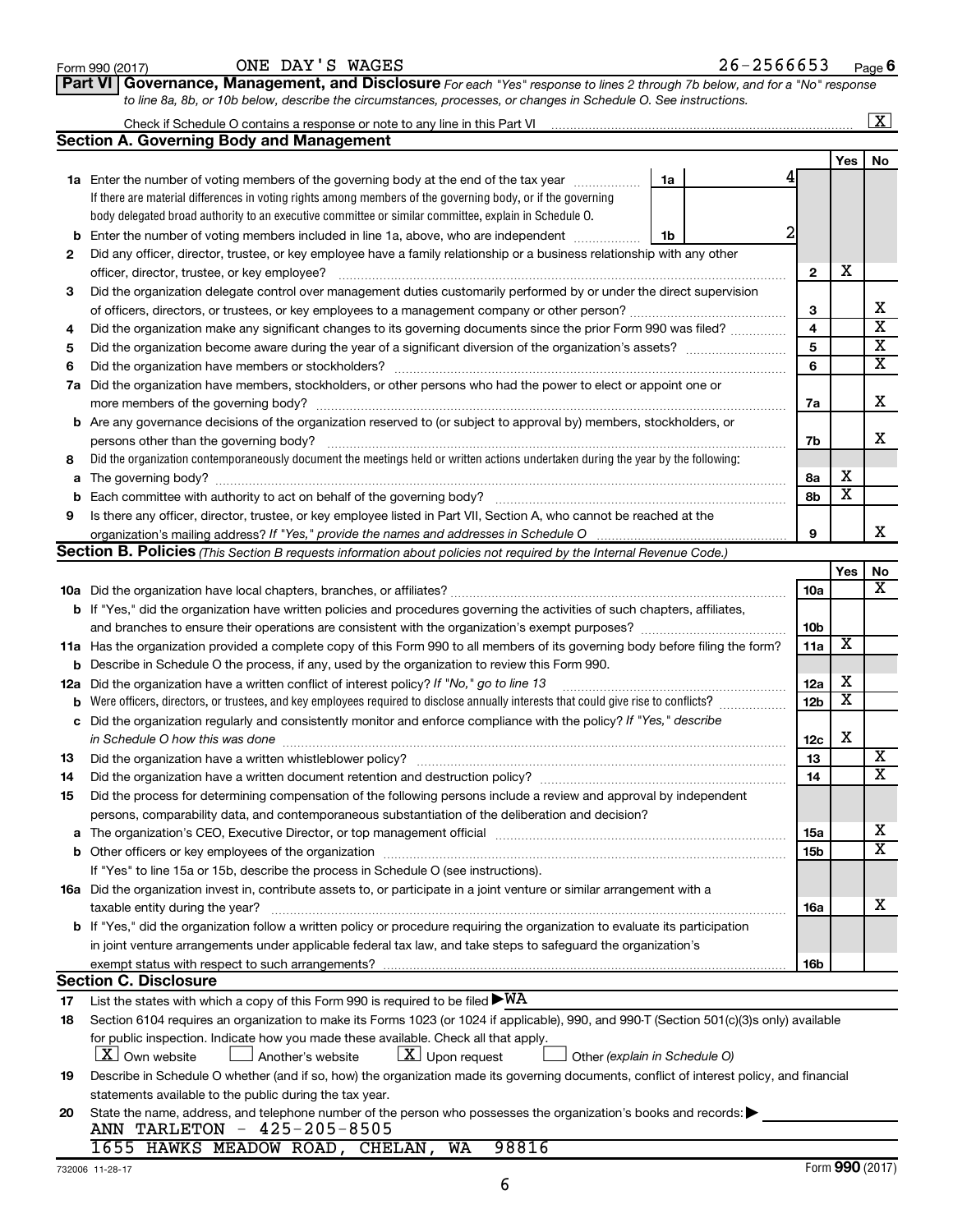$\Box$ 

| Part VII Compensation of Officers, Directors, Trustees, Key Employees, Highest Compensated |
|--------------------------------------------------------------------------------------------|
| <b>Employees, and Independent Contractors</b>                                              |

Check if Schedule O contains a response or note to any line in this Part VII

**Section A. Officers, Directors, Trustees, Key Employees, and Highest Compensated Employees**

**1a**  Complete this table for all persons required to be listed. Report compensation for the calendar year ending with or within the organization's tax year.

**•** List all of the organization's current officers, directors, trustees (whether individuals or organizations), regardless of amount of compensation. Enter  $-0$ - in columns  $(D)$ ,  $(E)$ , and  $(F)$  if no compensation was paid.

**•** List all of the organization's **current** key employees, if any. See instructions for definition of "key employee."

**•** List the organization's five current highest compensated employees (other than an officer, director, trustee, or key employee) who received reportable compensation (Box 5 of Form W-2 and/or Box 7 of Form 1099-MISC) of more than \$100,000 from the organization and any related organizations.

**•** List all of the organization's former officers, key employees, and highest compensated employees who received more than \$100,000 of reportable compensation from the organization and any related organizations.

**•** List all of the organization's former directors or trustees that received, in the capacity as a former director or trustee of the organization, more than \$10,000 of reportable compensation from the organization and any related organizations.

List persons in the following order: individual trustees or directors; institutional trustees; officers; key employees; highest compensated employees; and former such persons.

Check this box if neither the organization nor any related organization compensated any current officer, director, or trustee.  $\Box$ 

| (A)                        | (B)                  |                                         | (C)                                                              |             |              |                                 |           | (D)                             | (E)             | (F)                         |  |  |
|----------------------------|----------------------|-----------------------------------------|------------------------------------------------------------------|-------------|--------------|---------------------------------|-----------|---------------------------------|-----------------|-----------------------------|--|--|
| Name and Title             | Average              | Position<br>(do not check more than one |                                                                  | Reportable  | Reportable   | Estimated                       |           |                                 |                 |                             |  |  |
|                            | hours per            |                                         | box, unless person is both an<br>officer and a director/trustee) |             | compensation | compensation                    | amount of |                                 |                 |                             |  |  |
|                            | week                 |                                         |                                                                  |             |              |                                 |           | from                            | from related    | other                       |  |  |
|                            | (list any            |                                         |                                                                  |             |              |                                 |           | the                             | organizations   | compensation                |  |  |
|                            | hours for<br>related |                                         |                                                                  |             |              |                                 |           | organization<br>(W-2/1099-MISC) | (W-2/1099-MISC) | from the                    |  |  |
|                            | organizations        |                                         |                                                                  |             |              |                                 |           |                                 |                 | organization<br>and related |  |  |
|                            | below                |                                         |                                                                  |             |              |                                 |           |                                 |                 | organizations               |  |  |
|                            | line)                | Individual trustee or director          | Institutional trustee                                            | Officer     | Key employee | Highest compensated<br>employee | Former    |                                 |                 |                             |  |  |
| (1) EUGENE CHO             | 8.00                 |                                         |                                                                  |             |              |                                 |           |                                 |                 |                             |  |  |
| PRESIDENT/EXECUTIVE DIRECT |                      | $\mathbf X$                             |                                                                  | $\mathbf x$ |              |                                 |           | 9,500.                          | 0.              | $\mathbf 0$ .               |  |  |
| (2) MICHAEL CHANG          | 2.00                 |                                         |                                                                  |             |              |                                 |           |                                 |                 |                             |  |  |
| TREASURER                  |                      | $\mathbf X$                             |                                                                  | $\mathbf X$ |              |                                 |           | $0$ .                           | $\mathbf 0$ .   | $0$ .                       |  |  |
| (3) CINDY BRANDT           | 2.00                 |                                         |                                                                  |             |              |                                 |           |                                 |                 |                             |  |  |
| SECRETARY                  |                      | $\mathbf X$                             |                                                                  | $\mathbf X$ |              |                                 |           | 0.                              | 0.              | $\mathbf 0$ .               |  |  |
| (4) MINHEE CHO             | 2.00                 |                                         |                                                                  |             |              |                                 |           |                                 |                 |                             |  |  |
| <b>DIRECTOR</b>            |                      | $\rm X$                                 |                                                                  |             |              |                                 |           | $\mathbf 0$ .                   | 0.              | $\mathbf 0$ .               |  |  |
|                            |                      |                                         |                                                                  |             |              |                                 |           |                                 |                 |                             |  |  |
|                            |                      |                                         |                                                                  |             |              |                                 |           |                                 |                 |                             |  |  |
|                            |                      |                                         |                                                                  |             |              |                                 |           |                                 |                 |                             |  |  |
|                            |                      |                                         |                                                                  |             |              |                                 |           |                                 |                 |                             |  |  |
|                            |                      |                                         |                                                                  |             |              |                                 |           |                                 |                 |                             |  |  |
|                            |                      |                                         |                                                                  |             |              |                                 |           |                                 |                 |                             |  |  |
|                            |                      |                                         |                                                                  |             |              |                                 |           |                                 |                 |                             |  |  |
|                            |                      |                                         |                                                                  |             |              |                                 |           |                                 |                 |                             |  |  |
|                            |                      |                                         |                                                                  |             |              |                                 |           |                                 |                 |                             |  |  |
|                            |                      |                                         |                                                                  |             |              |                                 |           |                                 |                 |                             |  |  |
|                            |                      |                                         |                                                                  |             |              |                                 |           |                                 |                 |                             |  |  |
|                            |                      |                                         |                                                                  |             |              |                                 |           |                                 |                 |                             |  |  |
|                            |                      |                                         |                                                                  |             |              |                                 |           |                                 |                 |                             |  |  |
|                            |                      |                                         |                                                                  |             |              |                                 |           |                                 |                 |                             |  |  |
|                            |                      |                                         |                                                                  |             |              |                                 |           |                                 |                 |                             |  |  |
|                            |                      |                                         |                                                                  |             |              |                                 |           |                                 |                 |                             |  |  |
|                            |                      |                                         |                                                                  |             |              |                                 |           |                                 |                 |                             |  |  |
|                            |                      |                                         |                                                                  |             |              |                                 |           |                                 |                 |                             |  |  |
|                            |                      |                                         |                                                                  |             |              |                                 |           |                                 |                 |                             |  |  |
|                            |                      |                                         |                                                                  |             |              |                                 |           |                                 |                 |                             |  |  |
|                            |                      |                                         |                                                                  |             |              |                                 |           |                                 |                 |                             |  |  |
|                            |                      |                                         |                                                                  |             |              |                                 |           |                                 |                 |                             |  |  |
|                            |                      |                                         |                                                                  |             |              |                                 |           |                                 |                 |                             |  |  |
|                            |                      |                                         |                                                                  |             |              |                                 |           |                                 |                 |                             |  |  |
|                            |                      |                                         |                                                                  |             |              |                                 |           |                                 |                 |                             |  |  |
|                            |                      |                                         |                                                                  |             |              |                                 |           |                                 |                 |                             |  |  |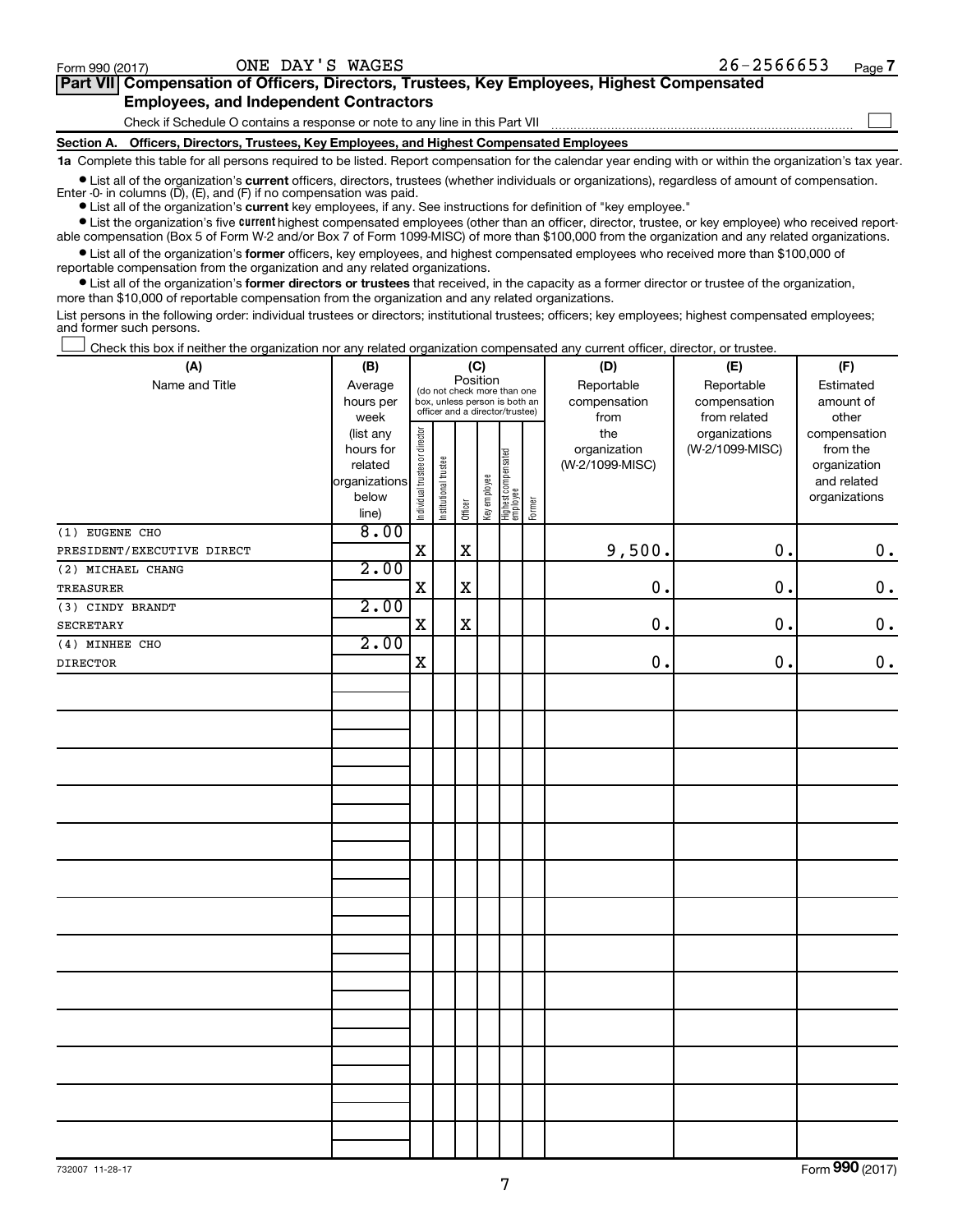|    | ONE DAY'S WAGES<br>Form 990 (2017)                                                                                                                                                                                                                     |                                                         |                                |                       |         |                                                                                                        |                                   |        |                                           | 26-2566653                                        |                  |                     | Page 8                                                                   |
|----|--------------------------------------------------------------------------------------------------------------------------------------------------------------------------------------------------------------------------------------------------------|---------------------------------------------------------|--------------------------------|-----------------------|---------|--------------------------------------------------------------------------------------------------------|-----------------------------------|--------|-------------------------------------------|---------------------------------------------------|------------------|---------------------|--------------------------------------------------------------------------|
|    | <b>Part VII</b><br>Section A. Officers, Directors, Trustees, Key Employees, and Highest Compensated Employees (continued)                                                                                                                              |                                                         |                                |                       |         |                                                                                                        |                                   |        |                                           |                                                   |                  |                     |                                                                          |
|    | (A)<br>Name and title                                                                                                                                                                                                                                  | (B)<br>Average<br>hours per<br>week<br>(list any        | Position                       |                       |         | (C)<br>(do not check more than one<br>box, unless person is both an<br>officer and a director/trustee) |                                   |        | (D)<br>Reportable<br>compensation<br>from | (E)<br>Reportable<br>compensation<br>from related |                  |                     | (F)<br>Estimated<br>amount of<br>other                                   |
|    |                                                                                                                                                                                                                                                        | hours for<br>related<br>organizations<br>below<br>line) | Individual trustee or director | Institutional trustee | Officer | Key employee                                                                                           | Highest compensated<br>  employee | Former | the<br>organization<br>(W-2/1099-MISC)    | organizations<br>(W-2/1099-MISC)                  |                  |                     | compensation<br>from the<br>organization<br>and related<br>organizations |
|    |                                                                                                                                                                                                                                                        |                                                         |                                |                       |         |                                                                                                        |                                   |        |                                           |                                                   |                  |                     |                                                                          |
|    |                                                                                                                                                                                                                                                        |                                                         |                                |                       |         |                                                                                                        |                                   |        |                                           |                                                   |                  |                     |                                                                          |
|    |                                                                                                                                                                                                                                                        |                                                         |                                |                       |         |                                                                                                        |                                   |        |                                           |                                                   |                  |                     |                                                                          |
|    |                                                                                                                                                                                                                                                        |                                                         |                                |                       |         |                                                                                                        |                                   |        |                                           |                                                   |                  |                     |                                                                          |
|    |                                                                                                                                                                                                                                                        |                                                         |                                |                       |         |                                                                                                        |                                   |        |                                           |                                                   |                  |                     |                                                                          |
|    |                                                                                                                                                                                                                                                        |                                                         |                                |                       |         |                                                                                                        |                                   |        |                                           |                                                   |                  |                     |                                                                          |
|    |                                                                                                                                                                                                                                                        |                                                         |                                |                       |         |                                                                                                        |                                   |        |                                           |                                                   |                  |                     |                                                                          |
|    |                                                                                                                                                                                                                                                        |                                                         |                                |                       |         |                                                                                                        |                                   |        |                                           |                                                   |                  |                     |                                                                          |
|    |                                                                                                                                                                                                                                                        |                                                         |                                |                       |         |                                                                                                        |                                   |        | 9,500.                                    |                                                   | $\overline{0}$ . |                     | $\overline{0}$ .                                                         |
|    |                                                                                                                                                                                                                                                        |                                                         |                                |                       |         |                                                                                                        |                                   |        | σ.                                        |                                                   | $\overline{0}$ . |                     | $\overline{0}$ .                                                         |
|    |                                                                                                                                                                                                                                                        |                                                         |                                |                       |         |                                                                                                        |                                   |        | 9,500.                                    |                                                   | Ο.               |                     | $\overline{0}$ .                                                         |
| 2  | Total number of individuals (including but not limited to those listed above) who received more than \$100,000 of reportable<br>compensation from the organization $\blacktriangleright$                                                               |                                                         |                                |                       |         |                                                                                                        |                                   |        |                                           |                                                   |                  |                     | 0                                                                        |
|    |                                                                                                                                                                                                                                                        |                                                         |                                |                       |         |                                                                                                        |                                   |        |                                           |                                                   |                  |                     | Yes<br>No                                                                |
| 3  | Did the organization list any former officer, director, or trustee, key employee, or highest compensated employee on<br>line 1a? If "Yes," complete Schedule J for such individual manufacture content to the Schedule J for such individual           |                                                         |                                |                       |         |                                                                                                        |                                   |        |                                           |                                                   |                  | З                   | x                                                                        |
|    | For any individual listed on line 1a, is the sum of reportable compensation and other compensation from the organization<br>and related organizations greater than \$150,000? If "Yes," complete Schedule J for such individual                        |                                                         |                                |                       |         |                                                                                                        |                                   |        |                                           |                                                   |                  | 4                   | х                                                                        |
| 5  | Did any person listed on line 1a receive or accrue compensation from any unrelated organization or individual for services                                                                                                                             |                                                         |                                |                       |         |                                                                                                        |                                   |        |                                           |                                                   |                  | 5                   | x                                                                        |
|    | <b>Section B. Independent Contractors</b>                                                                                                                                                                                                              |                                                         |                                |                       |         |                                                                                                        |                                   |        |                                           |                                                   |                  |                     |                                                                          |
| 1. | Complete this table for your five highest compensated independent contractors that received more than \$100,000 of compensation from<br>the organization. Report compensation for the calendar year ending with or within the organization's tax year. |                                                         |                                |                       |         |                                                                                                        |                                   |        |                                           |                                                   |                  |                     |                                                                          |
|    | (A)<br>Name and business address                                                                                                                                                                                                                       |                                                         |                                | <b>NONE</b>           |         |                                                                                                        |                                   |        | (B)<br>Description of services            |                                                   |                  | (C)<br>Compensation |                                                                          |
|    |                                                                                                                                                                                                                                                        |                                                         |                                |                       |         |                                                                                                        |                                   |        |                                           |                                                   |                  |                     |                                                                          |
|    |                                                                                                                                                                                                                                                        |                                                         |                                |                       |         |                                                                                                        |                                   |        |                                           |                                                   |                  |                     |                                                                          |
|    |                                                                                                                                                                                                                                                        |                                                         |                                |                       |         |                                                                                                        |                                   |        |                                           |                                                   |                  |                     |                                                                          |
|    |                                                                                                                                                                                                                                                        |                                                         |                                |                       |         |                                                                                                        |                                   |        |                                           |                                                   |                  |                     |                                                                          |
| 2  | Total number of independent contractors (including but not limited to those listed above) who received more than                                                                                                                                       |                                                         |                                |                       |         |                                                                                                        |                                   |        |                                           |                                                   |                  |                     |                                                                          |
|    | \$100,000 of compensation from the organization                                                                                                                                                                                                        |                                                         |                                |                       |         |                                                                                                        | 0                                 |        |                                           |                                                   |                  |                     |                                                                          |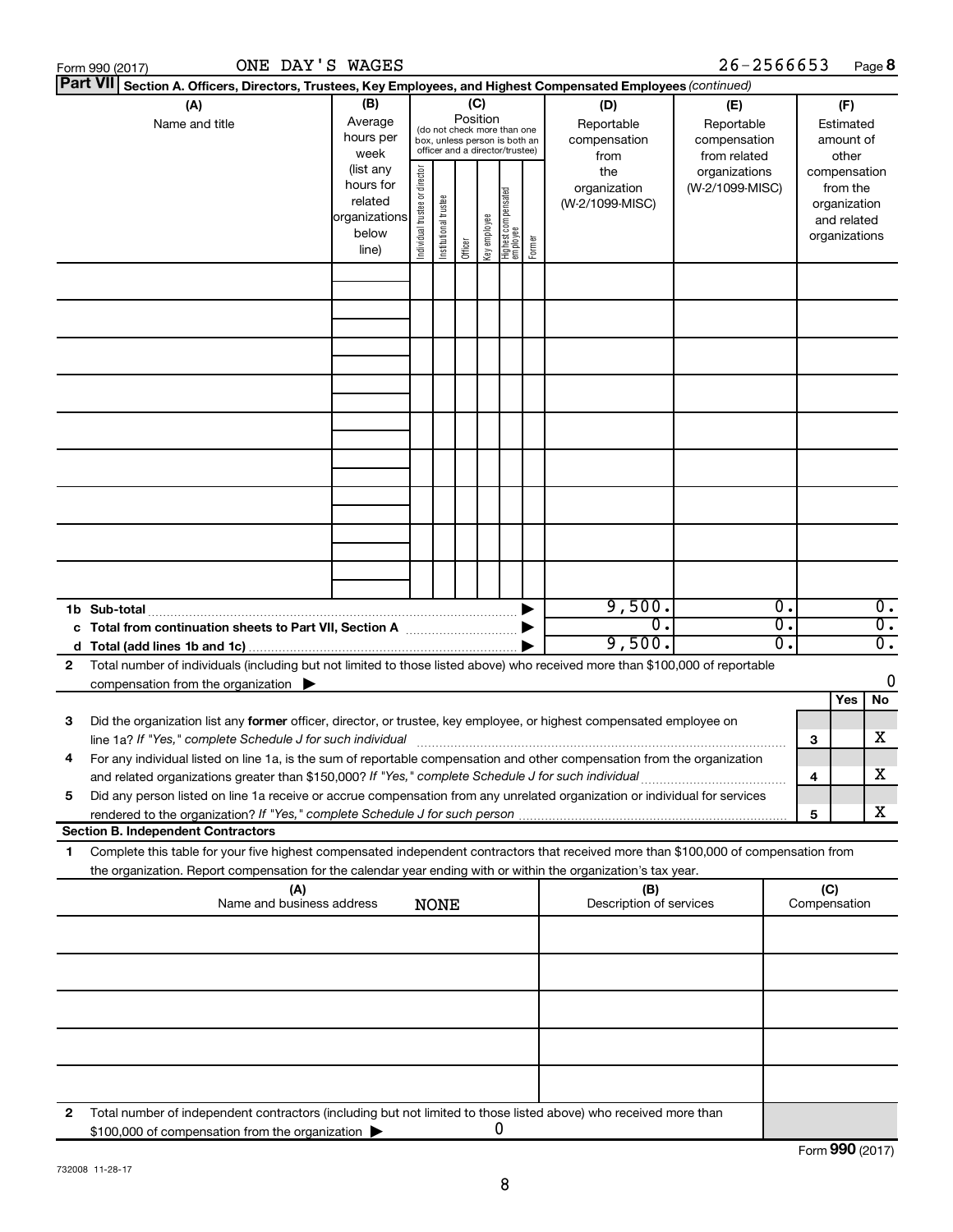|                                                                                         | <b>Part VIII</b>                                | <b>Statement of Revenue</b>                                                                                                                                                                                                                                                                                                                                                                                                                                                                                                                                                                                                                |                                                    |                                                                     |                             |                                                 |                                         |                                                             |
|-----------------------------------------------------------------------------------------|-------------------------------------------------|--------------------------------------------------------------------------------------------------------------------------------------------------------------------------------------------------------------------------------------------------------------------------------------------------------------------------------------------------------------------------------------------------------------------------------------------------------------------------------------------------------------------------------------------------------------------------------------------------------------------------------------------|----------------------------------------------------|---------------------------------------------------------------------|-----------------------------|-------------------------------------------------|-----------------------------------------|-------------------------------------------------------------|
|                                                                                         |                                                 |                                                                                                                                                                                                                                                                                                                                                                                                                                                                                                                                                                                                                                            |                                                    |                                                                     |                             |                                                 |                                         |                                                             |
|                                                                                         |                                                 |                                                                                                                                                                                                                                                                                                                                                                                                                                                                                                                                                                                                                                            |                                                    |                                                                     | (A)<br>Total revenue        | (B)<br>Related or<br>exempt function<br>revenue | (C)<br>Unrelated<br>business<br>revenue | Revenue excluded<br>from tax under<br>sections<br>512 - 514 |
| Contributions, Gifts, Grants<br>and Other Similar Amounts<br>Program Service<br>Revenue | b<br>с<br>d<br>е<br>g<br>2a<br>b<br>с<br>d<br>е | 1 a Federated campaigns<br>Fundraising events<br>Related organizations<br>Government grants (contributions)<br>f All other contributions, gifts, grants, and<br>similar amounts not included above<br>Noncash contributions included in lines 1a-1f: \$<br>the control of the control of the control of the control of the control of<br><u> 1989 - Johann Stein, marwolaethau a bhann an t-Albann an t-Albann an t-Albann an t-Albann an t-Albann an t-Alb</u><br>the control of the control of the control of the control of the control of the control of<br>the control of the control of the control of the control of the control of | 1a<br>1 <sub>b</sub><br>1c<br>1 <sub>d</sub><br>1e | 159, 363.<br>$_{1f}$ 1, 071, 213.<br>21,740<br><b>Business Code</b> | 1, 230, 576.                |                                                 |                                         |                                                             |
|                                                                                         | g<br>3<br>4<br>5                                | Investment income (including dividends, interest, and<br>Income from investment of tax-exempt bond proceeds                                                                                                                                                                                                                                                                                                                                                                                                                                                                                                                                |                                                    |                                                                     | 3,030.                      |                                                 |                                         | 3,030.                                                      |
|                                                                                         | 6а<br>b<br>c<br>d                               | Gross rents<br>Less: rental expenses<br>Rental income or (loss)<br>7 a Gross amount from sales of<br>assets other than inventory<br><b>b</b> Less: cost or other basis<br>and sales expenses                                                                                                                                                                                                                                                                                                                                                                                                                                               | (i) Real<br>(i) Securities                         | (ii) Personal<br>(ii) Other                                         |                             |                                                 |                                         |                                                             |
|                                                                                         |                                                 |                                                                                                                                                                                                                                                                                                                                                                                                                                                                                                                                                                                                                                            |                                                    |                                                                     |                             |                                                 |                                         |                                                             |
| <b>Other Revenue</b>                                                                    |                                                 | 8 a Gross income from fundraising events (not  <br>$159,363.$ of<br>including \$<br>contributions reported on line 1c). See<br>Part IV, line 18                                                                                                                                                                                                                                                                                                                                                                                                                                                                                            | b                                                  | 0.<br>49,462.                                                       |                             |                                                 |                                         |                                                             |
|                                                                                         |                                                 | c Net income or (loss) from fundraising events                                                                                                                                                                                                                                                                                                                                                                                                                                                                                                                                                                                             |                                                    |                                                                     | $-49, 462.$                 |                                                 |                                         | $-49, 462.$                                                 |
|                                                                                         |                                                 | 9 a Gross income from gaming activities. See<br>c Net income or (loss) from gaming activities                                                                                                                                                                                                                                                                                                                                                                                                                                                                                                                                              | b                                                  |                                                                     |                             |                                                 |                                         |                                                             |
|                                                                                         |                                                 | 10 a Gross sales of inventory, less returns<br>c Net income or (loss) from sales of inventory                                                                                                                                                                                                                                                                                                                                                                                                                                                                                                                                              |                                                    | 1,098.<br>1,705.                                                    | $-607.$                     |                                                 |                                         | $-607.$                                                     |
|                                                                                         |                                                 | Miscellaneous Revenue                                                                                                                                                                                                                                                                                                                                                                                                                                                                                                                                                                                                                      |                                                    | <b>Business Code</b>                                                |                             |                                                 |                                         |                                                             |
|                                                                                         | 11a<br>b                                        | MISCELLANEOUS                                                                                                                                                                                                                                                                                                                                                                                                                                                                                                                                                                                                                              |                                                    | 900099                                                              | 370.                        |                                                 |                                         | 370.                                                        |
|                                                                                         | с<br>d                                          |                                                                                                                                                                                                                                                                                                                                                                                                                                                                                                                                                                                                                                            |                                                    |                                                                     |                             |                                                 |                                         |                                                             |
|                                                                                         | е                                               |                                                                                                                                                                                                                                                                                                                                                                                                                                                                                                                                                                                                                                            |                                                    |                                                                     | 370.                        |                                                 |                                         |                                                             |
|                                                                                         | 12                                              |                                                                                                                                                                                                                                                                                                                                                                                                                                                                                                                                                                                                                                            |                                                    |                                                                     | $\triangleright$ 1,183,907. | 0.                                              | $0$ .                                   | $-46,669.$                                                  |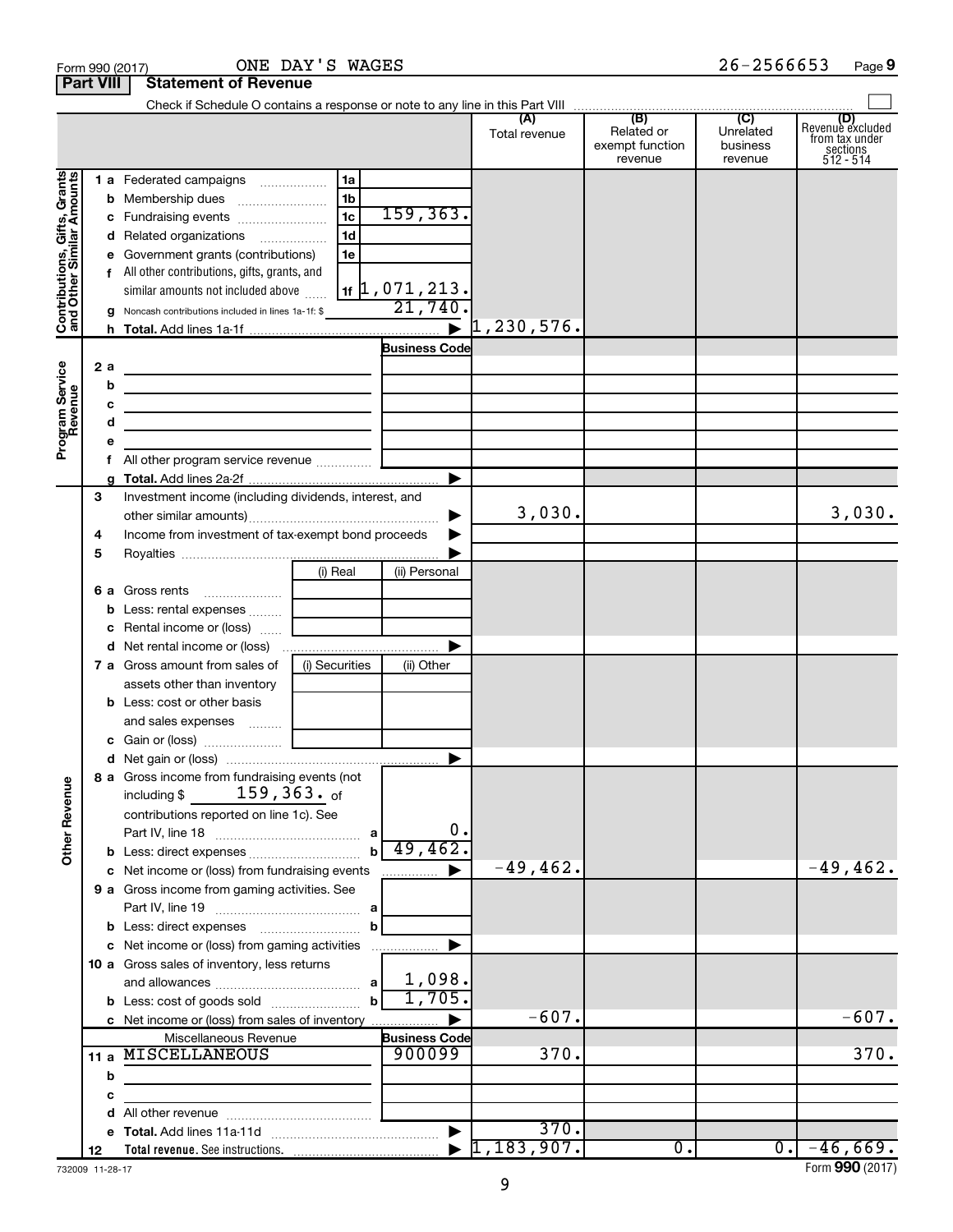|              | Section 501(c)(3) and 501(c)(4) organizations must complete all columns. All other organizations must complete column (A).                                                                                  |                                    |                                |          |         |
|--------------|-------------------------------------------------------------------------------------------------------------------------------------------------------------------------------------------------------------|------------------------------------|--------------------------------|----------|---------|
|              | Check if Schedule O contains a response or note to any line in this Part IX                                                                                                                                 | (A)                                | (B)                            |          |         |
|              | Do not include amounts reported on lines 6b,<br>7b, 8b, 9b, and 10b of Part VIII.                                                                                                                           | Management and<br>general expenses | (D)<br>Fundraising<br>expenses |          |         |
| 1            | Grants and other assistance to domestic organizations                                                                                                                                                       |                                    |                                |          |         |
|              | and domestic governments. See Part IV, line 21                                                                                                                                                              | 908,601.                           | 908,601.                       |          |         |
| $\mathbf{2}$ | Grants and other assistance to domestic                                                                                                                                                                     |                                    |                                |          |         |
|              | individuals. See Part IV, line 22                                                                                                                                                                           |                                    |                                |          |         |
| 3            | Grants and other assistance to foreign                                                                                                                                                                      |                                    |                                |          |         |
|              | organizations, foreign governments, and foreign                                                                                                                                                             |                                    |                                |          |         |
|              | individuals. See Part IV, lines 15 and 16                                                                                                                                                                   | 125,961.                           | 125,961.                       |          |         |
| 4            | Benefits paid to or for members                                                                                                                                                                             |                                    |                                |          |         |
| 5            | Compensation of current officers, directors,                                                                                                                                                                |                                    |                                |          |         |
|              | trustees, and key employees                                                                                                                                                                                 | 9,500.                             | 2,375.                         |          | 7,125.  |
| 6            | Compensation not included above, to disqualified                                                                                                                                                            |                                    |                                |          |         |
|              | persons (as defined under section 4958(f)(1)) and                                                                                                                                                           |                                    |                                |          |         |
|              | persons described in section 4958(c)(3)(B)                                                                                                                                                                  |                                    |                                |          |         |
| 7            |                                                                                                                                                                                                             | 128,418.                           | 48, 262.                       | 21,410.  | 58,746. |
| 8            | Pension plan accruals and contributions (include                                                                                                                                                            |                                    |                                |          |         |
|              | section 401(k) and 403(b) employer contributions)                                                                                                                                                           |                                    |                                |          |         |
| 9            |                                                                                                                                                                                                             | 13,689.                            |                                | 13,689.  |         |
| 10           |                                                                                                                                                                                                             | 17,086.                            |                                | 17,086.  |         |
| 11           | Fees for services (non-employees):                                                                                                                                                                          |                                    |                                |          |         |
| a            |                                                                                                                                                                                                             | 285.                               |                                |          |         |
| b            |                                                                                                                                                                                                             |                                    |                                | 285.     |         |
| с            |                                                                                                                                                                                                             | 16,820.                            |                                | 16,820.  |         |
| d            |                                                                                                                                                                                                             |                                    |                                |          |         |
| е            | Professional fundraising services. See Part IV, line 17                                                                                                                                                     |                                    |                                |          |         |
| f            | Investment management fees                                                                                                                                                                                  |                                    |                                |          |         |
| g            | Other. (If line 11g amount exceeds 10% of line 25,                                                                                                                                                          | 1,000.                             |                                | 1,000.   |         |
|              | column (A) amount, list line 11g expenses on Sch O.)                                                                                                                                                        | 4,793.                             |                                |          | 4,793.  |
| 12           |                                                                                                                                                                                                             | 5,003.                             |                                | 3,549.   | 1,454.  |
| 13           |                                                                                                                                                                                                             | 17,876.                            | 4,469.                         | 4,469.   | 8,938.  |
| 14           |                                                                                                                                                                                                             |                                    |                                |          |         |
| 15           |                                                                                                                                                                                                             | 5,500.                             |                                | 5,500.   |         |
| 16           |                                                                                                                                                                                                             | 6, 291.                            | 5,033.                         |          | 1,258.  |
| 17           | Payments of travel or entertainment expenses                                                                                                                                                                |                                    |                                |          |         |
| 18           |                                                                                                                                                                                                             |                                    |                                |          |         |
| 19           | for any federal, state, or local public officials<br>Conferences, conventions, and meetings                                                                                                                 | 156.                               | 38.                            | 118.     |         |
| 20           | Interest                                                                                                                                                                                                    |                                    |                                |          |         |
| 21           |                                                                                                                                                                                                             |                                    |                                |          |         |
| 22           | Depreciation, depletion, and amortization                                                                                                                                                                   |                                    |                                |          |         |
| 23           | Insurance                                                                                                                                                                                                   |                                    |                                |          |         |
| 24           | Other expenses. Itemize expenses not covered<br>above. (List miscellaneous expenses in line 24e. If line<br>24e amount exceeds 10% of line 25, column (A)<br>amount, list line 24e expenses on Schedule O.) |                                    |                                |          |         |
| a            | CREDIT CARD FEES                                                                                                                                                                                            | 18,288.                            | 18,288.                        |          |         |
| b            | <b>MEETING EXPENSES</b>                                                                                                                                                                                     | 2,655.                             |                                |          | 2,655.  |
| c            |                                                                                                                                                                                                             |                                    |                                |          |         |
| d            |                                                                                                                                                                                                             |                                    |                                |          |         |
| е            | All other expenses                                                                                                                                                                                          | 210.                               |                                | 210.     |         |
| 25           | Total functional expenses. Add lines 1 through 24e                                                                                                                                                          | 1, 282, 132.                       | 1, 113, 027.                   | 84, 136. | 84,969. |
| 26           | Joint costs. Complete this line only if the organization                                                                                                                                                    |                                    |                                |          |         |
|              | reported in column (B) joint costs from a combined                                                                                                                                                          |                                    |                                |          |         |
|              | educational campaign and fundraising solicitation.                                                                                                                                                          |                                    |                                |          |         |

732010 11-28-17

Check here

Check here  $\begin{array}{c} \begin{array}{|c} \hline \end{array} \end{array}$  if following SOP 98-2 (ASC 958-720)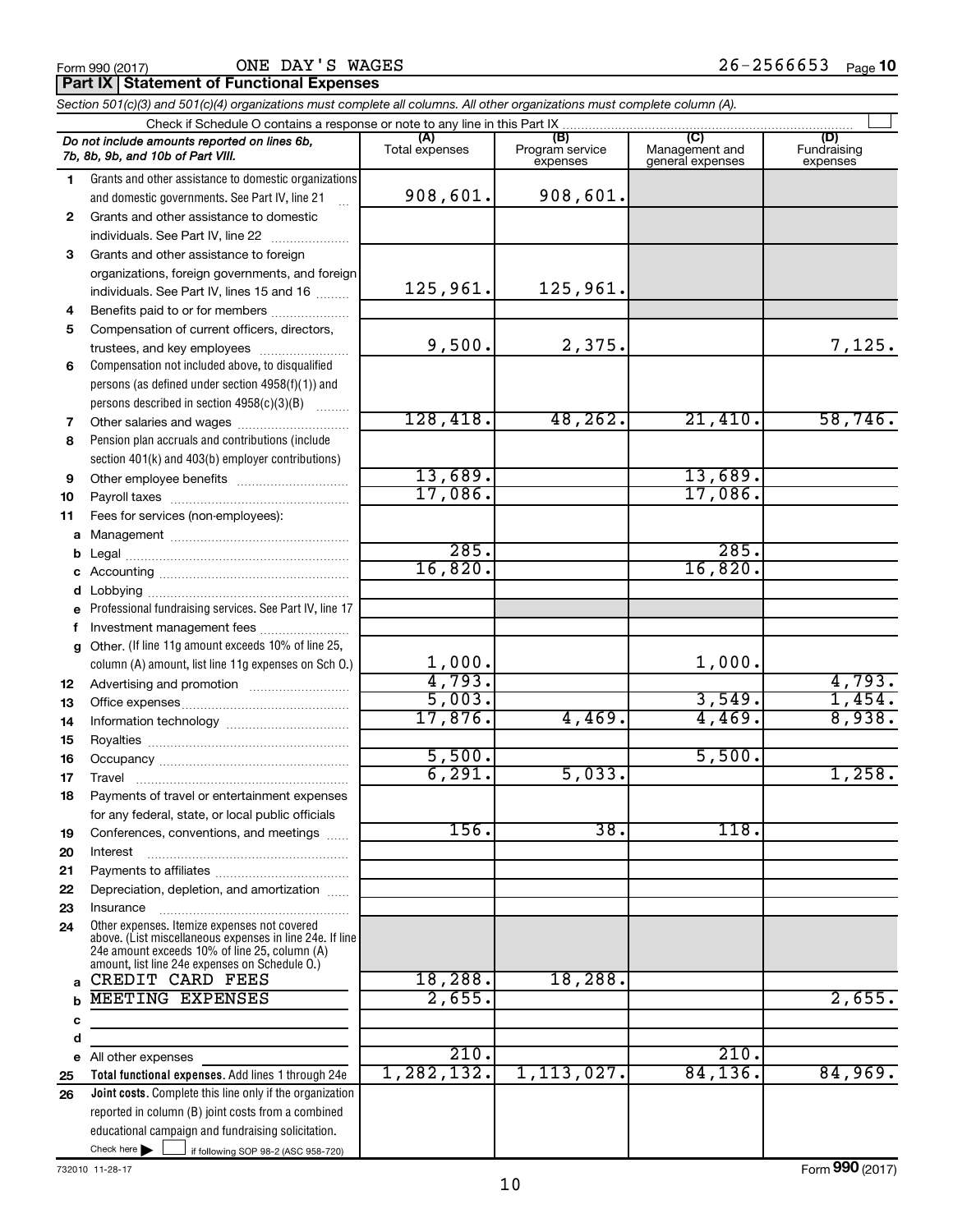|                             |          |                                                                                                                                                                                                                                |         | (A)<br>Beginning of year |                 | (B)<br>End of year |
|-----------------------------|----------|--------------------------------------------------------------------------------------------------------------------------------------------------------------------------------------------------------------------------------|---------|--------------------------|-----------------|--------------------|
|                             | 1        |                                                                                                                                                                                                                                |         | 221,731.                 | $\mathbf{1}$    | 117,521.           |
|                             | 2        |                                                                                                                                                                                                                                |         | 1, 121, 456.             | $\overline{2}$  | 1,119,487.         |
|                             | з        |                                                                                                                                                                                                                                |         | 1,083.                   | $\mathbf{3}$    | 6,526.             |
|                             | 4        |                                                                                                                                                                                                                                |         | 4                        |                 |                    |
|                             | 5        | Loans and other receivables from current and former officers, directors,                                                                                                                                                       |         |                          |                 |                    |
|                             |          | trustees, key employees, and highest compensated employees. Complete                                                                                                                                                           |         |                          |                 |                    |
|                             |          |                                                                                                                                                                                                                                |         | 5                        |                 |                    |
|                             | 6        | Loans and other receivables from other disqualified persons (as defined under                                                                                                                                                  |         |                          |                 |                    |
|                             |          | section 4958(f)(1)), persons described in section 4958(c)(3)(B), and contributing                                                                                                                                              |         |                          |                 |                    |
|                             |          | employers and sponsoring organizations of section 501(c)(9) voluntary                                                                                                                                                          |         |                          |                 |                    |
| Assets                      |          | employees' beneficiary organizations (see instr). Complete Part II of Sch L                                                                                                                                                    |         |                          | 6               |                    |
|                             | 7        |                                                                                                                                                                                                                                |         |                          | 7               |                    |
|                             | 8        |                                                                                                                                                                                                                                |         | 2,727.                   | 8               | 3,732.             |
|                             | 9        | Prepaid expenses and deferred charges [11] [11] prepaid expenses and deferred charges [11] [11] minimum and the Prepaid expenses and deferred charges [11] minimum and the Prepaid experiment of Prepaid experiment and the Pr |         |                          | 9               |                    |
|                             |          | <b>10a</b> Land, buildings, and equipment: cost or other                                                                                                                                                                       |         |                          |                 |                    |
|                             |          | basis. Complete Part VI of Schedule D  10a                                                                                                                                                                                     | 15,662. |                          |                 |                    |
|                             |          |                                                                                                                                                                                                                                | 15,662. | 0.                       | 10 <sub>c</sub> | 0.                 |
|                             | 11       |                                                                                                                                                                                                                                |         |                          | 11              |                    |
|                             | 12       |                                                                                                                                                                                                                                |         |                          | 12              |                    |
|                             | 13       |                                                                                                                                                                                                                                |         |                          | 13              |                    |
|                             | 14       |                                                                                                                                                                                                                                | 390.    | 14                       | 390.            |                    |
|                             | 15       |                                                                                                                                                                                                                                |         | 1,347,387.               | 15              | 1, 247, 656.       |
|                             | 16       |                                                                                                                                                                                                                                |         | 3,412.                   | 16              | 1,817.             |
|                             | 17       |                                                                                                                                                                                                                                |         | 17                       |                 |                    |
|                             | 18       |                                                                                                                                                                                                                                |         | 18                       |                 |                    |
|                             | 19       |                                                                                                                                                                                                                                |         |                          | 19              |                    |
|                             | 20<br>21 | Escrow or custodial account liability. Complete Part IV of Schedule D                                                                                                                                                          |         |                          | 20<br>21        |                    |
|                             | 22       | Loans and other payables to current and former officers, directors, trustees,                                                                                                                                                  |         |                          |                 |                    |
| Liabilities                 |          | key employees, highest compensated employees, and disqualified persons.                                                                                                                                                        |         |                          |                 |                    |
|                             |          |                                                                                                                                                                                                                                |         |                          | 22              |                    |
|                             | 23       | Secured mortgages and notes payable to unrelated third parties                                                                                                                                                                 |         |                          | 23              |                    |
|                             | 24       | Unsecured notes and loans payable to unrelated third parties                                                                                                                                                                   |         |                          | 24              |                    |
|                             | 25       | Other liabilities (including federal income tax, payables to related third                                                                                                                                                     |         |                          |                 |                    |
|                             |          | parties, and other liabilities not included on lines 17-24). Complete Part X of                                                                                                                                                |         |                          |                 |                    |
|                             |          | Schedule D                                                                                                                                                                                                                     |         |                          | 25              |                    |
|                             | 26       | Total liabilities. Add lines 17 through 25                                                                                                                                                                                     |         | 3,412.                   | 26              | 1,817.             |
|                             |          | Organizations that follow SFAS 117 (ASC 958), check here $\blacktriangleright \begin{array}{c} \perp X \end{array}$ and                                                                                                        |         |                          |                 |                    |
|                             |          | complete lines 27 through 29, and lines 33 and 34.                                                                                                                                                                             |         |                          |                 |                    |
|                             | 27       |                                                                                                                                                                                                                                |         | 1,343,975.               | 27              | 1,245,839.         |
|                             | 28       | Temporarily restricted net assets                                                                                                                                                                                              |         |                          | 28              |                    |
|                             | 29       | Permanently restricted net assets                                                                                                                                                                                              |         |                          | 29              |                    |
|                             |          | Organizations that do not follow SFAS 117 (ASC 958), check here ▶ □                                                                                                                                                            |         |                          |                 |                    |
|                             |          | and complete lines 30 through 34.                                                                                                                                                                                              |         |                          |                 |                    |
|                             | 30       |                                                                                                                                                                                                                                |         |                          | 30              |                    |
| Net Assets or Fund Balances | 31       | Paid-in or capital surplus, or land, building, or equipment fund                                                                                                                                                               |         |                          | 31              |                    |
|                             | 32       | Retained earnings, endowment, accumulated income, or other funds                                                                                                                                                               |         |                          | 32              |                    |
|                             | 33       |                                                                                                                                                                                                                                |         | 1,343,975.               | 33              | 1,245,839.         |
|                             | 34       |                                                                                                                                                                                                                                |         | 1,347,387.               | 34              | 1, 247, 656.       |

**Part X Balance Sheet**

Form (2017) **990**

 $\overline{a}$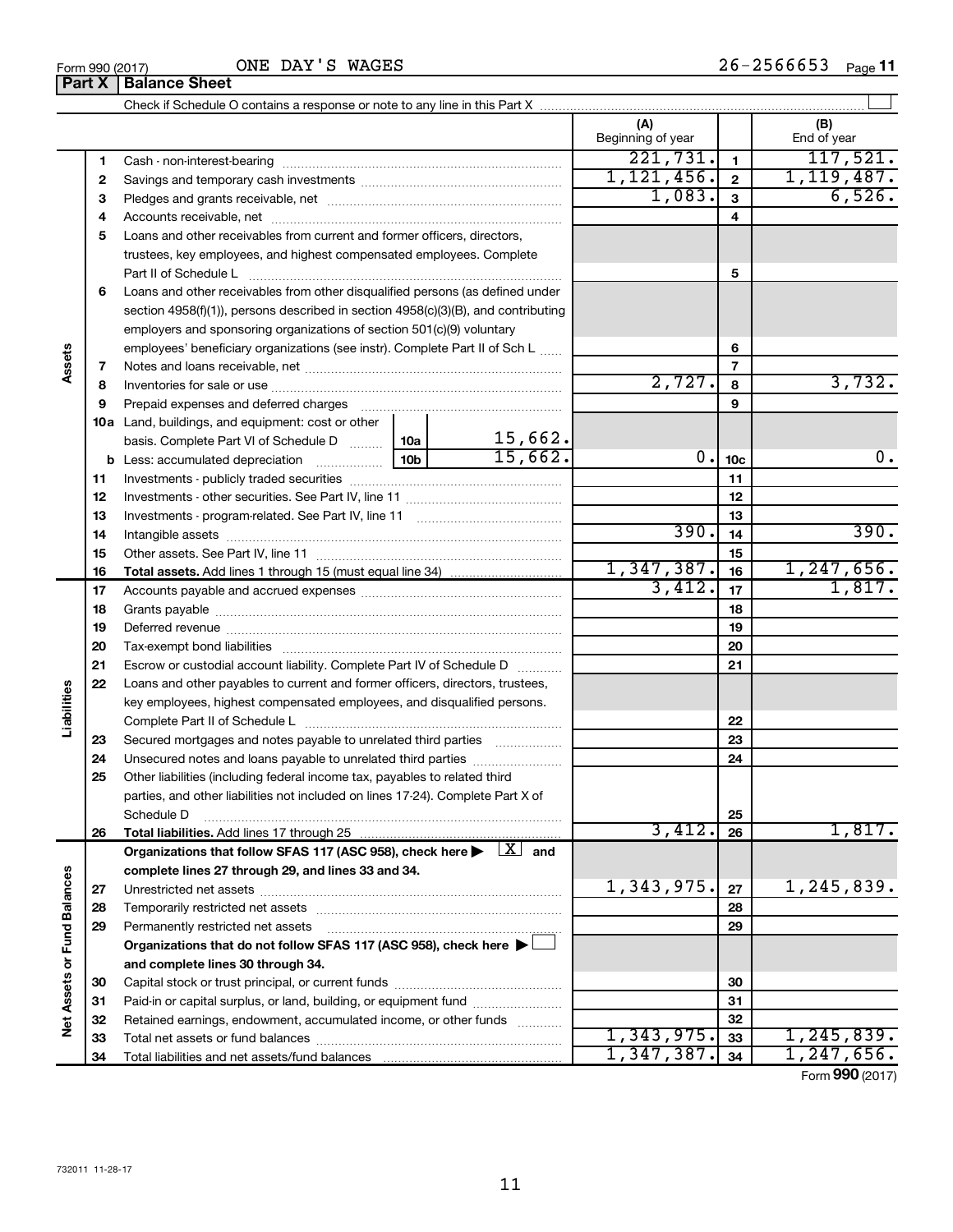|    | ONE DAY'S WAGES<br>Form 990 (2017)                                                                                                   |                         | 26-2566653     | Page 12               |
|----|--------------------------------------------------------------------------------------------------------------------------------------|-------------------------|----------------|-----------------------|
|    | Part XI<br><b>Reconciliation of Net Assets</b>                                                                                       |                         |                |                       |
|    |                                                                                                                                      |                         |                |                       |
|    |                                                                                                                                      |                         |                |                       |
| 1  |                                                                                                                                      | 1                       |                | 1,183,907.            |
| 2  |                                                                                                                                      | $\mathbf{2}$            |                | 1, 282, 132.          |
| З  | Revenue less expenses. Subtract line 2 from line 1                                                                                   | 3                       |                | $-98,225.$            |
| 4  |                                                                                                                                      | $\overline{\mathbf{4}}$ |                | 1,343,975.            |
| 5  |                                                                                                                                      | 5                       |                |                       |
| 6  | Donated services and use of facilities                                                                                               | 6                       |                |                       |
| 7  | Investment expenses                                                                                                                  | $\overline{7}$          |                |                       |
| 8  | Prior period adjustments                                                                                                             | 8                       |                | 89.                   |
| 9  |                                                                                                                                      | 9                       |                | $\overline{0}$ .      |
| 10 | Net assets or fund balances at end of year. Combine lines 3 through 9 (must equal Part X, line 33,                                   |                         |                |                       |
|    | column (B))                                                                                                                          | 10                      |                | 1,245,839.            |
|    | Part XII Financial Statements and Reporting                                                                                          |                         |                |                       |
|    | Check if Schedule O contains a response or note to any line in this Part XII manufactured contains a response                        |                         |                |                       |
|    |                                                                                                                                      |                         |                | Yes<br>No             |
| 1  | $\lfloor x \rfloor$ Accrual<br>Accounting method used to prepare the Form 990: [130] Cash<br>$\Box$ Other                            |                         |                |                       |
|    | If the organization changed its method of accounting from a prior year or checked "Other," explain in Schedule O.                    |                         |                |                       |
|    |                                                                                                                                      |                         | 2a             | x                     |
|    | If "Yes," check a box below to indicate whether the financial statements for the year were compiled or reviewed on a                 |                         |                |                       |
|    | separate basis, consolidated basis, or both:                                                                                         |                         |                |                       |
|    | Both consolidated and separate basis<br>Separate basis<br>Consolidated basis                                                         |                         |                |                       |
|    |                                                                                                                                      |                         | 2 <sub>b</sub> | x                     |
|    | If "Yes," check a box below to indicate whether the financial statements for the year were audited on a separate basis,              |                         |                |                       |
|    | consolidated basis, or both:                                                                                                         |                         |                |                       |
|    | Consolidated basis<br>Separate basis<br>Both consolidated and separate basis                                                         |                         |                |                       |
|    | c If "Yes" to line 2a or 2b, does the organization have a committee that assumes responsibility for oversight of the audit,          |                         |                |                       |
|    | review, or compilation of its financial statements and selection of an independent accountant?                                       |                         | 2c             |                       |
|    | If the organization changed either its oversight process or selection process during the tax year, explain in Schedule O.            |                         |                |                       |
|    | 3a As a result of a federal award, was the organization required to undergo an audit or audits as set forth in the Single Audit      |                         |                |                       |
|    | Act and OMB Circular A-133?                                                                                                          |                         | За             | x                     |
|    | <b>b</b> If "Yes," did the organization undergo the required audit or audits? If the organization did not undergo the required audit |                         |                |                       |
|    |                                                                                                                                      |                         | 3b             | $0.00 \times 10^{-1}$ |
|    |                                                                                                                                      |                         |                |                       |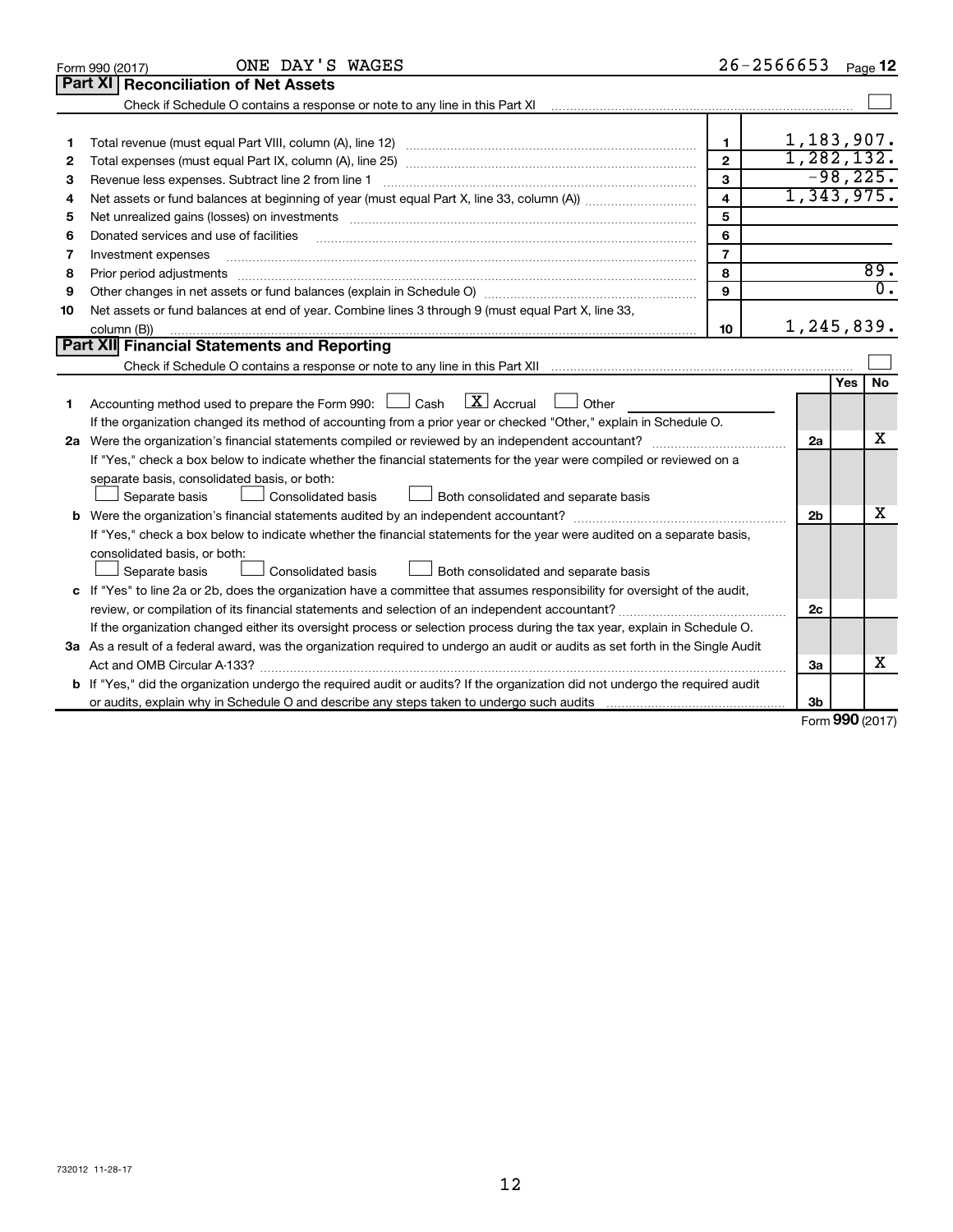| <b>SCHEDULE A</b> |  |
|-------------------|--|
|-------------------|--|

Department of the Treasury

|  |  | (Form 990 or 990-EZ) |  |
|--|--|----------------------|--|
|  |  |                      |  |

# Form 990 or 990-EZ)<br>
Complete if the organization is a section 501(c)(3) organization or a section<br> **Public Charity Status and Public Support**

**4947(a)(1) nonexempt charitable trust.**

**| Attach to Form 990 or Form 990-EZ.** 

| <b>Open to Public</b><br>Inspection |
|-------------------------------------|
|                                     |

OMB No. 1545-0047

| Internal Revenue Service<br>Inspection<br>Go to www.irs.gov/Form990 for instructions and the latest information. |                     |                                                                                                                           |  |                                                                        |                                                                                                                                               |                                 |    |                                                      |  |                                                     |
|------------------------------------------------------------------------------------------------------------------|---------------------|---------------------------------------------------------------------------------------------------------------------------|--|------------------------------------------------------------------------|-----------------------------------------------------------------------------------------------------------------------------------------------|---------------------------------|----|------------------------------------------------------|--|-----------------------------------------------------|
|                                                                                                                  |                     | Name of the organization                                                                                                  |  | ONE DAY'S WAGES                                                        |                                                                                                                                               |                                 |    |                                                      |  | <b>Employer identification number</b><br>26-2566653 |
| Part I                                                                                                           |                     |                                                                                                                           |  |                                                                        | Reason for Public Charity Status (All organizations must complete this part.) See instructions.                                               |                                 |    |                                                      |  |                                                     |
|                                                                                                                  |                     |                                                                                                                           |  |                                                                        | The organization is not a private foundation because it is: (For lines 1 through 12, check only one box.)                                     |                                 |    |                                                      |  |                                                     |
| 1                                                                                                                |                     |                                                                                                                           |  |                                                                        | A church, convention of churches, or association of churches described in section 170(b)(1)(A)(i).                                            |                                 |    |                                                      |  |                                                     |
| 2                                                                                                                |                     |                                                                                                                           |  |                                                                        | A school described in section 170(b)(1)(A)(ii). (Attach Schedule E (Form 990 or 990-EZ).)                                                     |                                 |    |                                                      |  |                                                     |
| з                                                                                                                |                     |                                                                                                                           |  |                                                                        | A hospital or a cooperative hospital service organization described in section 170(b)(1)(A)(iii).                                             |                                 |    |                                                      |  |                                                     |
|                                                                                                                  |                     |                                                                                                                           |  |                                                                        | A medical research organization operated in conjunction with a hospital described in section 170(b)(1)(A)(iii). Enter the hospital's name,    |                                 |    |                                                      |  |                                                     |
|                                                                                                                  |                     | city, and state:                                                                                                          |  |                                                                        |                                                                                                                                               |                                 |    |                                                      |  |                                                     |
| 5                                                                                                                |                     | An organization operated for the benefit of a college or university owned or operated by a governmental unit described in |  |                                                                        |                                                                                                                                               |                                 |    |                                                      |  |                                                     |
|                                                                                                                  |                     |                                                                                                                           |  | section 170(b)(1)(A)(iv). (Complete Part II.)                          |                                                                                                                                               |                                 |    |                                                      |  |                                                     |
| 6                                                                                                                |                     |                                                                                                                           |  |                                                                        | A federal, state, or local government or governmental unit described in section 170(b)(1)(A)(v).                                              |                                 |    |                                                      |  |                                                     |
| $\overline{7}$                                                                                                   | $\lfloor x \rfloor$ |                                                                                                                           |  |                                                                        | An organization that normally receives a substantial part of its support from a governmental unit or from the general public described in     |                                 |    |                                                      |  |                                                     |
|                                                                                                                  |                     |                                                                                                                           |  | section 170(b)(1)(A)(vi). (Complete Part II.)                          |                                                                                                                                               |                                 |    |                                                      |  |                                                     |
| 8                                                                                                                |                     |                                                                                                                           |  |                                                                        | A community trust described in section 170(b)(1)(A)(vi). (Complete Part II.)                                                                  |                                 |    |                                                      |  |                                                     |
| 9                                                                                                                |                     |                                                                                                                           |  |                                                                        | An agricultural research organization described in section 170(b)(1)(A)(ix) operated in conjunction with a land-grant college                 |                                 |    |                                                      |  |                                                     |
|                                                                                                                  |                     |                                                                                                                           |  |                                                                        | or university or a non-land-grant college of agriculture (see instructions). Enter the name, city, and state of the college or                |                                 |    |                                                      |  |                                                     |
|                                                                                                                  |                     | university:                                                                                                               |  |                                                                        |                                                                                                                                               |                                 |    |                                                      |  |                                                     |
| 10                                                                                                               |                     |                                                                                                                           |  |                                                                        | An organization that normally receives: (1) more than 33 1/3% of its support from contributions, membership fees, and gross receipts from     |                                 |    |                                                      |  |                                                     |
|                                                                                                                  |                     |                                                                                                                           |  |                                                                        | activities related to its exempt functions - subject to certain exceptions, and (2) no more than 33 1/3% of its support from gross investment |                                 |    |                                                      |  |                                                     |
|                                                                                                                  |                     |                                                                                                                           |  |                                                                        | income and unrelated business taxable income (less section 511 tax) from businesses acquired by the organization after June 30, 1975.         |                                 |    |                                                      |  |                                                     |
|                                                                                                                  |                     |                                                                                                                           |  | See section 509(a)(2). (Complete Part III.)                            |                                                                                                                                               |                                 |    |                                                      |  |                                                     |
| 11                                                                                                               |                     |                                                                                                                           |  |                                                                        | An organization organized and operated exclusively to test for public safety. See section 509(a)(4).                                          |                                 |    |                                                      |  |                                                     |
| 12                                                                                                               |                     |                                                                                                                           |  |                                                                        | An organization organized and operated exclusively for the benefit of, to perform the functions of, or to carry out the purposes of one or    |                                 |    |                                                      |  |                                                     |
|                                                                                                                  |                     |                                                                                                                           |  |                                                                        | more publicly supported organizations described in section 509(a)(1) or section 509(a)(2). See section 509(a)(3). Check the box in            |                                 |    |                                                      |  |                                                     |
|                                                                                                                  |                     |                                                                                                                           |  |                                                                        | lines 12a through 12d that describes the type of supporting organization and complete lines 12e, 12f, and 12g.                                |                                 |    |                                                      |  |                                                     |
| а                                                                                                                |                     |                                                                                                                           |  |                                                                        | Type I. A supporting organization operated, supervised, or controlled by its supported organization(s), typically by giving                   |                                 |    |                                                      |  |                                                     |
|                                                                                                                  |                     |                                                                                                                           |  |                                                                        | the supported organization(s) the power to regularly appoint or elect a majority of the directors or trustees of the supporting               |                                 |    |                                                      |  |                                                     |
|                                                                                                                  |                     |                                                                                                                           |  | organization. You must complete Part IV, Sections A and B.             |                                                                                                                                               |                                 |    |                                                      |  |                                                     |
| b                                                                                                                |                     |                                                                                                                           |  |                                                                        | Type II. A supporting organization supervised or controlled in connection with its supported organization(s), by having                       |                                 |    |                                                      |  |                                                     |
|                                                                                                                  |                     |                                                                                                                           |  |                                                                        | control or management of the supporting organization vested in the same persons that control or manage the supported                          |                                 |    |                                                      |  |                                                     |
|                                                                                                                  |                     |                                                                                                                           |  | organization(s). You must complete Part IV, Sections A and C.          |                                                                                                                                               |                                 |    |                                                      |  |                                                     |
| с                                                                                                                |                     |                                                                                                                           |  |                                                                        | Type III functionally integrated. A supporting organization operated in connection with, and functionally integrated with,                    |                                 |    |                                                      |  |                                                     |
|                                                                                                                  |                     |                                                                                                                           |  |                                                                        | its supported organization(s) (see instructions). You must complete Part IV, Sections A, D, and E.                                            |                                 |    |                                                      |  |                                                     |
| d                                                                                                                |                     |                                                                                                                           |  |                                                                        | Type III non-functionally integrated. A supporting organization operated in connection with its supported organization(s)                     |                                 |    |                                                      |  |                                                     |
|                                                                                                                  |                     |                                                                                                                           |  |                                                                        | that is not functionally integrated. The organization generally must satisfy a distribution requirement and an attentiveness                  |                                 |    |                                                      |  |                                                     |
|                                                                                                                  |                     |                                                                                                                           |  |                                                                        | requirement (see instructions). You must complete Part IV, Sections A and D, and Part V.                                                      |                                 |    |                                                      |  |                                                     |
| е                                                                                                                |                     |                                                                                                                           |  |                                                                        | Check this box if the organization received a written determination from the IRS that it is a Type I, Type II, Type III                       |                                 |    |                                                      |  |                                                     |
|                                                                                                                  |                     |                                                                                                                           |  |                                                                        | functionally integrated, or Type III non-functionally integrated supporting organization.                                                     |                                 |    |                                                      |  |                                                     |
|                                                                                                                  |                     | Enter the number of supported organizations                                                                               |  |                                                                        |                                                                                                                                               |                                 |    |                                                      |  |                                                     |
|                                                                                                                  |                     |                                                                                                                           |  | Provide the following information about the supported organization(s). |                                                                                                                                               | (iv) Is the organization listed |    |                                                      |  |                                                     |
|                                                                                                                  |                     | (i) Name of supported<br>organization                                                                                     |  | (ii) EIN                                                               | (iii) Type of organization<br>(described on lines 1-10                                                                                        | in your governing document?     |    | (v) Amount of monetary<br>support (see instructions) |  | (vi) Amount of other<br>support (see instructions)  |
|                                                                                                                  |                     |                                                                                                                           |  |                                                                        | above (see instructions))                                                                                                                     | Yes                             | No |                                                      |  |                                                     |
|                                                                                                                  |                     |                                                                                                                           |  |                                                                        |                                                                                                                                               |                                 |    |                                                      |  |                                                     |
|                                                                                                                  |                     |                                                                                                                           |  |                                                                        |                                                                                                                                               |                                 |    |                                                      |  |                                                     |
|                                                                                                                  |                     |                                                                                                                           |  |                                                                        |                                                                                                                                               |                                 |    |                                                      |  |                                                     |
|                                                                                                                  |                     |                                                                                                                           |  |                                                                        |                                                                                                                                               |                                 |    |                                                      |  |                                                     |
|                                                                                                                  |                     |                                                                                                                           |  |                                                                        |                                                                                                                                               |                                 |    |                                                      |  |                                                     |
|                                                                                                                  |                     |                                                                                                                           |  |                                                                        |                                                                                                                                               |                                 |    |                                                      |  |                                                     |
|                                                                                                                  |                     |                                                                                                                           |  |                                                                        |                                                                                                                                               |                                 |    |                                                      |  |                                                     |
|                                                                                                                  |                     |                                                                                                                           |  |                                                                        |                                                                                                                                               |                                 |    |                                                      |  |                                                     |
|                                                                                                                  |                     |                                                                                                                           |  |                                                                        |                                                                                                                                               |                                 |    |                                                      |  |                                                     |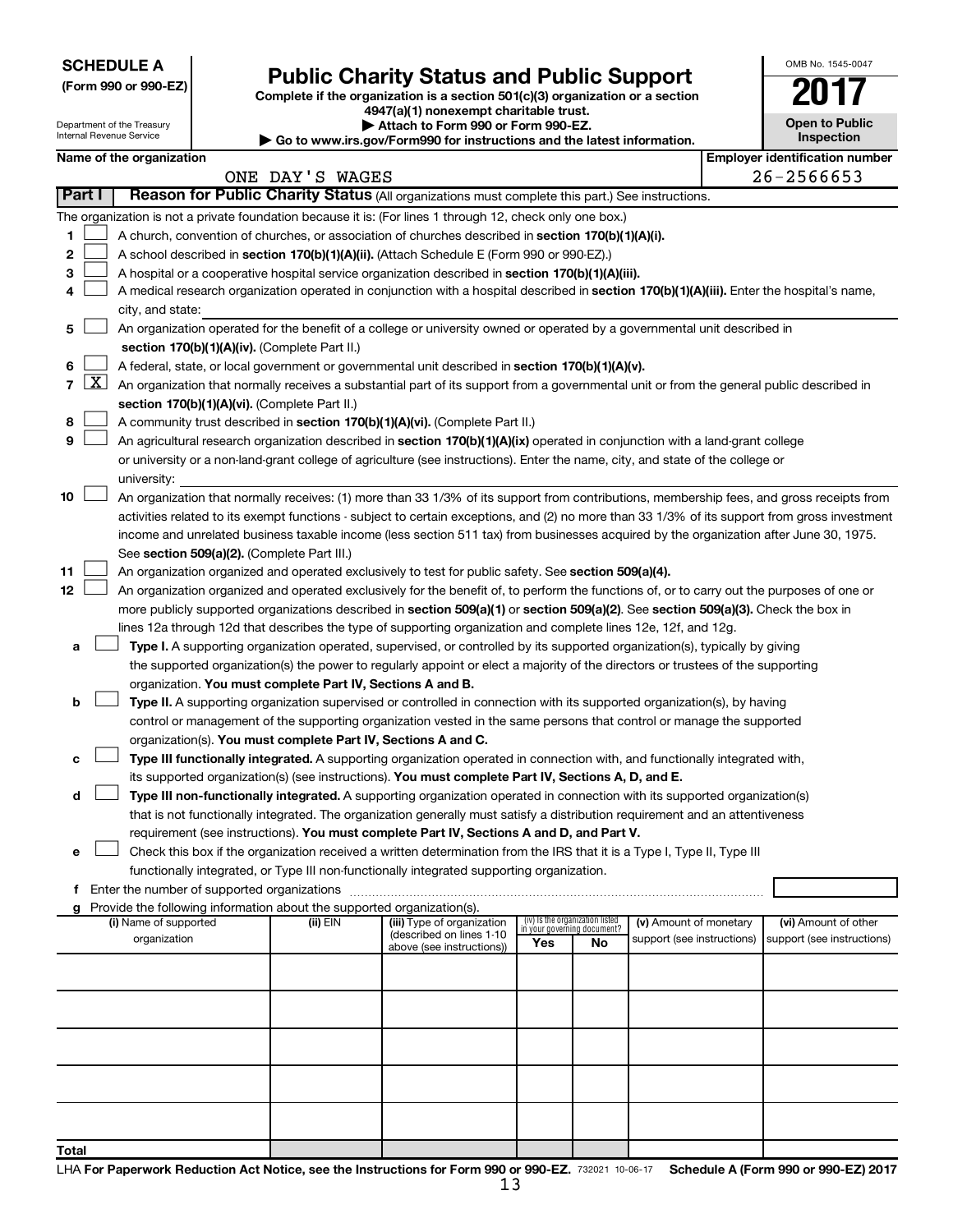#### Schedule A (Form 990 or 990-EZ) 2017  $\overline{ONE}$   $\overline{DAY}$   $\overline{S}$   $\overline{WAGES}$  26 - 2566653  $\overline{Page}$

26-2566653 Page 2

**Part II Support Schedule for Organizations Described in Sections 170(b)(1)(A)(iv) and 170(b)(1)(A)(vi)**

(Complete only if you checked the box on line 5, 7, or 8 of Part I or if the organization failed to qualify under Part III. If the organization fails to qualify under the tests listed below, please complete Part III.)

| <b>Section A. Public Support</b> |                                                                                                                                                |                      |                      |                               |                        |                      |                                          |
|----------------------------------|------------------------------------------------------------------------------------------------------------------------------------------------|----------------------|----------------------|-------------------------------|------------------------|----------------------|------------------------------------------|
|                                  | Calendar year (or fiscal year beginning in)                                                                                                    | (a) 2013             | (b) 2014             | $(c)$ 2015                    | $(d)$ 2016             | (e) 2017             | (f) Total                                |
|                                  | 1 Gifts, grants, contributions, and                                                                                                            |                      |                      |                               |                        |                      |                                          |
|                                  | membership fees received. (Do not                                                                                                              |                      |                      |                               |                        |                      |                                          |
|                                  | include any "unusual grants.")                                                                                                                 | 606,011.             | 768, 737.            | 1012863.                      | 983,898.               | 1230576.             | 4602085.                                 |
|                                  | 2 Tax revenues levied for the organ-                                                                                                           |                      |                      |                               |                        |                      |                                          |
|                                  | ization's benefit and either paid to                                                                                                           |                      |                      |                               |                        |                      |                                          |
|                                  | or expended on its behalf                                                                                                                      |                      |                      |                               |                        |                      |                                          |
|                                  | 3 The value of services or facilities                                                                                                          |                      |                      |                               |                        |                      |                                          |
|                                  | furnished by a governmental unit to                                                                                                            |                      |                      |                               |                        |                      |                                          |
|                                  | the organization without charge                                                                                                                |                      |                      |                               |                        |                      |                                          |
|                                  | 4 Total. Add lines 1 through 3                                                                                                                 | 606,011.             | 768, 737.            | 1012863.                      | 983,898.               | 1230576.             | 4602085.                                 |
| 5.                               | The portion of total contributions                                                                                                             |                      |                      |                               |                        |                      |                                          |
|                                  | by each person (other than a                                                                                                                   |                      |                      |                               |                        |                      |                                          |
|                                  | governmental unit or publicly                                                                                                                  |                      |                      |                               |                        |                      |                                          |
|                                  | supported organization) included                                                                                                               |                      |                      |                               |                        |                      |                                          |
|                                  | on line 1 that exceeds 2% of the                                                                                                               |                      |                      |                               |                        |                      |                                          |
|                                  | amount shown on line 11,                                                                                                                       |                      |                      |                               |                        |                      |                                          |
|                                  | column (f)                                                                                                                                     |                      |                      |                               |                        |                      | 260,999.                                 |
|                                  |                                                                                                                                                |                      |                      |                               |                        |                      | 4341086.                                 |
|                                  | 6 Public support. Subtract line 5 from line 4.<br><b>Section B. Total Support</b>                                                              |                      |                      |                               |                        |                      |                                          |
|                                  |                                                                                                                                                |                      |                      |                               |                        |                      |                                          |
|                                  | Calendar year (or fiscal year beginning in)                                                                                                    | (a) 2013<br>606,011. | (b) 2014<br>768,737. | $(c)$ 2015<br><u>1012863.</u> | $(d)$ 2016<br>983,898. | (e) 2017<br>1230576. | (f) Total<br>4602085.                    |
|                                  | <b>7</b> Amounts from line 4                                                                                                                   |                      |                      |                               |                        |                      |                                          |
|                                  | 8 Gross income from interest,                                                                                                                  |                      |                      |                               |                        |                      |                                          |
|                                  | dividends, payments received on                                                                                                                |                      |                      |                               |                        |                      |                                          |
|                                  | securities loans, rents, royalties,                                                                                                            |                      |                      |                               |                        |                      |                                          |
|                                  | and income from similar sources                                                                                                                | 652.                 | 643.                 | 705.                          | 2,119.                 | 3,030.               | 7,149.                                   |
|                                  | <b>9</b> Net income from unrelated business                                                                                                    |                      |                      |                               |                        |                      |                                          |
|                                  | activities, whether or not the                                                                                                                 |                      |                      |                               |                        |                      |                                          |
|                                  | business is regularly carried on                                                                                                               |                      |                      |                               |                        |                      |                                          |
|                                  | 10 Other income. Do not include gain                                                                                                           |                      |                      |                               |                        |                      |                                          |
|                                  | or loss from the sale of capital                                                                                                               |                      |                      |                               |                        |                      |                                          |
|                                  | assets (Explain in Part VI.)                                                                                                                   |                      |                      |                               | 140.                   | 370.                 | 510.                                     |
|                                  | 11 Total support. Add lines 7 through 10                                                                                                       |                      |                      |                               |                        |                      | 4609744.                                 |
|                                  | <b>12</b> Gross receipts from related activities, etc. (see instructions)                                                                      |                      |                      |                               |                        | 12                   | 139,869.                                 |
|                                  | 13 First five years. If the Form 990 is for the organization's first, second, third, fourth, or fifth tax year as a section 501(c)(3)          |                      |                      |                               |                        |                      |                                          |
|                                  | organization, check this box and stop here                                                                                                     |                      |                      |                               |                        |                      |                                          |
|                                  | Section C. Computation of Public Support Percentage                                                                                            |                      |                      |                               |                        |                      |                                          |
|                                  |                                                                                                                                                |                      |                      |                               |                        | 14                   | 94.17<br>%                               |
|                                  |                                                                                                                                                |                      |                      |                               |                        | 15                   | 93.97<br>$\%$                            |
|                                  | 16a 33 1/3% support test - 2017. If the organization did not check the box on line 13, and line 14 is 33 1/3% or more, check this box and      |                      |                      |                               |                        |                      |                                          |
|                                  | stop here. The organization qualifies as a publicly supported organization                                                                     |                      |                      |                               |                        |                      | $\blacktriangleright$ $\boxed{\text{X}}$ |
|                                  | b 33 1/3% support test - 2016. If the organization did not check a box on line 13 or 16a, and line 15 is 33 1/3% or more, check this box       |                      |                      |                               |                        |                      |                                          |
|                                  |                                                                                                                                                |                      |                      |                               |                        |                      |                                          |
|                                  | 17a 10% -facts-and-circumstances test - 2017. If the organization did not check a box on line 13, 16a, or 16b, and line 14 is 10% or more,     |                      |                      |                               |                        |                      |                                          |
|                                  | and if the organization meets the "facts-and-circumstances" test, check this box and stop here. Explain in Part VI how the organization        |                      |                      |                               |                        |                      |                                          |
|                                  |                                                                                                                                                |                      |                      |                               |                        |                      |                                          |
|                                  | <b>b 10%</b> -facts-and-circumstances test - 2016. If the organization did not check a box on line 13, 16a, 16b, or 17a, and line 15 is 10% or |                      |                      |                               |                        |                      |                                          |
|                                  | more, and if the organization meets the "facts-and-circumstances" test, check this box and stop here. Explain in Part VI how the               |                      |                      |                               |                        |                      |                                          |
|                                  | organization meets the "facts-and-circumstances" test. The organization qualifies as a publicly supported organization                         |                      |                      |                               |                        |                      |                                          |
|                                  |                                                                                                                                                |                      |                      |                               |                        |                      |                                          |
|                                  | 18 Private foundation. If the organization did not check a box on line 13, 16a, 16b, 17a, or 17b, check this box and see instructions.         |                      |                      |                               |                        |                      |                                          |

**Schedule A (Form 990 or 990-EZ) 2017**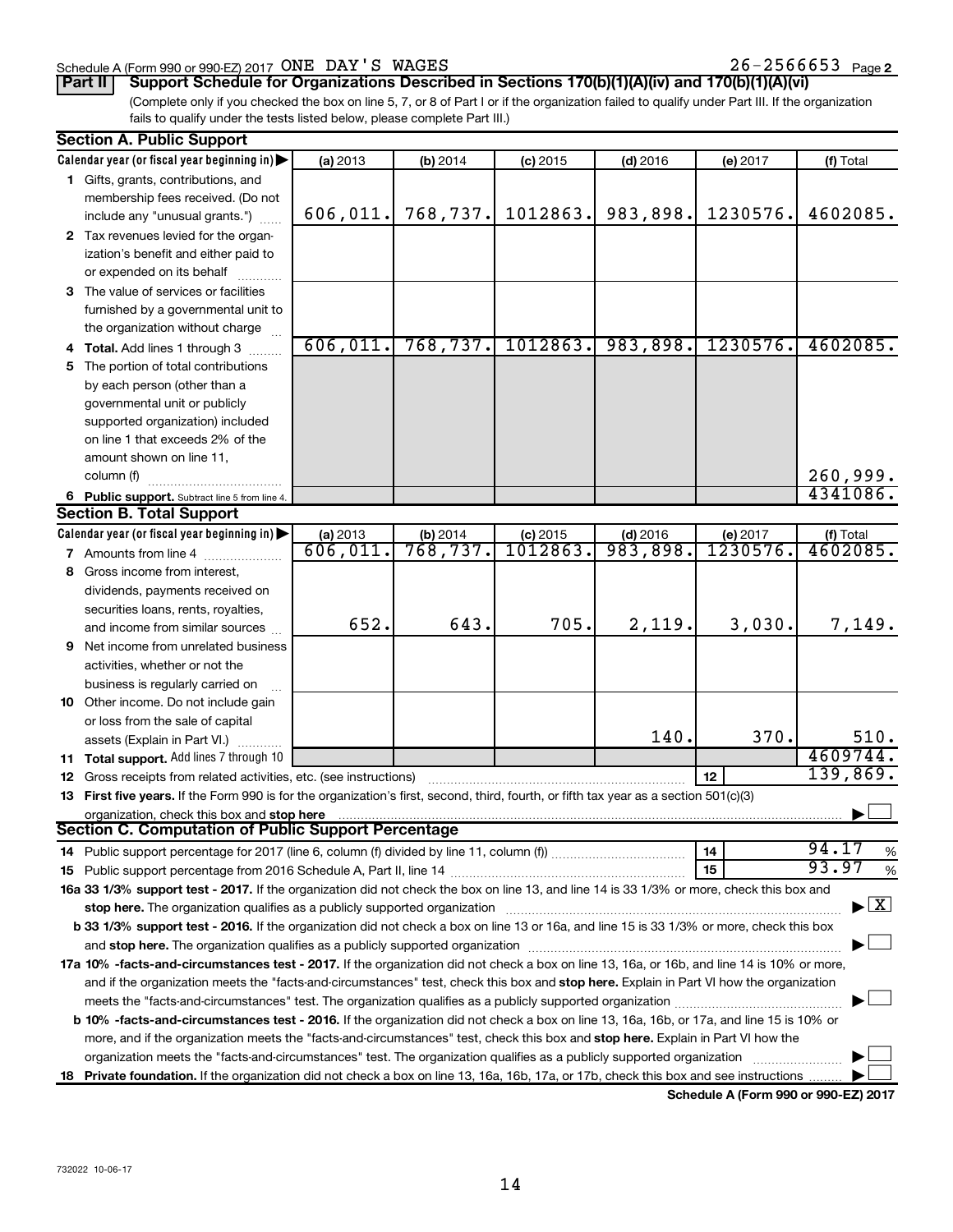### Schedule A (Form 990 or 990-EZ) 2017  $\overline{ONE}$   $\overline{DAY}$   $\overline{S}$   $\overline{WAGES}$  26 - 2566653  $\overline{Page}$

## **Part III Support Schedule for Organizations Described in Section 509(a)(2)**

26-2566653 Page 3

(Complete only if you checked the box on line 10 of Part I or if the organization failed to qualify under Part II. If the organization fails to qualify under the tests listed below, please complete Part II.)

| <b>Section A. Public Support</b>                                                                                                                                                                |          |          |            |            |          |                                      |
|-------------------------------------------------------------------------------------------------------------------------------------------------------------------------------------------------|----------|----------|------------|------------|----------|--------------------------------------|
| Calendar year (or fiscal year beginning in)                                                                                                                                                     | (a) 2013 | (b) 2014 | $(c)$ 2015 | $(d)$ 2016 | (e) 2017 | (f) Total                            |
| 1 Gifts, grants, contributions, and                                                                                                                                                             |          |          |            |            |          |                                      |
| membership fees received. (Do not                                                                                                                                                               |          |          |            |            |          |                                      |
| include any "unusual grants.")                                                                                                                                                                  |          |          |            |            |          |                                      |
| <b>2</b> Gross receipts from admissions,<br>merchandise sold or services per-<br>formed, or facilities furnished in<br>any activity that is related to the<br>organization's tax-exempt purpose |          |          |            |            |          |                                      |
| 3 Gross receipts from activities that                                                                                                                                                           |          |          |            |            |          |                                      |
| are not an unrelated trade or bus-<br>iness under section 513                                                                                                                                   |          |          |            |            |          |                                      |
| 4 Tax revenues levied for the organ-                                                                                                                                                            |          |          |            |            |          |                                      |
| ization's benefit and either paid to                                                                                                                                                            |          |          |            |            |          |                                      |
| or expended on its behalf                                                                                                                                                                       |          |          |            |            |          |                                      |
| 5 The value of services or facilities                                                                                                                                                           |          |          |            |            |          |                                      |
| furnished by a governmental unit to                                                                                                                                                             |          |          |            |            |          |                                      |
| the organization without charge                                                                                                                                                                 |          |          |            |            |          |                                      |
| 6 Total. Add lines 1 through 5                                                                                                                                                                  |          |          |            |            |          |                                      |
| 7a Amounts included on lines 1, 2, and                                                                                                                                                          |          |          |            |            |          |                                      |
| 3 received from disqualified persons                                                                                                                                                            |          |          |            |            |          |                                      |
| <b>b</b> Amounts included on lines 2 and 3 received<br>from other than disqualified persons that<br>exceed the greater of \$5,000 or 1% of the<br>amount on line 13 for the year                |          |          |            |            |          |                                      |
| c Add lines 7a and 7b                                                                                                                                                                           |          |          |            |            |          |                                      |
| 8 Public support. (Subtract line 7c from line 6.)                                                                                                                                               |          |          |            |            |          |                                      |
| <b>Section B. Total Support</b>                                                                                                                                                                 |          |          |            |            |          |                                      |
| Calendar year (or fiscal year beginning in)                                                                                                                                                     | (a) 2013 | (b) 2014 | $(c)$ 2015 | $(d)$ 2016 | (e) 2017 | (f) Total                            |
| 9 Amounts from line 6                                                                                                                                                                           |          |          |            |            |          |                                      |
| <b>10a</b> Gross income from interest,<br>dividends, payments received on<br>securities loans, rents, royalties,<br>and income from similar sources                                             |          |          |            |            |          |                                      |
| <b>b</b> Unrelated business taxable income                                                                                                                                                      |          |          |            |            |          |                                      |
| (less section 511 taxes) from businesses<br>acquired after June 30, 1975                                                                                                                        |          |          |            |            |          |                                      |
| c Add lines 10a and 10b                                                                                                                                                                         |          |          |            |            |          |                                      |
| <b>11</b> Net income from unrelated business<br>activities not included in line 10b.<br>whether or not the business is<br>regularly carried on                                                  |          |          |            |            |          |                                      |
| <b>12</b> Other income. Do not include gain<br>or loss from the sale of capital<br>assets (Explain in Part VI.)                                                                                 |          |          |            |            |          |                                      |
| <b>13</b> Total support. (Add lines 9, 10c, 11, and 12.)                                                                                                                                        |          |          |            |            |          |                                      |
| 14 First five years. If the Form 990 is for the organization's first, second, third, fourth, or fifth tax year as a section 501(c)(3) organization,                                             |          |          |            |            |          |                                      |
| check this box and stop here <b>contained and the contained and stop here</b> check this box and stop here <b>contained and stop here</b>                                                       |          |          |            |            |          |                                      |
| Section C. Computation of Public Support Percentage                                                                                                                                             |          |          |            |            |          |                                      |
|                                                                                                                                                                                                 |          |          |            |            | 15       | ℅                                    |
| 16 Public support percentage from 2016 Schedule A, Part III, line 15                                                                                                                            |          |          |            |            | 16       | %                                    |
| Section D. Computation of Investment Income Percentage                                                                                                                                          |          |          |            |            |          |                                      |
|                                                                                                                                                                                                 |          |          |            |            | 17       | %                                    |
| 18 Investment income percentage from 2016 Schedule A, Part III, line 17                                                                                                                         |          |          |            |            | 18       | %                                    |
| 19a 33 1/3% support tests - 2017. If the organization did not check the box on line 14, and line 15 is more than 33 1/3%, and line 17 is not                                                    |          |          |            |            |          |                                      |
| more than 33 1/3%, check this box and stop here. The organization qualifies as a publicly supported organization                                                                                |          |          |            |            |          |                                      |
| b 33 1/3% support tests - 2016. If the organization did not check a box on line 14 or line 19a, and line 16 is more than 33 1/3%, and                                                           |          |          |            |            |          |                                      |
| line 18 is not more than 33 1/3%, check this box and stop here. The organization qualifies as a publicly supported organization                                                                 |          |          |            |            |          |                                      |
|                                                                                                                                                                                                 |          |          |            |            |          |                                      |
| 732023 10-06-17                                                                                                                                                                                 |          |          |            |            |          | Schedule A (Form 990 or 990-EZ) 2017 |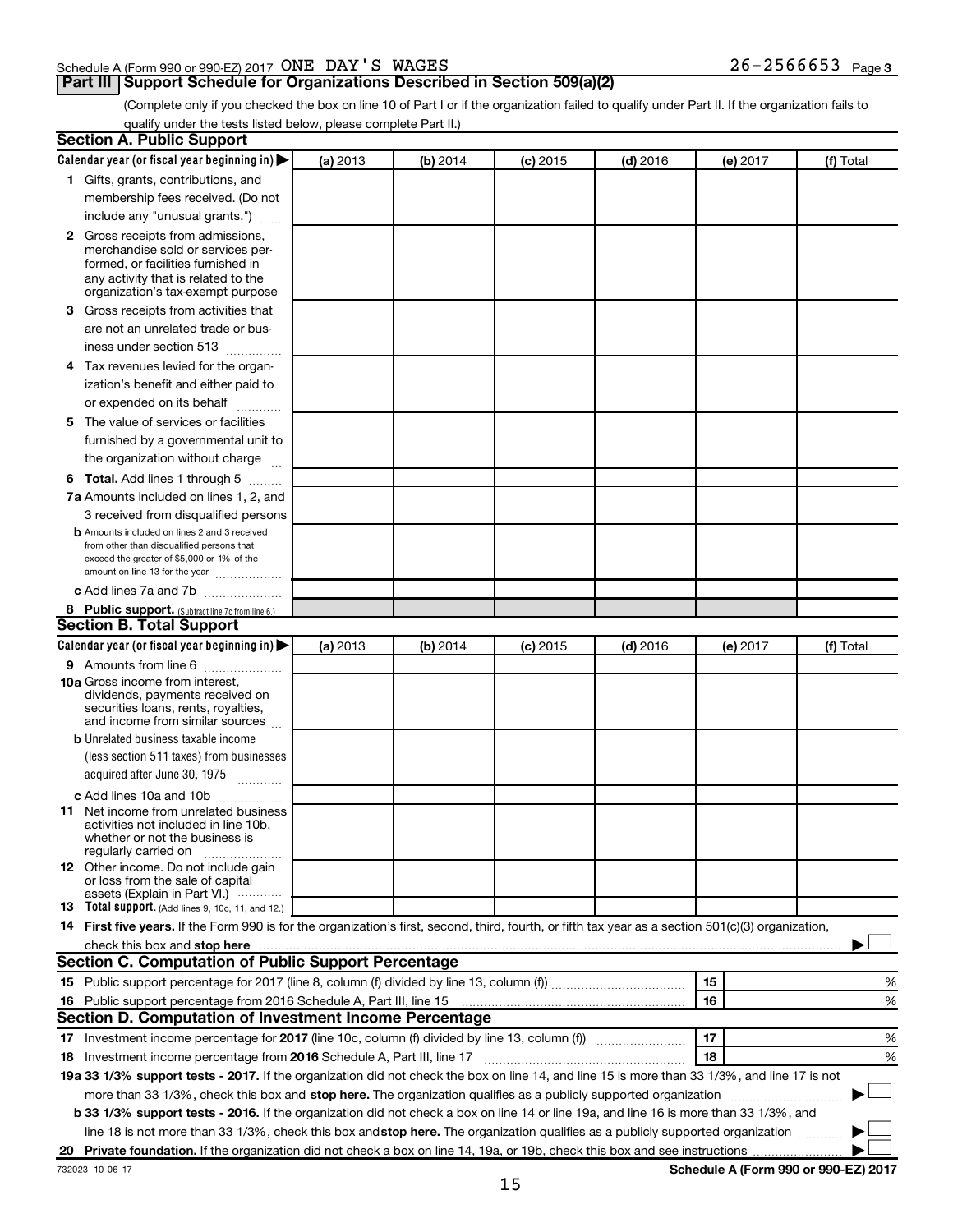**Yes No**

### **Part IV Supporting Organizations**

(Complete only if you checked a box in line 12 on Part I. If you checked 12a of Part I, complete Sections A and B. If you checked 12b of Part I, complete Sections A and C. If you checked 12c of Part I, complete Sections A, D, and E. If you checked 12d of Part I, complete Sections A and D, and complete Part V.)

#### **Section A. All Supporting Organizations**

- **1** Are all of the organization's supported organizations listed by name in the organization's governing documents? If "No," describe in Part VI how the supported organizations are designated. If designated by *class or purpose, describe the designation. If historic and continuing relationship, explain.*
- **2** Did the organization have any supported organization that does not have an IRS determination of status under section 509(a)(1) or (2)? If "Yes," explain in Part **VI** how the organization determined that the supported *organization was described in section 509(a)(1) or (2).*
- **3a** Did the organization have a supported organization described in section 501(c)(4), (5), or (6)? If "Yes," answer *(b) and (c) below.*
- **b** Did the organization confirm that each supported organization qualified under section 501(c)(4), (5), or (6) and satisfied the public support tests under section 509(a)(2)? If "Yes," describe in Part VI when and how the *organization made the determination.*
- **c** Did the organization ensure that all support to such organizations was used exclusively for section 170(c)(2)(B) purposes? If "Yes," explain in Part VI what controls the organization put in place to ensure such use.
- **4 a** *If* Was any supported organization not organized in the United States ("foreign supported organization")? *"Yes," and if you checked 12a or 12b in Part I, answer (b) and (c) below.*
- **b** Did the organization have ultimate control and discretion in deciding whether to make grants to the foreign supported organization? If "Yes," describe in Part VI how the organization had such control and discretion *despite being controlled or supervised by or in connection with its supported organizations.*
- **c** Did the organization support any foreign supported organization that does not have an IRS determination under sections 501(c)(3) and 509(a)(1) or (2)? If "Yes," explain in Part VI what controls the organization used *to ensure that all support to the foreign supported organization was used exclusively for section 170(c)(2)(B) purposes.*
- **5a** Did the organization add, substitute, or remove any supported organizations during the tax year? If "Yes," answer (b) and (c) below (if applicable). Also, provide detail in **Part VI,** including (i) the names and EIN *numbers of the supported organizations added, substituted, or removed; (ii) the reasons for each such action; (iii) the authority under the organization's organizing document authorizing such action; and (iv) how the action was accomplished (such as by amendment to the organizing document).*
- **b Type I or Type II only.** Was any added or substituted supported organization part of a class already designated in the organization's organizing document?
- **c Substitutions only.**  Was the substitution the result of an event beyond the organization's control?
- **6** Did the organization provide support (whether in the form of grants or the provision of services or facilities) to **Part VI.** support or benefit one or more of the filing organization's supported organizations? If "Yes," provide detail in anyone other than (i) its supported organizations, (ii) individuals that are part of the charitable class benefited by one or more of its supported organizations, or (iii) other supporting organizations that also
- **7** Did the organization provide a grant, loan, compensation, or other similar payment to a substantial contributor regard to a substantial contributor? If "Yes," complete Part I of Schedule L (Form 990 or 990-EZ). (defined in section 4958(c)(3)(C)), a family member of a substantial contributor, or a 35% controlled entity with
- **8** Did the organization make a loan to a disqualified person (as defined in section 4958) not described in line 7? *If "Yes," complete Part I of Schedule L (Form 990 or 990-EZ).*
- **9 a** Was the organization controlled directly or indirectly at any time during the tax year by one or more in section 509(a)(1) or (2))? If "Yes," provide detail in **Part VI.** disqualified persons as defined in section 4946 (other than foundation managers and organizations described
- **b** Did one or more disqualified persons (as defined in line 9a) hold a controlling interest in any entity in which the supporting organization had an interest? If "Yes," provide detail in Part VI.
- **c** Did a disqualified person (as defined in line 9a) have an ownership interest in, or derive any personal benefit from, assets in which the supporting organization also had an interest? If "Yes," provide detail in Part VI.
- **10 a** Was the organization subject to the excess business holdings rules of section 4943 because of section supporting organizations)? If "Yes," answer 10b below. 4943(f) (regarding certain Type II supporting organizations, and all Type III non-functionally integrated
- **b** Did the organization have any excess business holdings in the tax year? (Use Schedule C, Form 4720, to *determine whether the organization had excess business holdings.)*

**1 2 3a 3b 3c 4a 4b 4c 5a 5b 5c 6 7 8 9a 9b 9c 10a**

**10b**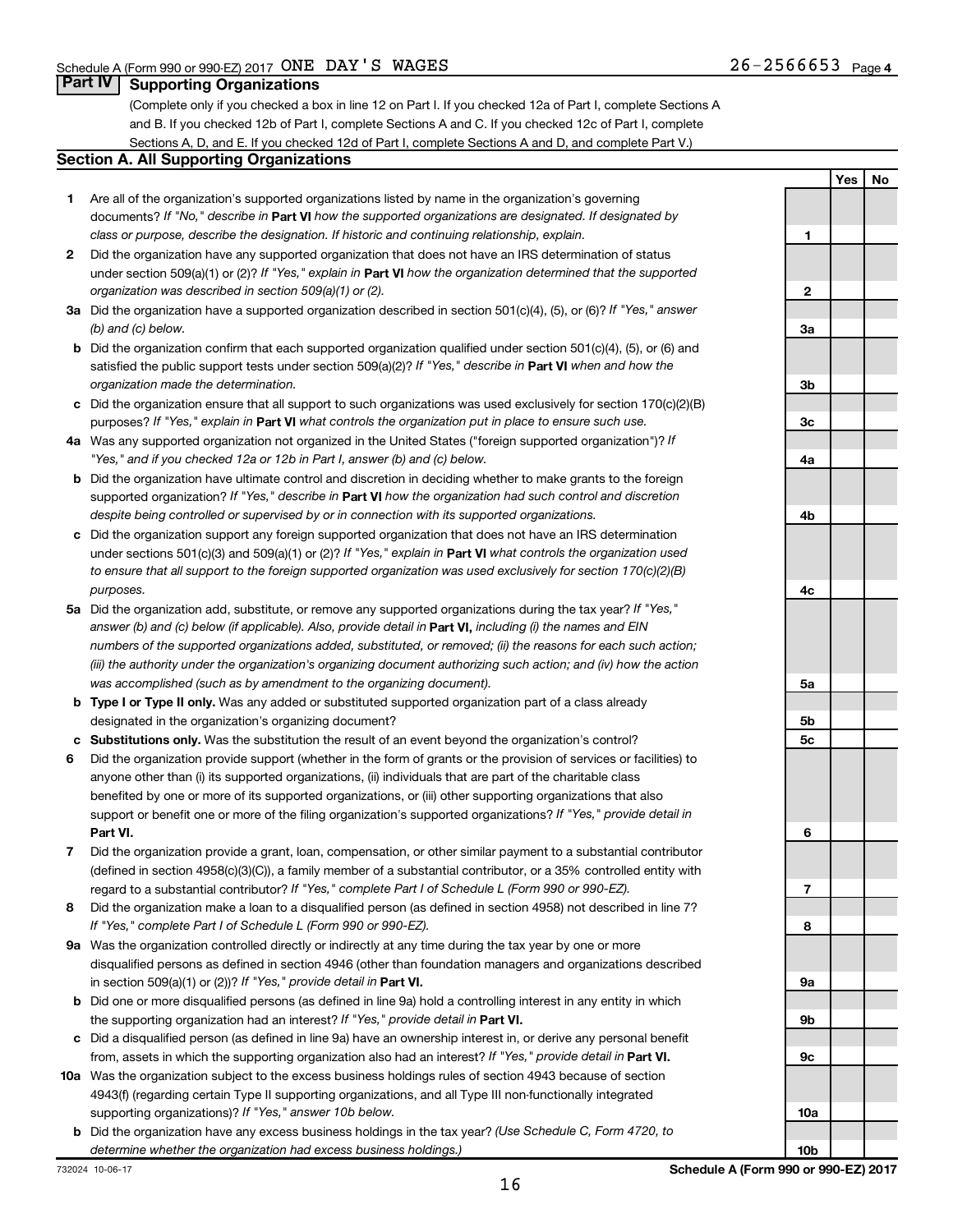|        |                                                                                                                                 |              | Yes | No |
|--------|---------------------------------------------------------------------------------------------------------------------------------|--------------|-----|----|
| 11     | Has the organization accepted a gift or contribution from any of the following persons?                                         |              |     |    |
|        | a A person who directly or indirectly controls, either alone or together with persons described in (b) and (c)                  |              |     |    |
|        | below, the governing body of a supported organization?                                                                          | 11a          |     |    |
|        | <b>b</b> A family member of a person described in (a) above?                                                                    | 11b          |     |    |
|        | A 35% controlled entity of a person described in (a) or (b) above? If "Yes" to a, b, or c, provide detail in Part VI.           | 11c          |     |    |
|        | <b>Section B. Type I Supporting Organizations</b>                                                                               |              |     |    |
|        |                                                                                                                                 |              | Yes | No |
| 1      | Did the directors, trustees, or membership of one or more supported organizations have the power to                             |              |     |    |
|        | regularly appoint or elect at least a majority of the organization's directors or trustees at all times during the              |              |     |    |
|        | tax year? If "No," describe in Part VI how the supported organization(s) effectively operated, supervised, or                   |              |     |    |
|        | controlled the organization's activities. If the organization had more than one supported organization,                         |              |     |    |
|        | describe how the powers to appoint and/or remove directors or trustees were allocated among the supported                       |              |     |    |
|        |                                                                                                                                 |              |     |    |
|        | organizations and what conditions or restrictions, if any, applied to such powers during the tax year.                          | 1            |     |    |
| 2      | Did the organization operate for the benefit of any supported organization other than the supported                             |              |     |    |
|        | organization(s) that operated, supervised, or controlled the supporting organization? If "Yes," explain in                      |              |     |    |
|        | Part VI how providing such benefit carried out the purposes of the supported organization(s) that operated,                     |              |     |    |
|        | supervised, or controlled the supporting organization.                                                                          | $\mathbf{2}$ |     |    |
|        | <b>Section C. Type II Supporting Organizations</b>                                                                              |              |     |    |
|        |                                                                                                                                 |              | Yes | No |
| 1      | Were a majority of the organization's directors or trustees during the tax year also a majority of the directors                |              |     |    |
|        | or trustees of each of the organization's supported organization(s)? If "No," describe in Part VI how control                   |              |     |    |
|        | or management of the supporting organization was vested in the same persons that controlled or managed                          |              |     |    |
|        | the supported organization(s).                                                                                                  | 1            |     |    |
|        | <b>Section D. All Type III Supporting Organizations</b>                                                                         |              |     |    |
|        |                                                                                                                                 |              | Yes | No |
| 1      | Did the organization provide to each of its supported organizations, by the last day of the fifth month of the                  |              |     |    |
|        | organization's tax year, (i) a written notice describing the type and amount of support provided during the prior tax           |              |     |    |
|        | year, (ii) a copy of the Form 990 that was most recently filed as of the date of notification, and (iii) copies of the          |              |     |    |
|        | organization's governing documents in effect on the date of notification, to the extent not previously provided?                | 1            |     |    |
| 2      | Were any of the organization's officers, directors, or trustees either (i) appointed or elected by the supported                |              |     |    |
|        | organization(s) or (ii) serving on the governing body of a supported organization? If "No," explain in Part VI how              |              |     |    |
|        | the organization maintained a close and continuous working relationship with the supported organization(s).                     | 2            |     |    |
| 3      | By reason of the relationship described in (2), did the organization's supported organizations have a                           |              |     |    |
|        | significant voice in the organization's investment policies and in directing the use of the organization's                      |              |     |    |
|        | income or assets at all times during the tax year? If "Yes," describe in Part VI the role the organization's                    |              |     |    |
|        | supported organizations played in this regard.                                                                                  | З            |     |    |
|        | Section E. Type III Functionally Integrated Supporting Organizations                                                            |              |     |    |
| 1      | Check the box next to the method that the organization used to satisfy the Integral Part Test during the yealsee instructions). |              |     |    |
|        | The organization satisfied the Activities Test. Complete line 2 below.                                                          |              |     |    |
| а<br>b | The organization is the parent of each of its supported organizations. Complete line 3 below.                                   |              |     |    |
|        |                                                                                                                                 |              |     |    |
| с      | The organization supported a governmental entity. Describe in Part VI how you supported a government entity (see instructions). |              |     |    |
| 2      | Activities Test. Answer (a) and (b) below.                                                                                      |              | Yes | No |
| а      | Did substantially all of the organization's activities during the tax year directly further the exempt purposes of              |              |     |    |
|        | the supported organization(s) to which the organization was responsive? If "Yes," then in Part VI identify                      |              |     |    |
|        | those supported organizations and explain how these activities directly furthered their exempt purposes,                        |              |     |    |
|        | how the organization was responsive to those supported organizations, and how the organization determined                       |              |     |    |
|        | that these activities constituted substantially all of its activities.                                                          | 2a           |     |    |
| b      | Did the activities described in (a) constitute activities that, but for the organization's involvement, one or more             |              |     |    |
|        | of the organization's supported organization(s) would have been engaged in? If "Yes," explain in Part VI the                    |              |     |    |
|        | reasons for the organization's position that its supported organization(s) would have engaged in these                          |              |     |    |
|        | activities but for the organization's involvement.                                                                              | 2b           |     |    |
| 3      | Parent of Supported Organizations. Answer (a) and (b) below.                                                                    |              |     |    |
| а      | Did the organization have the power to regularly appoint or elect a majority of the officers, directors, or                     |              |     |    |
|        | trustees of each of the supported organizations? Provide details in Part VI.                                                    | За           |     |    |
| b      | Did the organization exercise a substantial degree of direction over the policies, programs, and activities of each             |              |     |    |
|        | of its supported organizations? If "Yes," describe in Part VI the role played by the organization in this regard.               | 3b           |     |    |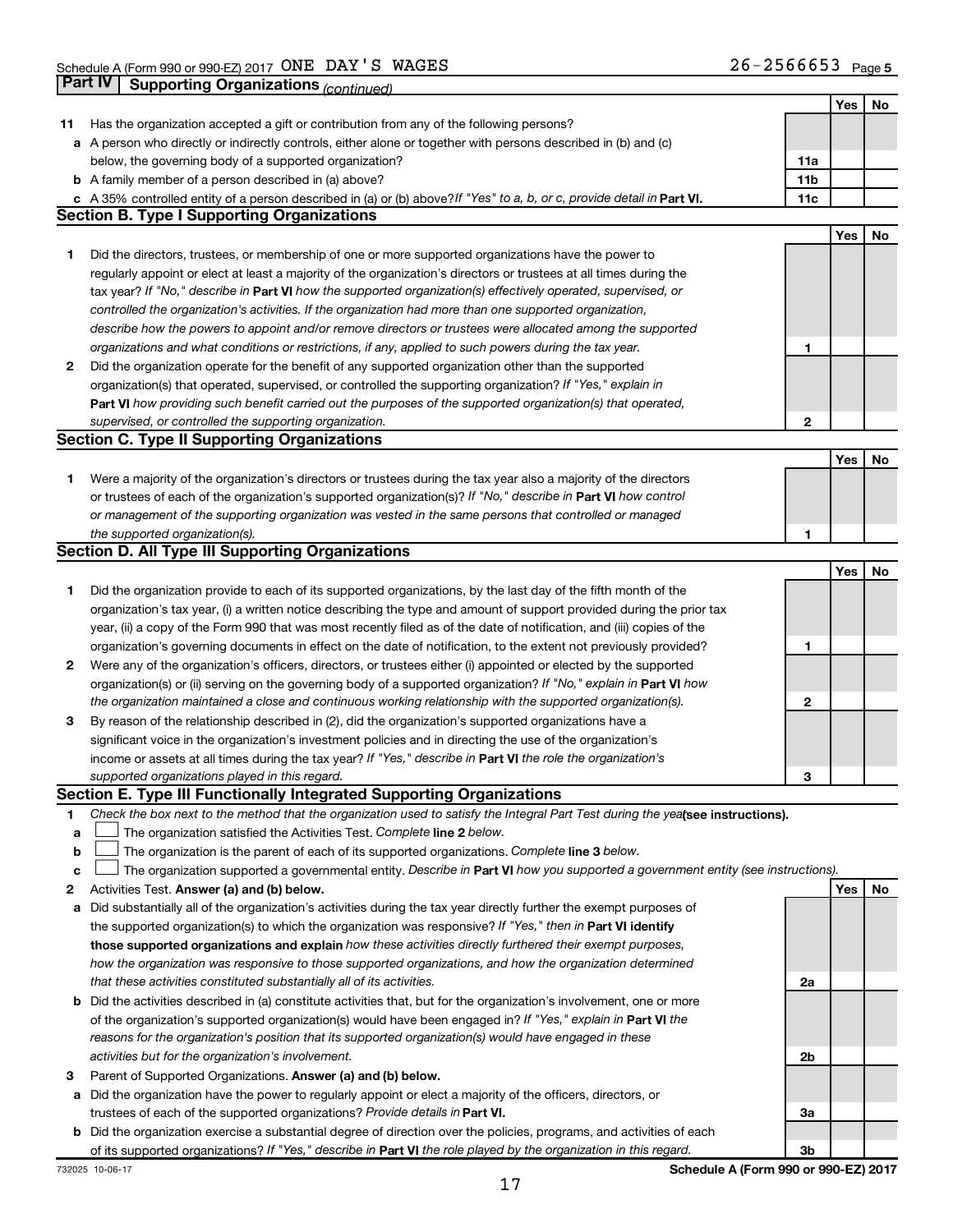### Schedule A (Form 990 or 990-EZ) 2017  $\overline{ONE}$   $\overline{DAY}$   $\overline{S}$   $\overline{WAGES}$  26 - 2566653  $\overline{Page}$

**Part V Type III Non-Functionally Integrated 509(a)(3) Supporting Organizations** 

1 **Letter See instructions.** All Check here if the organization satisfied the Integral Part Test as a qualifying trust on Nov. 20, 1970 (explain in Part VI.) See instructions. All other Type III non-functionally integrated supporting organizations must complete Sections A through E.

| Section A - Adjusted Net Income |                                                                              |                | (A) Prior Year | (B) Current Year<br>(optional) |
|---------------------------------|------------------------------------------------------------------------------|----------------|----------------|--------------------------------|
| 1                               | Net short-term capital gain                                                  | 1              |                |                                |
| 2                               | Recoveries of prior-year distributions                                       | $\mathbf{2}$   |                |                                |
| З                               | Other gross income (see instructions)                                        | 3              |                |                                |
| 4                               | Add lines 1 through 3                                                        | 4              |                |                                |
| 5                               | Depreciation and depletion                                                   | 5              |                |                                |
| 6                               | Portion of operating expenses paid or incurred for production or             |                |                |                                |
|                                 | collection of gross income or for management, conservation, or               |                |                |                                |
|                                 | maintenance of property held for production of income (see instructions)     | 6              |                |                                |
| 7                               | Other expenses (see instructions)                                            | $\overline{7}$ |                |                                |
| 8                               | Adjusted Net Income (subtract lines 5, 6, and 7 from line 4)                 | 8              |                |                                |
|                                 | <b>Section B - Minimum Asset Amount</b>                                      |                | (A) Prior Year | (B) Current Year<br>(optional) |
| 1                               | Aggregate fair market value of all non-exempt-use assets (see                |                |                |                                |
|                                 | instructions for short tax year or assets held for part of year):            |                |                |                                |
|                                 | a Average monthly value of securities                                        | 1a             |                |                                |
|                                 | <b>b</b> Average monthly cash balances                                       | 1b             |                |                                |
|                                 | <b>c</b> Fair market value of other non-exempt-use assets                    | 1c             |                |                                |
|                                 | d Total (add lines 1a, 1b, and 1c)                                           | 1d             |                |                                |
|                                 | e Discount claimed for blockage or other                                     |                |                |                                |
|                                 | factors (explain in detail in Part VI):                                      |                |                |                                |
| $\mathbf{2}$                    | Acquisition indebtedness applicable to non-exempt-use assets                 | $\mathbf{2}$   |                |                                |
| 3                               | Subtract line 2 from line 1d                                                 | 3              |                |                                |
| 4                               | Cash deemed held for exempt use. Enter 1-1/2% of line 3 (for greater amount, |                |                |                                |
|                                 | see instructions)                                                            | 4              |                |                                |
| 5                               | Net value of non-exempt-use assets (subtract line 4 from line 3)             | 5              |                |                                |
| 6                               | Multiply line 5 by .035                                                      | 6              |                |                                |
| 7                               | Recoveries of prior-year distributions                                       | $\overline{7}$ |                |                                |
| 8                               | <b>Minimum Asset Amount (add line 7 to line 6)</b>                           | 8              |                |                                |
|                                 | <b>Section C - Distributable Amount</b>                                      |                |                | <b>Current Year</b>            |
| 1                               | Adjusted net income for prior year (from Section A, line 8, Column A)        | 1              |                |                                |
| $\mathbf{2}$                    | Enter 85% of line 1                                                          | $\mathbf{2}$   |                |                                |
| 3                               | Minimum asset amount for prior year (from Section B, line 8, Column A)       | 3              |                |                                |
| 4                               | Enter greater of line 2 or line 3                                            | 4              |                |                                |
| 5                               | Income tax imposed in prior year                                             | 5              |                |                                |
| 6                               | Distributable Amount. Subtract line 5 from line 4, unless subject to         |                |                |                                |
|                                 | emergency temporary reduction (see instructions)                             | 6              |                |                                |
|                                 |                                                                              |                |                |                                |

**7** Check here if the current year is the organization's first as a non-functionally integrated Type III supporting organization (see † instructions).

**Schedule A (Form 990 or 990-EZ) 2017**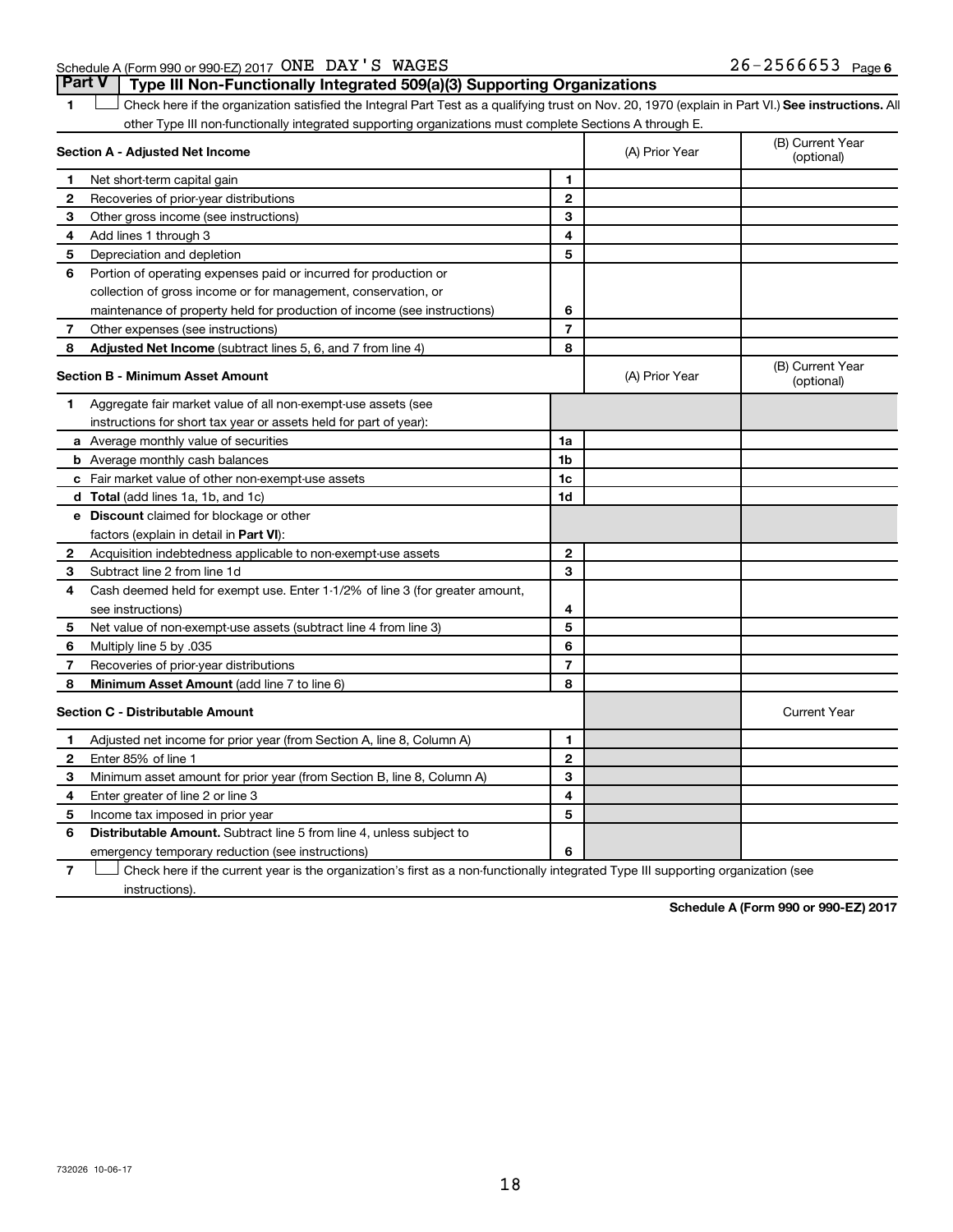| <b>Part V</b> | Type III Non-Functionally Integrated 509(a)(3) Supporting Organizations (continued)        |                             |                                       |                                                |  |  |  |
|---------------|--------------------------------------------------------------------------------------------|-----------------------------|---------------------------------------|------------------------------------------------|--|--|--|
|               | <b>Section D - Distributions</b>                                                           |                             |                                       | <b>Current Year</b>                            |  |  |  |
| 1             | Amounts paid to supported organizations to accomplish exempt purposes                      |                             |                                       |                                                |  |  |  |
| 2             | Amounts paid to perform activity that directly furthers exempt purposes of supported       |                             |                                       |                                                |  |  |  |
|               | organizations, in excess of income from activity                                           |                             |                                       |                                                |  |  |  |
| 3             | Administrative expenses paid to accomplish exempt purposes of supported organizations      |                             |                                       |                                                |  |  |  |
| 4             | Amounts paid to acquire exempt-use assets                                                  |                             |                                       |                                                |  |  |  |
| 5             | Qualified set-aside amounts (prior IRS approval required)                                  |                             |                                       |                                                |  |  |  |
| 6             | Other distributions (describe in Part VI). See instructions.                               |                             |                                       |                                                |  |  |  |
| 7             | Total annual distributions. Add lines 1 through 6.                                         |                             |                                       |                                                |  |  |  |
| 8             | Distributions to attentive supported organizations to which the organization is responsive |                             |                                       |                                                |  |  |  |
|               | (provide details in Part VI). See instructions.                                            |                             |                                       |                                                |  |  |  |
| 9             | Distributable amount for 2017 from Section C, line 6                                       |                             |                                       |                                                |  |  |  |
| 10            | Line 8 amount divided by line 9 amount                                                     |                             |                                       |                                                |  |  |  |
|               |                                                                                            | (i)                         | (ii)                                  | (iii)                                          |  |  |  |
|               | Section E - Distribution Allocations (see instructions)                                    | <b>Excess Distributions</b> | <b>Underdistributions</b><br>Pre-2017 | <b>Distributable</b><br><b>Amount for 2017</b> |  |  |  |
| 1             | Distributable amount for 2017 from Section C, line 6                                       |                             |                                       |                                                |  |  |  |
| 2             | Underdistributions, if any, for years prior to 2017 (reason-                               |                             |                                       |                                                |  |  |  |
|               | able cause required- explain in Part VI). See instructions.                                |                             |                                       |                                                |  |  |  |
| 3             | Excess distributions carryover, if any, to 2017                                            |                             |                                       |                                                |  |  |  |
| a             |                                                                                            |                             |                                       |                                                |  |  |  |
|               | $b$ From 2013                                                                              |                             |                                       |                                                |  |  |  |
|               | c From 2014                                                                                |                             |                                       |                                                |  |  |  |
|               | d From 2015                                                                                |                             |                                       |                                                |  |  |  |
|               | e From 2016                                                                                |                             |                                       |                                                |  |  |  |
| f             | <b>Total</b> of lines 3a through e                                                         |                             |                                       |                                                |  |  |  |
|               | <b>g</b> Applied to underdistributions of prior years                                      |                             |                                       |                                                |  |  |  |
|               | <b>h</b> Applied to 2017 distributable amount                                              |                             |                                       |                                                |  |  |  |
|               | Carryover from 2012 not applied (see instructions)                                         |                             |                                       |                                                |  |  |  |
|               | Remainder. Subtract lines 3g, 3h, and 3i from 3f.                                          |                             |                                       |                                                |  |  |  |
| 4             | Distributions for 2017 from Section D,                                                     |                             |                                       |                                                |  |  |  |
|               | line $7:$                                                                                  |                             |                                       |                                                |  |  |  |
|               | a Applied to underdistributions of prior years                                             |                             |                                       |                                                |  |  |  |
|               | <b>b</b> Applied to 2017 distributable amount                                              |                             |                                       |                                                |  |  |  |
| с             | Remainder. Subtract lines 4a and 4b from 4.                                                |                             |                                       |                                                |  |  |  |
| 5             | Remaining underdistributions for years prior to 2017, if                                   |                             |                                       |                                                |  |  |  |
|               | any. Subtract lines 3g and 4a from line 2. For result greater                              |                             |                                       |                                                |  |  |  |
|               | than zero, explain in Part VI. See instructions.                                           |                             |                                       |                                                |  |  |  |
| 6             | Remaining underdistributions for 2017. Subtract lines 3h                                   |                             |                                       |                                                |  |  |  |
|               | and 4b from line 1. For result greater than zero, explain in                               |                             |                                       |                                                |  |  |  |
|               | <b>Part VI.</b> See instructions.                                                          |                             |                                       |                                                |  |  |  |
| $\mathbf{7}$  | Excess distributions carryover to 2018. Add lines 3j                                       |                             |                                       |                                                |  |  |  |
|               | and 4c.                                                                                    |                             |                                       |                                                |  |  |  |
| 8             | Breakdown of line 7:                                                                       |                             |                                       |                                                |  |  |  |
|               | a Excess from 2013                                                                         |                             |                                       |                                                |  |  |  |
|               | <b>b</b> Excess from 2014                                                                  |                             |                                       |                                                |  |  |  |
|               | c Excess from 2015                                                                         |                             |                                       |                                                |  |  |  |
|               | d Excess from 2016                                                                         |                             |                                       |                                                |  |  |  |
|               | e Excess from 2017                                                                         |                             |                                       |                                                |  |  |  |

**Schedule A (Form 990 or 990-EZ) 2017**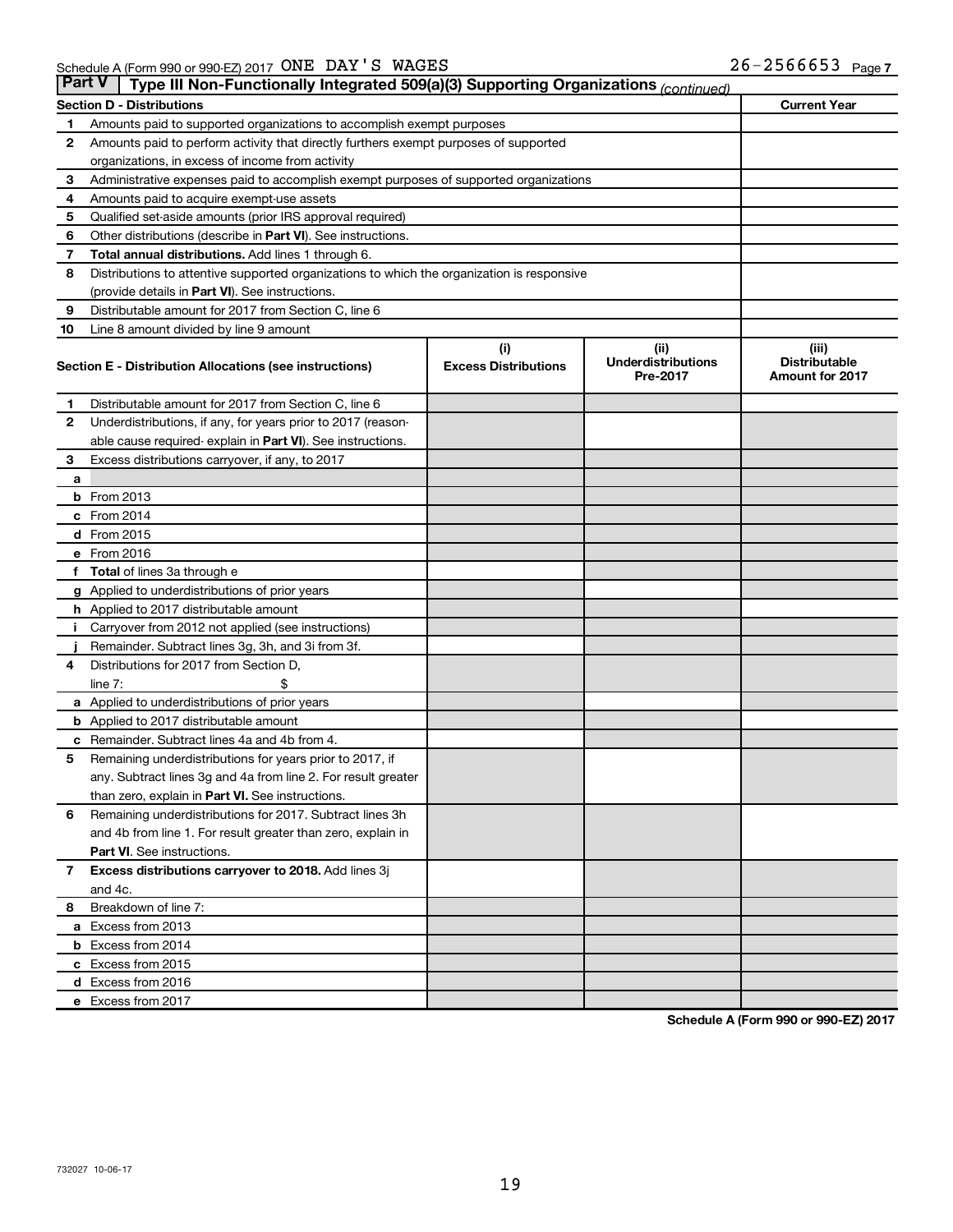### Schedule A (Form 990 or 990-EZ) 2017  $\overline{ONE}$   $\overline{DAY}$   $\overline{S}$   $\overline{WAGES}$  26  $\overline{S}$  2566653  $\overline{Page}$

| <b>Part VI</b> | Supplemental Information. Provide the explanations required by Part II, line 10; Part II, line 17a or 17b; Part III, line 12;                    |  |  |  |  |
|----------------|--------------------------------------------------------------------------------------------------------------------------------------------------|--|--|--|--|
|                | Part IV, Section A, lines 1, 2, 3b, 3c, 4b, 4c, 5a, 6, 9a, 9b, 9c, 11a, 11b, and 11c; Part IV, Section B, lines 1 and 2; Part IV, Section C,     |  |  |  |  |
|                | line 1; Part IV, Section D, lines 2 and 3; Part IV, Section E, lines 1c, 2a, 2b, 3a, and 3b; Part V, line 1; Part V, Section B, line 1e; Part V, |  |  |  |  |
|                | Section D, lines 5, 6, and 8; and Part V, Section E, lines 2, 5, and 6. Also complete this part for any additional information.                  |  |  |  |  |
|                | (See instructions.)                                                                                                                              |  |  |  |  |
|                |                                                                                                                                                  |  |  |  |  |
|                |                                                                                                                                                  |  |  |  |  |
|                |                                                                                                                                                  |  |  |  |  |
|                |                                                                                                                                                  |  |  |  |  |
|                |                                                                                                                                                  |  |  |  |  |
|                |                                                                                                                                                  |  |  |  |  |
|                |                                                                                                                                                  |  |  |  |  |
|                |                                                                                                                                                  |  |  |  |  |
|                |                                                                                                                                                  |  |  |  |  |
|                |                                                                                                                                                  |  |  |  |  |
|                |                                                                                                                                                  |  |  |  |  |
|                |                                                                                                                                                  |  |  |  |  |
|                |                                                                                                                                                  |  |  |  |  |
|                |                                                                                                                                                  |  |  |  |  |
|                |                                                                                                                                                  |  |  |  |  |
|                |                                                                                                                                                  |  |  |  |  |
|                |                                                                                                                                                  |  |  |  |  |
|                |                                                                                                                                                  |  |  |  |  |
|                |                                                                                                                                                  |  |  |  |  |
|                |                                                                                                                                                  |  |  |  |  |
|                |                                                                                                                                                  |  |  |  |  |
|                |                                                                                                                                                  |  |  |  |  |
|                |                                                                                                                                                  |  |  |  |  |
|                |                                                                                                                                                  |  |  |  |  |
|                |                                                                                                                                                  |  |  |  |  |
|                |                                                                                                                                                  |  |  |  |  |
|                |                                                                                                                                                  |  |  |  |  |
|                |                                                                                                                                                  |  |  |  |  |
|                |                                                                                                                                                  |  |  |  |  |
|                |                                                                                                                                                  |  |  |  |  |
|                |                                                                                                                                                  |  |  |  |  |
|                |                                                                                                                                                  |  |  |  |  |
|                |                                                                                                                                                  |  |  |  |  |
|                |                                                                                                                                                  |  |  |  |  |
|                |                                                                                                                                                  |  |  |  |  |
|                |                                                                                                                                                  |  |  |  |  |
|                |                                                                                                                                                  |  |  |  |  |
|                |                                                                                                                                                  |  |  |  |  |
|                |                                                                                                                                                  |  |  |  |  |
|                |                                                                                                                                                  |  |  |  |  |
|                |                                                                                                                                                  |  |  |  |  |
|                |                                                                                                                                                  |  |  |  |  |
|                |                                                                                                                                                  |  |  |  |  |
|                |                                                                                                                                                  |  |  |  |  |
|                |                                                                                                                                                  |  |  |  |  |
|                |                                                                                                                                                  |  |  |  |  |
|                |                                                                                                                                                  |  |  |  |  |
|                |                                                                                                                                                  |  |  |  |  |
|                |                                                                                                                                                  |  |  |  |  |
|                |                                                                                                                                                  |  |  |  |  |
|                |                                                                                                                                                  |  |  |  |  |
|                |                                                                                                                                                  |  |  |  |  |
|                |                                                                                                                                                  |  |  |  |  |
|                |                                                                                                                                                  |  |  |  |  |
|                |                                                                                                                                                  |  |  |  |  |
|                |                                                                                                                                                  |  |  |  |  |
|                |                                                                                                                                                  |  |  |  |  |
|                |                                                                                                                                                  |  |  |  |  |
|                |                                                                                                                                                  |  |  |  |  |
|                |                                                                                                                                                  |  |  |  |  |
|                |                                                                                                                                                  |  |  |  |  |
|                |                                                                                                                                                  |  |  |  |  |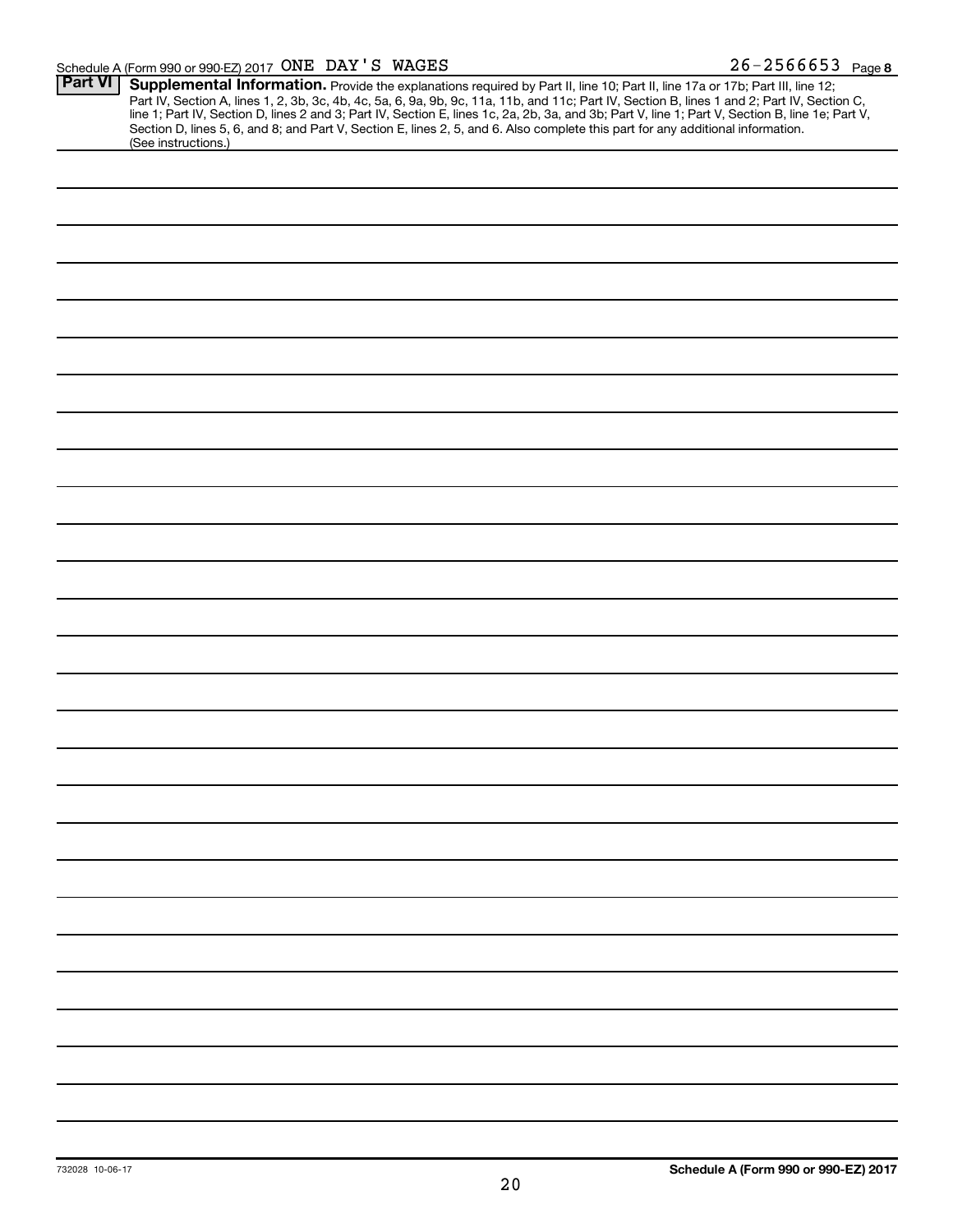Department of the Treasury Internal Revenue Service **(Form 990, 990-EZ,**

\*\* PUBLIC DISCLOSURE COPY \*\*

# **Schedule B Schedule of Contributors**

**or 990-PF) | Attach to Form 990, Form 990-EZ, or Form 990-PF. | Go to www.irs.gov/Form990 for the latest information.** OMB No. 1545-0047

**2017**

**Name of the organization Employer identification number**

|  | $26 - 2566653$ |  |  |  |  |
|--|----------------|--|--|--|--|
|  |                |  |  |  |  |

| ONE DAY'S WAGES | 26-2566653 |
|-----------------|------------|
|-----------------|------------|

| <b>Organization type (check one):</b> |                                                                           |  |  |  |  |
|---------------------------------------|---------------------------------------------------------------------------|--|--|--|--|
| Filers of:                            | Section:                                                                  |  |  |  |  |
| Form 990 or 990-EZ                    | $ \mathbf{X} $ 501(c)( 3) (enter number) organization                     |  |  |  |  |
|                                       | 4947(a)(1) nonexempt charitable trust not treated as a private foundation |  |  |  |  |
|                                       | 527 political organization                                                |  |  |  |  |
| Form 990-PF                           | 501(c)(3) exempt private foundation                                       |  |  |  |  |
|                                       | 4947(a)(1) nonexempt charitable trust treated as a private foundation     |  |  |  |  |
|                                       | 501(c)(3) taxable private foundation                                      |  |  |  |  |

Check if your organization is covered by the General Rule or a Special Rule.

**Note:**  Only a section 501(c)(7), (8), or (10) organization can check boxes for both the General Rule and a Special Rule. See instructions.

#### **General Rule**

 $\Box$ 

For an organization filing Form 990, 990-EZ, or 990-PF that received, during the year, contributions totaling \$5,000 or more (in money or property) from any one contributor. Complete Parts I and II. See instructions for determining a contributor's total contributions.

#### **Special Rules**

any one contributor, during the year, total contributions of the greater of (1) \$5,000; or (2) 2% of the amount on (i) Form 990, Part VIII, line 1h;  $\boxed{\text{X}}$  For an organization described in section 501(c)(3) filing Form 990 or 990-EZ that met the 33 1/3% support test of the regulations under sections 509(a)(1) and 170(b)(1)(A)(vi), that checked Schedule A (Form 990 or 990-EZ), Part II, line 13, 16a, or 16b, and that received from or (ii) Form 990-EZ, line 1. Complete Parts I and II.

year, total contributions of more than \$1,000 *exclusively* for religious, charitable, scientific, literary, or educational purposes, or for For an organization described in section 501(c)(7), (8), or (10) filing Form 990 or 990-EZ that received from any one contributor, during the the prevention of cruelty to children or animals. Complete Parts I, II, and III.  $\Box$ 

purpose. Don't complete any of the parts unless the General Rule applies to this organization because it received nonexclusively year, contributions exclusively for religious, charitable, etc., purposes, but no such contributions totaled more than \$1,000. If this box is checked, enter here the total contributions that were received during the year for an exclusively religious, charitable, etc., For an organization described in section 501(c)(7), (8), or (10) filing Form 990 or 990-EZ that received from any one contributor, during the religious, charitable, etc., contributions totaling \$5,000 or more during the year  $\ldots$  $\ldots$  $\ldots$  $\ldots$  $\ldots$  $\ldots$  $\Box$ 

**Caution:**  An organization that isn't covered by the General Rule and/or the Special Rules doesn't file Schedule B (Form 990, 990-EZ, or 990-PF),  **must** but it answer "No" on Part IV, line 2, of its Form 990; or check the box on line H of its Form 990-EZ or on its Form 990-PF, Part I, line 2, to certify that it doesn't meet the filing requirements of Schedule B (Form 990, 990-EZ, or 990-PF).

LHA For Paperwork Reduction Act Notice, see the instructions for Form 990, 990-EZ, or 990-PF. Schedule B (Form 990, 990-EZ, or 990-PF) (2017)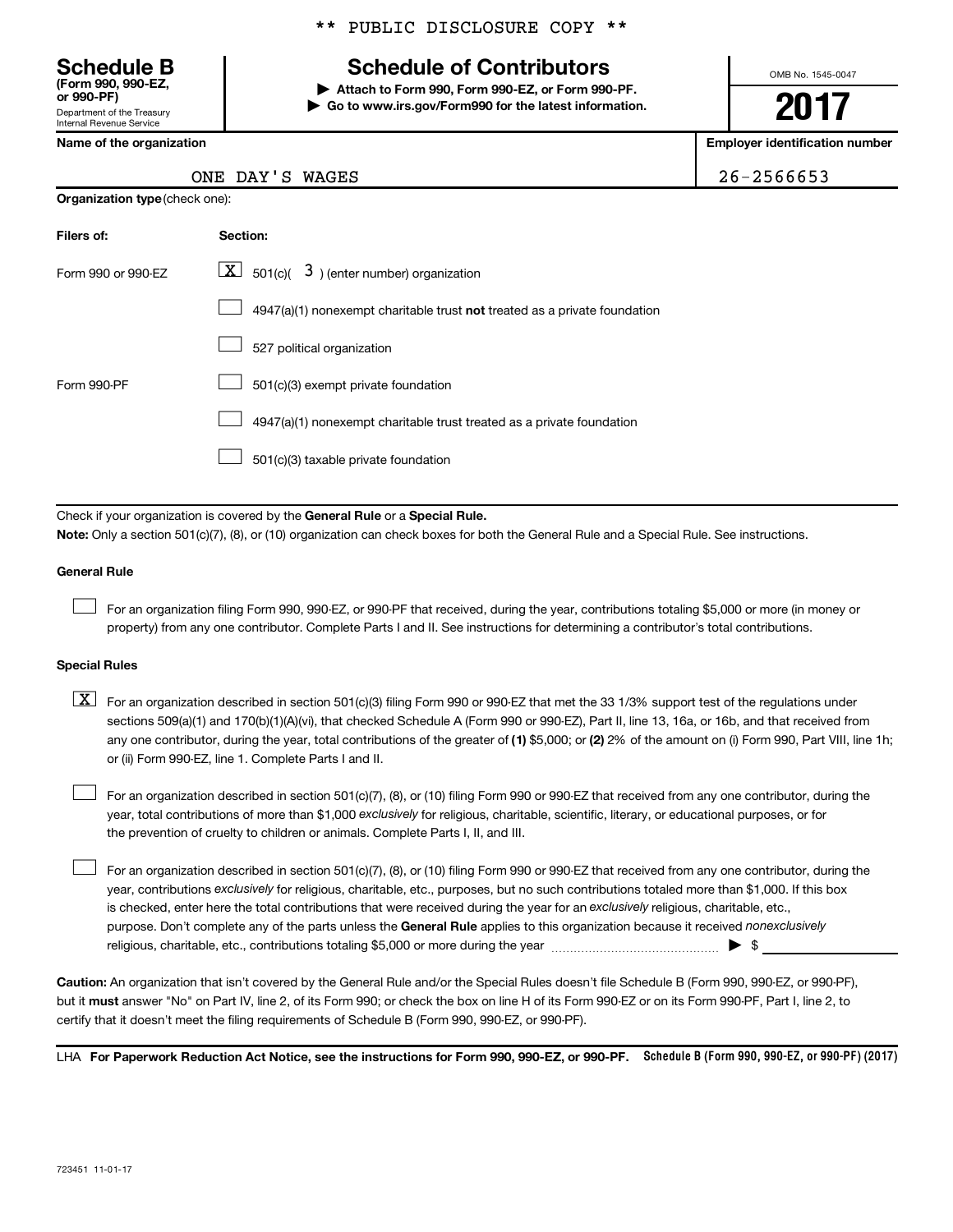### Schedule B (Form 990, 990-EZ, or 990-PF) (2017)

**Name of organization Employer identification number**

ONE DAY'S WAGES 26-2566653

| Part I           | Contributors (see instructions). Use duplicate copies of Part I if additional space is needed. |                                   |                                                                                                             |  |  |  |
|------------------|------------------------------------------------------------------------------------------------|-----------------------------------|-------------------------------------------------------------------------------------------------------------|--|--|--|
| (a)<br>No.       | (b)<br>Name, address, and ZIP + 4                                                              | (c)<br><b>Total contributions</b> | (d)<br>Type of contribution                                                                                 |  |  |  |
| 1                |                                                                                                | 35,000.<br>\$                     | $\overline{\mathbf{X}}$<br>Person<br>Payroll<br>Noncash<br>(Complete Part II for<br>noncash contributions.) |  |  |  |
| (a)<br>No.       | (b)<br>Name, address, and ZIP + 4                                                              | (c)<br><b>Total contributions</b> | (d)<br>Type of contribution                                                                                 |  |  |  |
| $\boldsymbol{2}$ |                                                                                                | 50,000.<br>\$                     | $\overline{\text{X}}$<br>Person<br>Payroll<br>Noncash<br>(Complete Part II for<br>noncash contributions.)   |  |  |  |
| (a)<br>No.       | (b)<br>Name, address, and ZIP + 4                                                              | (c)<br><b>Total contributions</b> | (d)<br>Type of contribution                                                                                 |  |  |  |
| 3                |                                                                                                | 210,810.<br>\$                    | $\overline{\text{X}}$<br>Person<br>Payroll<br>Noncash<br>(Complete Part II for<br>noncash contributions.)   |  |  |  |
| (a)<br>No.       | (b)<br>Name, address, and ZIP + 4                                                              | (c)<br><b>Total contributions</b> | (d)<br>Type of contribution                                                                                 |  |  |  |
|                  |                                                                                                | \$                                | Person<br>Payroll<br>Noncash<br>(Complete Part II for<br>noncash contributions.)                            |  |  |  |
| (a)<br>No.       | (b)<br>Name, address, and ZIP + 4                                                              | (c)<br><b>Total contributions</b> | (d)<br>Type of contribution                                                                                 |  |  |  |
|                  |                                                                                                | \$                                | Person<br>Payroll<br>Noncash<br>(Complete Part II for<br>noncash contributions.)                            |  |  |  |
| (a)<br>No.       | (b)<br>Name, address, and ZIP + 4                                                              | (c)<br><b>Total contributions</b> | (d)<br>Type of contribution                                                                                 |  |  |  |
|                  |                                                                                                | \$                                | Person<br>Payroll<br>Noncash<br>(Complete Part II for<br>noncash contributions.)                            |  |  |  |

**Schedule B (Form 990, 990-EZ, or 990-PF) (2017)**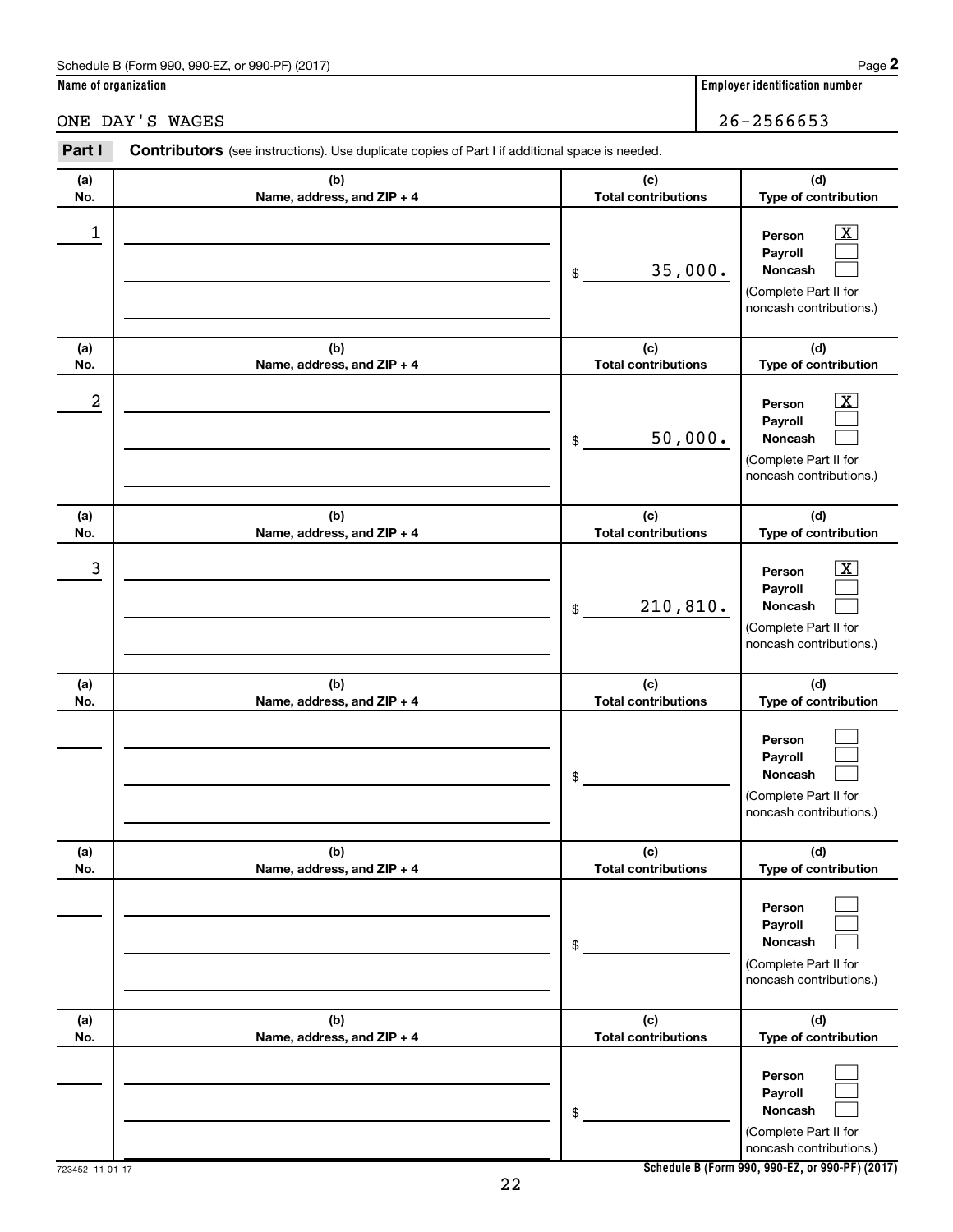| (2017)<br>$.990-F7$<br>Schedule<br>or 990-PF<br>990<br>: (Form<br>. . | Page                                   |
|-----------------------------------------------------------------------|----------------------------------------|
| Name<br>of organization :                                             | <br>identification number .<br>Emplove |

## ONE DAY'S WAGES 26-2566653

Part II Noncash Property (see instructions). Use duplicate copies of Part II if additional space is needed.

| (a)<br>No.<br>from<br>Part I | (b)<br>Description of noncash property given | (c)<br>FMV (or estimate)<br>(See instructions.) | (d)<br>Date received |
|------------------------------|----------------------------------------------|-------------------------------------------------|----------------------|
|                              |                                              | \$                                              |                      |
| (a)<br>No.<br>from<br>Part I | (b)<br>Description of noncash property given | (c)<br>FMV (or estimate)<br>(See instructions.) | (d)<br>Date received |
|                              |                                              | \$                                              |                      |
| (a)<br>No.<br>from<br>Part I | (b)<br>Description of noncash property given | (c)<br>FMV (or estimate)<br>(See instructions.) | (d)<br>Date received |
|                              |                                              | \$                                              |                      |
| (a)<br>No.<br>from<br>Part I | (b)<br>Description of noncash property given | (c)<br>FMV (or estimate)<br>(See instructions.) | (d)<br>Date received |
|                              |                                              | \$                                              |                      |
| (a)<br>No.<br>from<br>Part I | (b)<br>Description of noncash property given | (c)<br>FMV (or estimate)<br>(See instructions.) | (d)<br>Date received |
|                              |                                              | \$                                              |                      |
| (a)<br>No.<br>from<br>Part I | (b)<br>Description of noncash property given | (c)<br>FMV (or estimate)<br>(See instructions.) | (d)<br>Date received |
|                              |                                              | \$                                              |                      |

723453 11-01-17

**Schedule B (Form 990, 990-EZ, or 990-PF) (2017)**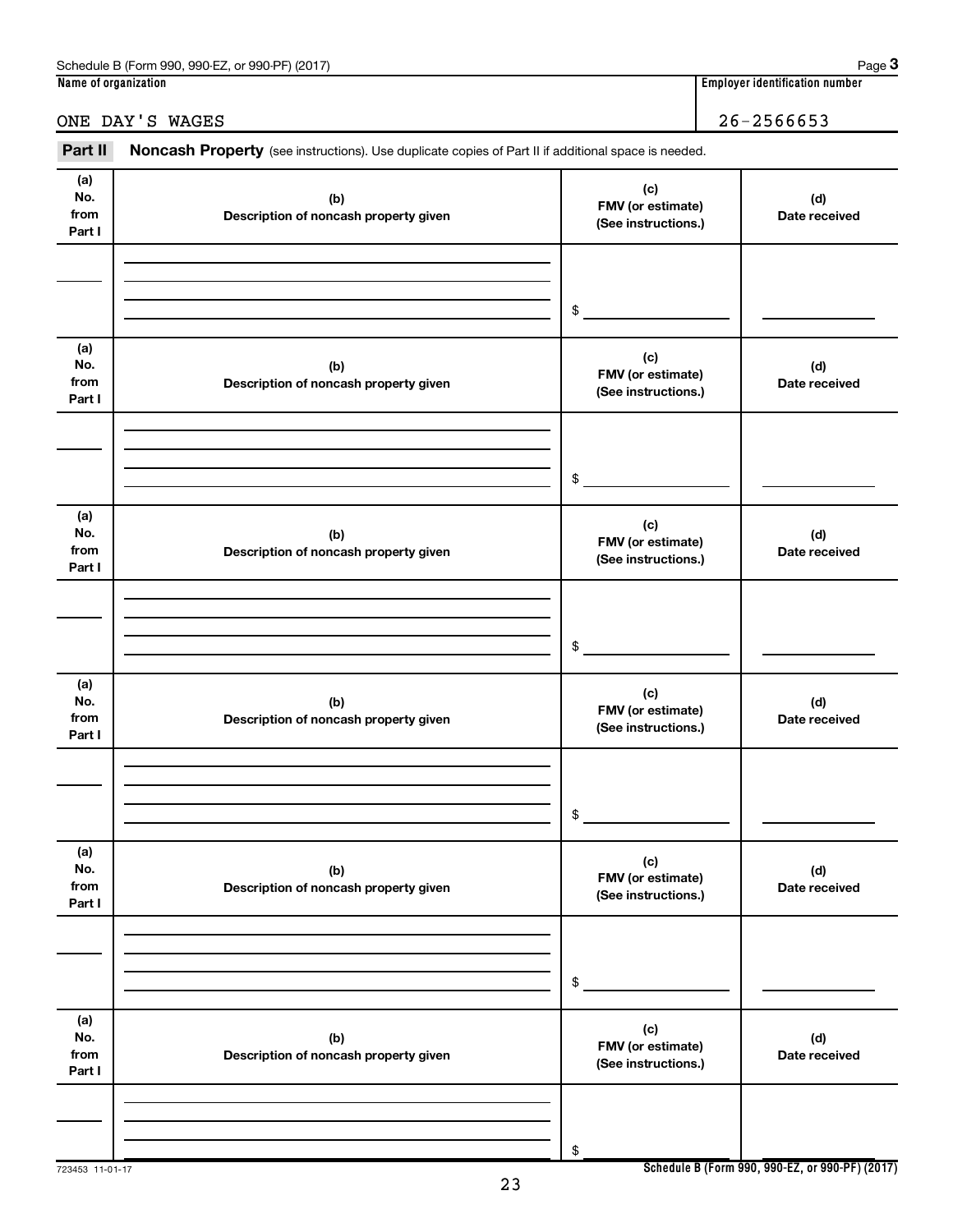| Name of organization      |                                                                                                                                                          |                      | <b>Employer identification number</b>                                                                                                                 |  |  |  |  |  |
|---------------------------|----------------------------------------------------------------------------------------------------------------------------------------------------------|----------------------|-------------------------------------------------------------------------------------------------------------------------------------------------------|--|--|--|--|--|
|                           | ONE DAY'S WAGES                                                                                                                                          |                      | $26 - 2566653$                                                                                                                                        |  |  |  |  |  |
| Part III                  | the year from any one contributor. Complete columns (a) through (e) and the following line entry. For organizations                                      |                      | Exclusively religious, charitable, etc., contributions to organizations described in section 501(c)(7), (8), or (10) that total more than \$1,000 for |  |  |  |  |  |
|                           | completing Part III, enter the total of exclusively religious, charitable, etc., contributions of \$1,000 or less for the year. (Enter this info. once.) |                      |                                                                                                                                                       |  |  |  |  |  |
|                           | Use duplicate copies of Part III if additional space is needed.                                                                                          |                      |                                                                                                                                                       |  |  |  |  |  |
| (a) No.<br>from<br>Part I | (b) Purpose of gift                                                                                                                                      | (c) Use of gift      | (d) Description of how gift is held                                                                                                                   |  |  |  |  |  |
|                           |                                                                                                                                                          |                      |                                                                                                                                                       |  |  |  |  |  |
|                           |                                                                                                                                                          |                      |                                                                                                                                                       |  |  |  |  |  |
|                           |                                                                                                                                                          |                      |                                                                                                                                                       |  |  |  |  |  |
|                           |                                                                                                                                                          | (e) Transfer of gift |                                                                                                                                                       |  |  |  |  |  |
|                           |                                                                                                                                                          |                      |                                                                                                                                                       |  |  |  |  |  |
|                           | Transferee's name, address, and ZIP + 4                                                                                                                  |                      | Relationship of transferor to transferee                                                                                                              |  |  |  |  |  |
|                           |                                                                                                                                                          |                      |                                                                                                                                                       |  |  |  |  |  |
|                           |                                                                                                                                                          |                      |                                                                                                                                                       |  |  |  |  |  |
|                           |                                                                                                                                                          |                      |                                                                                                                                                       |  |  |  |  |  |
| (a) No.<br>from           | (b) Purpose of gift                                                                                                                                      | (c) Use of gift      | (d) Description of how gift is held                                                                                                                   |  |  |  |  |  |
| Part I                    |                                                                                                                                                          |                      |                                                                                                                                                       |  |  |  |  |  |
|                           |                                                                                                                                                          |                      |                                                                                                                                                       |  |  |  |  |  |
|                           |                                                                                                                                                          |                      |                                                                                                                                                       |  |  |  |  |  |
|                           |                                                                                                                                                          |                      |                                                                                                                                                       |  |  |  |  |  |
|                           | (e) Transfer of gift                                                                                                                                     |                      |                                                                                                                                                       |  |  |  |  |  |
|                           | Transferee's name, address, and ZIP + 4<br>Relationship of transferor to transferee                                                                      |                      |                                                                                                                                                       |  |  |  |  |  |
|                           |                                                                                                                                                          |                      |                                                                                                                                                       |  |  |  |  |  |
|                           |                                                                                                                                                          |                      |                                                                                                                                                       |  |  |  |  |  |
|                           |                                                                                                                                                          |                      |                                                                                                                                                       |  |  |  |  |  |
| (a) No.                   |                                                                                                                                                          |                      |                                                                                                                                                       |  |  |  |  |  |
| from<br>Part I            | (b) Purpose of gift                                                                                                                                      | (c) Use of gift      | (d) Description of how gift is held                                                                                                                   |  |  |  |  |  |
|                           |                                                                                                                                                          |                      |                                                                                                                                                       |  |  |  |  |  |
|                           |                                                                                                                                                          |                      |                                                                                                                                                       |  |  |  |  |  |
|                           |                                                                                                                                                          |                      |                                                                                                                                                       |  |  |  |  |  |
|                           |                                                                                                                                                          | (e) Transfer of gift |                                                                                                                                                       |  |  |  |  |  |
|                           | Transferee's name, address, and ZIP + 4                                                                                                                  |                      |                                                                                                                                                       |  |  |  |  |  |
|                           |                                                                                                                                                          |                      | Relationship of transferor to transferee                                                                                                              |  |  |  |  |  |
|                           |                                                                                                                                                          |                      |                                                                                                                                                       |  |  |  |  |  |
|                           |                                                                                                                                                          |                      |                                                                                                                                                       |  |  |  |  |  |
| (a) No.<br>from           |                                                                                                                                                          |                      |                                                                                                                                                       |  |  |  |  |  |
| Part I                    | (b) Purpose of gift                                                                                                                                      | (c) Use of gift      | (d) Description of how gift is held                                                                                                                   |  |  |  |  |  |
|                           |                                                                                                                                                          |                      |                                                                                                                                                       |  |  |  |  |  |
|                           |                                                                                                                                                          |                      |                                                                                                                                                       |  |  |  |  |  |
|                           |                                                                                                                                                          |                      |                                                                                                                                                       |  |  |  |  |  |
|                           |                                                                                                                                                          | (e) Transfer of gift |                                                                                                                                                       |  |  |  |  |  |
|                           | Transferee's name, address, and ZIP + 4                                                                                                                  |                      | Relationship of transferor to transferee                                                                                                              |  |  |  |  |  |
|                           |                                                                                                                                                          |                      |                                                                                                                                                       |  |  |  |  |  |
|                           |                                                                                                                                                          |                      |                                                                                                                                                       |  |  |  |  |  |
|                           |                                                                                                                                                          |                      |                                                                                                                                                       |  |  |  |  |  |
|                           |                                                                                                                                                          |                      |                                                                                                                                                       |  |  |  |  |  |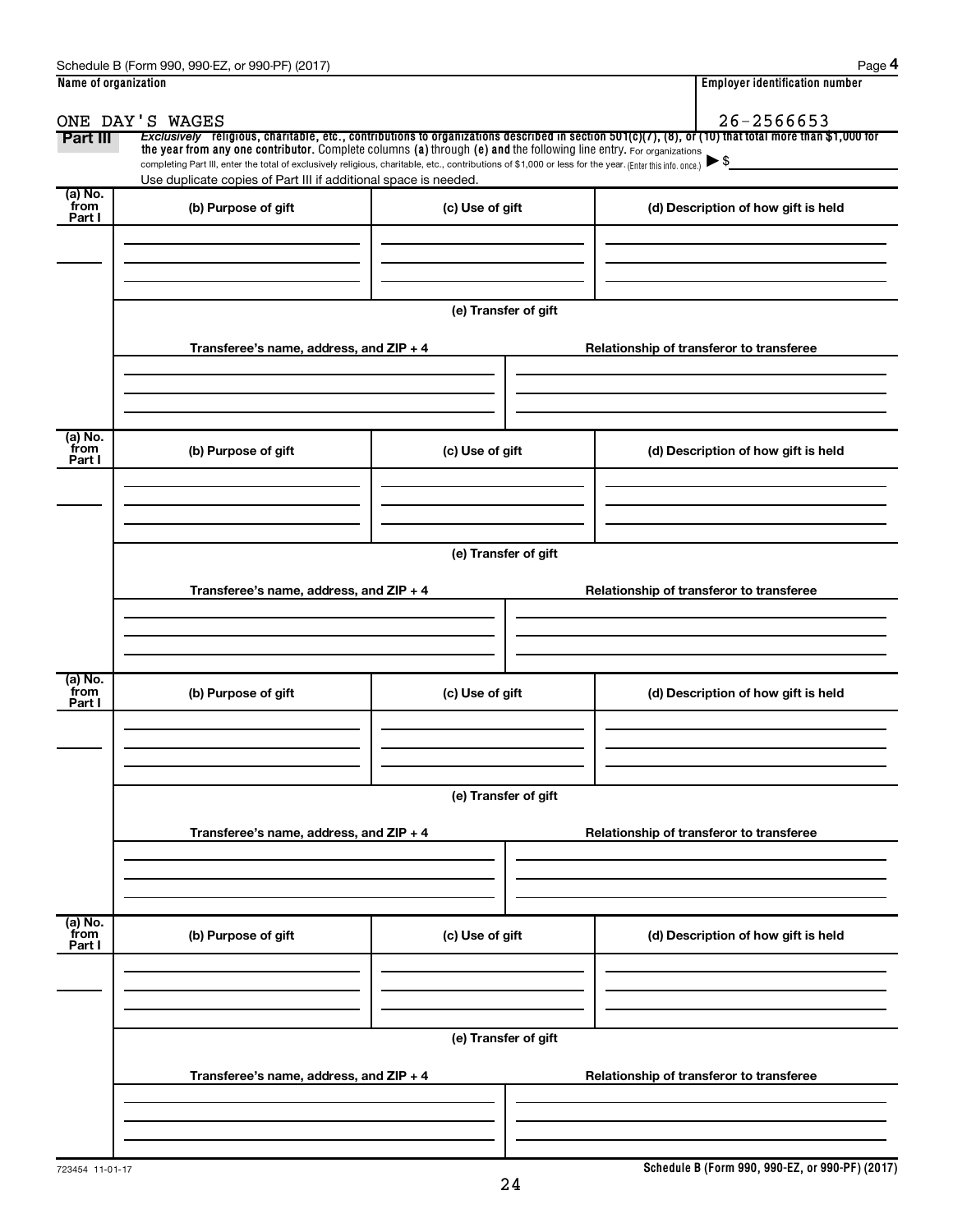| <b>SCHEDULE D</b> |  |
|-------------------|--|
|-------------------|--|

# **SCHEDULE D Supplemental Financial Statements**<br> **Form 990 2017**<br> **Part IV** line 6.7.8.9.10, 11a, 11b, 11d, 11d, 11d, 11d, 11d, 12a, 0r, 12b

**(Form 990) | Complete if the organization answered "Yes" on Form 990, Part IV, line 6, 7, 8, 9, 10, 11a, 11b, 11c, 11d, 11e, 11f, 12a, or 12b.**

**| Attach to Form 990. |Go to www.irs.gov/Form990 for instructions and the latest information.**



Department of the Treasury Internal Revenue Service **Name of the organization <b>Employer is a set of the organization Employer in the set of the organization**  $\blacksquare$ 

| ployer identification number |            |  |  |  |  |
|------------------------------|------------|--|--|--|--|
|                              | os orssero |  |  |  |  |

|         | ONE DAY'S WAGES                                                                                                                                            |                                                    | 26-2566653                      |
|---------|------------------------------------------------------------------------------------------------------------------------------------------------------------|----------------------------------------------------|---------------------------------|
| Part I  | Organizations Maintaining Donor Advised Funds or Other Similar Funds or Accounts. Complete if the                                                          |                                                    |                                 |
|         | organization answered "Yes" on Form 990, Part IV, line 6.                                                                                                  |                                                    |                                 |
|         |                                                                                                                                                            | (a) Donor advised funds                            | (b) Funds and other accounts    |
| 1       |                                                                                                                                                            |                                                    |                                 |
| 2       | Aggregate value of contributions to (during year)                                                                                                          |                                                    |                                 |
| з       | Aggregate value of grants from (during year)                                                                                                               |                                                    |                                 |
| 4       |                                                                                                                                                            |                                                    |                                 |
| 5       | Did the organization inform all donors and donor advisors in writing that the assets held in donor advised funds                                           |                                                    |                                 |
|         |                                                                                                                                                            |                                                    | Yes<br>No                       |
| 6       | Did the organization inform all grantees, donors, and donor advisors in writing that grant funds can be used only                                          |                                                    |                                 |
|         | for charitable purposes and not for the benefit of the donor or donor advisor, or for any other purpose conferring                                         |                                                    |                                 |
|         | impermissible private benefit?                                                                                                                             |                                                    | Yes<br>No                       |
| Part II | Conservation Easements. Complete if the organization answered "Yes" on Form 990, Part IV, line 7.                                                          |                                                    |                                 |
| 1       | Purpose(s) of conservation easements held by the organization (check all that apply).                                                                      |                                                    |                                 |
|         | Preservation of land for public use (e.g., recreation or education)                                                                                        | Preservation of a historically important land area |                                 |
|         | Protection of natural habitat                                                                                                                              | Preservation of a certified historic structure     |                                 |
|         | Preservation of open space                                                                                                                                 |                                                    |                                 |
| 2       | Complete lines 2a through 2d if the organization held a qualified conservation contribution in the form of a conservation easement on the last             |                                                    |                                 |
|         | day of the tax year.                                                                                                                                       |                                                    | Held at the End of the Tax Year |
|         |                                                                                                                                                            |                                                    | 2a                              |
|         | Total acreage restricted by conservation easements                                                                                                         |                                                    | 2b                              |
|         |                                                                                                                                                            |                                                    | 2c                              |
| d       | Number of conservation easements included in (c) acquired after 7/25/06, and not on a historic structure                                                   |                                                    |                                 |
|         | listed in the National Register [111] [12] The Marian Marian Marian Marian Marian Marian Marian Marian Marian M                                            |                                                    | 2d                              |
| з       | Number of conservation easements modified, transferred, released, extinguished, or terminated by the organization during the tax                           |                                                    |                                 |
|         | $year \triangleright$                                                                                                                                      |                                                    |                                 |
| 4       | Number of states where property subject to conservation easement is located >                                                                              |                                                    |                                 |
| 5       | Does the organization have a written policy regarding the periodic monitoring, inspection, handling of                                                     |                                                    |                                 |
|         | violations, and enforcement of the conservation easements it holds?                                                                                        |                                                    | Yes<br>No                       |
| 6       | Staff and volunteer hours devoted to monitoring, inspecting, handling of violations, and enforcing conservation easements during the year                  |                                                    |                                 |
|         |                                                                                                                                                            |                                                    |                                 |
| 7       | Amount of expenses incurred in monitoring, inspecting, handling of violations, and enforcing conservation easements during the year                        |                                                    |                                 |
|         | ► \$                                                                                                                                                       |                                                    |                                 |
| 8       | Does each conservation easement reported on line 2(d) above satisfy the requirements of section 170(h)(4)(B)(i)                                            |                                                    |                                 |
|         |                                                                                                                                                            |                                                    | No<br>Yes                       |
| 9       | In Part XIII, describe how the organization reports conservation easements in its revenue and expense statement, and balance sheet, and                    |                                                    |                                 |
|         | include, if applicable, the text of the footnote to the organization's financial statements that describes the organization's accounting for               |                                                    |                                 |
|         | conservation easements.                                                                                                                                    |                                                    |                                 |
|         | Organizations Maintaining Collections of Art, Historical Treasures, or Other Similar Assets.<br><b>Part III</b>                                            |                                                    |                                 |
|         | Complete if the organization answered "Yes" on Form 990, Part IV, line 8.                                                                                  |                                                    |                                 |
|         | 1a If the organization elected, as permitted under SFAS 116 (ASC 958), not to report in its revenue statement and balance sheet works of art,              |                                                    |                                 |
|         | historical treasures, or other similar assets held for public exhibition, education, or research in furtherance of public service, provide, in Part XIII,  |                                                    |                                 |
|         | the text of the footnote to its financial statements that describes these items.                                                                           |                                                    |                                 |
|         | <b>b</b> If the organization elected, as permitted under SFAS 116 (ASC 958), to report in its revenue statement and balance sheet works of art, historical |                                                    |                                 |
|         | treasures, or other similar assets held for public exhibition, education, or research in furtherance of public service, provide the following amounts      |                                                    |                                 |
|         | relating to these items:                                                                                                                                   |                                                    |                                 |
|         |                                                                                                                                                            |                                                    | \$                              |
|         | (ii) Assets included in Form 990, Part X                                                                                                                   |                                                    | $\blacktriangleright$ s         |
| 2       | If the organization received or held works of art, historical treasures, or other similar assets for financial gain, provide                               |                                                    |                                 |
|         | the following amounts required to be reported under SFAS 116 (ASC 958) relating to these items:                                                            |                                                    |                                 |
|         |                                                                                                                                                            |                                                    | \$<br>▶                         |

732051 10-09-17 **For Paperwork Reduction Act Notice, see the Instructions for Form 990. Schedule D (Form 990) 2017** LHA

**b** Assets included in Form 990, Part X

| \$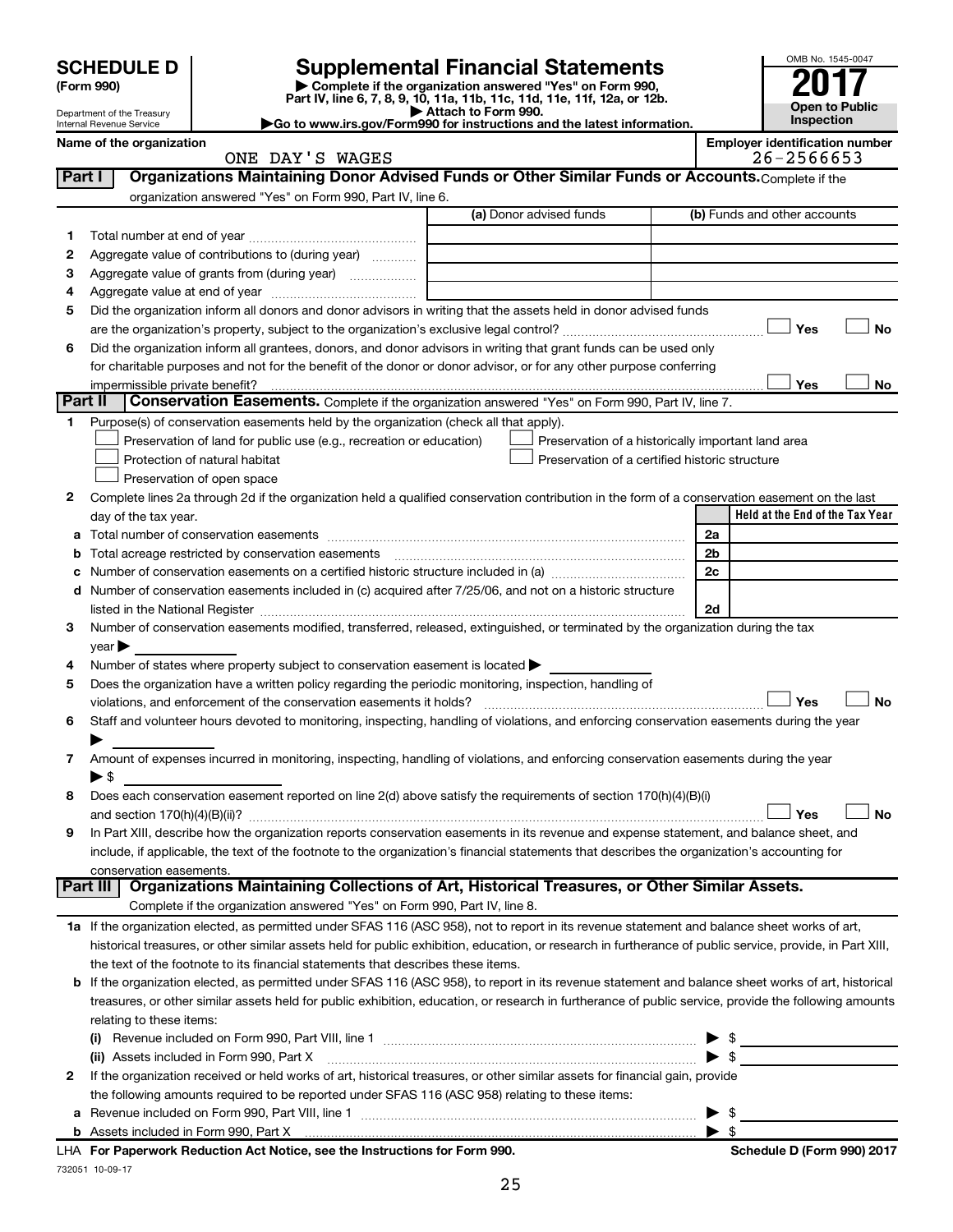|               | Schedule D (Form 990) 2017                                                                                                                                                                                                     | ONE DAY'S WAGES    |   |                |                                                                                                                                                                                                                                      |                 | $26 - 2566653$ Page 2 |                |     |                  |
|---------------|--------------------------------------------------------------------------------------------------------------------------------------------------------------------------------------------------------------------------------|--------------------|---|----------------|--------------------------------------------------------------------------------------------------------------------------------------------------------------------------------------------------------------------------------------|-----------------|-----------------------|----------------|-----|------------------|
|               | Part III<br>Organizations Maintaining Collections of Art, Historical Treasures, or Other Similar Assets (continued)                                                                                                            |                    |   |                |                                                                                                                                                                                                                                      |                 |                       |                |     |                  |
| 3             | Using the organization's acquisition, accession, and other records, check any of the following that are a significant use of its collection items                                                                              |                    |   |                |                                                                                                                                                                                                                                      |                 |                       |                |     |                  |
|               | (check all that apply):                                                                                                                                                                                                        |                    |   |                |                                                                                                                                                                                                                                      |                 |                       |                |     |                  |
| a             | Public exhibition                                                                                                                                                                                                              | d                  |   |                | Loan or exchange programs                                                                                                                                                                                                            |                 |                       |                |     |                  |
| b             | Scholarly research                                                                                                                                                                                                             | e                  |   |                | Other <u>and the set of the set of the set of the set of the set of the set of the set of the set of the set of the set of the set of the set of the set of the set of the set of the set of the set of the set of the set of th</u> |                 |                       |                |     |                  |
| c             | Preservation for future generations                                                                                                                                                                                            |                    |   |                |                                                                                                                                                                                                                                      |                 |                       |                |     |                  |
| 4             | Provide a description of the organization's collections and explain how they further the organization's exempt purpose in Part XIII.                                                                                           |                    |   |                |                                                                                                                                                                                                                                      |                 |                       |                |     |                  |
| 5             | During the year, did the organization solicit or receive donations of art, historical treasures, or other similar assets                                                                                                       |                    |   |                |                                                                                                                                                                                                                                      |                 |                       |                |     |                  |
|               |                                                                                                                                                                                                                                |                    |   |                |                                                                                                                                                                                                                                      |                 |                       | Yes            |     | No               |
|               | <b>Part IV</b><br>Escrow and Custodial Arrangements. Complete if the organization answered "Yes" on Form 990, Part IV, line 9, or                                                                                              |                    |   |                |                                                                                                                                                                                                                                      |                 |                       |                |     |                  |
|               | reported an amount on Form 990, Part X, line 21.                                                                                                                                                                               |                    |   |                |                                                                                                                                                                                                                                      |                 |                       |                |     |                  |
|               | 1a Is the organization an agent, trustee, custodian or other intermediary for contributions or other assets not included                                                                                                       |                    |   |                |                                                                                                                                                                                                                                      |                 |                       |                |     |                  |
|               |                                                                                                                                                                                                                                |                    |   |                |                                                                                                                                                                                                                                      |                 |                       | Yes            |     | <b>No</b>        |
|               | If "Yes," explain the arrangement in Part XIII and complete the following table:                                                                                                                                               |                    |   |                |                                                                                                                                                                                                                                      |                 |                       |                |     |                  |
|               |                                                                                                                                                                                                                                |                    |   |                |                                                                                                                                                                                                                                      |                 |                       | Amount         |     |                  |
| с             | Beginning balance measurements and contain the contract of the contract of the contract of the contract of the                                                                                                                 |                    |   |                |                                                                                                                                                                                                                                      | 1c              |                       |                |     |                  |
|               |                                                                                                                                                                                                                                |                    |   |                |                                                                                                                                                                                                                                      | 1d              |                       |                |     |                  |
|               | Distributions during the year manufactured and an account of the year manufactured and the year manufactured and the year manufactured and the year manufactured and the year manufactured and the year manufactured and the y |                    |   |                |                                                                                                                                                                                                                                      | 1e              |                       |                |     |                  |
|               | Ending balance manufacture contains and the contract of the contract of the contract of the contract of the contract of the contract of the contract of the contract of the contract of the contract of the contract of the co |                    |   |                |                                                                                                                                                                                                                                      | 1f              |                       |                |     |                  |
|               | 2a Did the organization include an amount on Form 990, Part X, line 21, for escrow or custodial account liability?                                                                                                             |                    |   |                |                                                                                                                                                                                                                                      |                 |                       | Yes            |     | No               |
|               | <b>b</b> If "Yes," explain the arrangement in Part XIII. Check here if the explanation has been provided on Part XIII                                                                                                          |                    |   |                |                                                                                                                                                                                                                                      |                 |                       |                |     |                  |
| <b>Part V</b> | <b>Endowment Funds.</b> Complete if the organization answered "Yes" on Form 990, Part IV, line 10.                                                                                                                             |                    |   |                |                                                                                                                                                                                                                                      |                 |                       |                |     |                  |
|               |                                                                                                                                                                                                                                | (a) Current year   |   | (b) Prior year | (c) Two years back $\vert$ (d) Three years back $\vert$ (e) Four years back                                                                                                                                                          |                 |                       |                |     |                  |
| 1a            | Beginning of year balance                                                                                                                                                                                                      |                    |   |                |                                                                                                                                                                                                                                      |                 |                       |                |     |                  |
| b             |                                                                                                                                                                                                                                |                    |   |                |                                                                                                                                                                                                                                      |                 |                       |                |     |                  |
|               | Net investment earnings, gains, and losses                                                                                                                                                                                     |                    |   |                |                                                                                                                                                                                                                                      |                 |                       |                |     |                  |
| a             |                                                                                                                                                                                                                                |                    |   |                |                                                                                                                                                                                                                                      |                 |                       |                |     |                  |
|               | e Other expenditures for facilities                                                                                                                                                                                            |                    |   |                |                                                                                                                                                                                                                                      |                 |                       |                |     |                  |
|               | and programs                                                                                                                                                                                                                   |                    |   |                |                                                                                                                                                                                                                                      |                 |                       |                |     |                  |
|               | f Administrative expenses                                                                                                                                                                                                      |                    |   |                |                                                                                                                                                                                                                                      |                 |                       |                |     |                  |
| g             | End of year balance                                                                                                                                                                                                            |                    |   |                |                                                                                                                                                                                                                                      |                 |                       |                |     |                  |
| 2             | Provide the estimated percentage of the current year end balance (line 1g, column (a)) held as:                                                                                                                                |                    |   |                |                                                                                                                                                                                                                                      |                 |                       |                |     |                  |
|               | Board designated or quasi-endowment                                                                                                                                                                                            |                    | % |                |                                                                                                                                                                                                                                      |                 |                       |                |     |                  |
|               | Permanent endowment                                                                                                                                                                                                            | %                  |   |                |                                                                                                                                                                                                                                      |                 |                       |                |     |                  |
| с             | Temporarily restricted endowment<br>The percentages on lines 2a, 2b, and 2c should equal 100%.                                                                                                                                 | %                  |   |                |                                                                                                                                                                                                                                      |                 |                       |                |     |                  |
|               | 3a Are there endowment funds not in the possession of the organization that are held and administered for the organization                                                                                                     |                    |   |                |                                                                                                                                                                                                                                      |                 |                       |                |     |                  |
|               |                                                                                                                                                                                                                                |                    |   |                |                                                                                                                                                                                                                                      |                 |                       |                | Yes | No               |
|               | by:<br>(i)                                                                                                                                                                                                                     |                    |   |                |                                                                                                                                                                                                                                      |                 |                       | 3a(i)          |     |                  |
|               |                                                                                                                                                                                                                                |                    |   |                |                                                                                                                                                                                                                                      |                 |                       | 3a(ii)         |     |                  |
|               |                                                                                                                                                                                                                                |                    |   |                |                                                                                                                                                                                                                                      |                 |                       | 3b             |     |                  |
|               | Describe in Part XIII the intended uses of the organization's endowment funds.                                                                                                                                                 |                    |   |                |                                                                                                                                                                                                                                      |                 |                       |                |     |                  |
|               | Land, Buildings, and Equipment.<br>Part VI                                                                                                                                                                                     |                    |   |                |                                                                                                                                                                                                                                      |                 |                       |                |     |                  |
|               | Complete if the organization answered "Yes" on Form 990, Part IV, line 11a. See Form 990, Part X, line 10.                                                                                                                     |                    |   |                |                                                                                                                                                                                                                                      |                 |                       |                |     |                  |
|               | Description of property                                                                                                                                                                                                        | (a) Cost or other  |   |                | (b) Cost or other                                                                                                                                                                                                                    | (c) Accumulated |                       | (d) Book value |     |                  |
|               |                                                                                                                                                                                                                                | basis (investment) |   |                | basis (other)                                                                                                                                                                                                                        | depreciation    |                       |                |     |                  |
|               |                                                                                                                                                                                                                                |                    |   |                |                                                                                                                                                                                                                                      |                 |                       |                |     |                  |
| b             |                                                                                                                                                                                                                                |                    |   |                |                                                                                                                                                                                                                                      |                 |                       |                |     |                  |
|               |                                                                                                                                                                                                                                |                    |   |                |                                                                                                                                                                                                                                      |                 |                       |                |     |                  |
|               |                                                                                                                                                                                                                                |                    |   |                | 3,766.                                                                                                                                                                                                                               | 3,766.          |                       |                |     | 0.               |
|               | <b>e</b> Other                                                                                                                                                                                                                 |                    |   |                | 11,896.                                                                                                                                                                                                                              | 11,896.         |                       |                |     | $\overline{0}$ . |
|               | Total. Add lines 1a through 1e. (Column (d) must equal Form 990, Part X, column (B), line 10c.)                                                                                                                                |                    |   |                |                                                                                                                                                                                                                                      |                 |                       |                |     | σ.               |

**Schedule D (Form 990) 2017**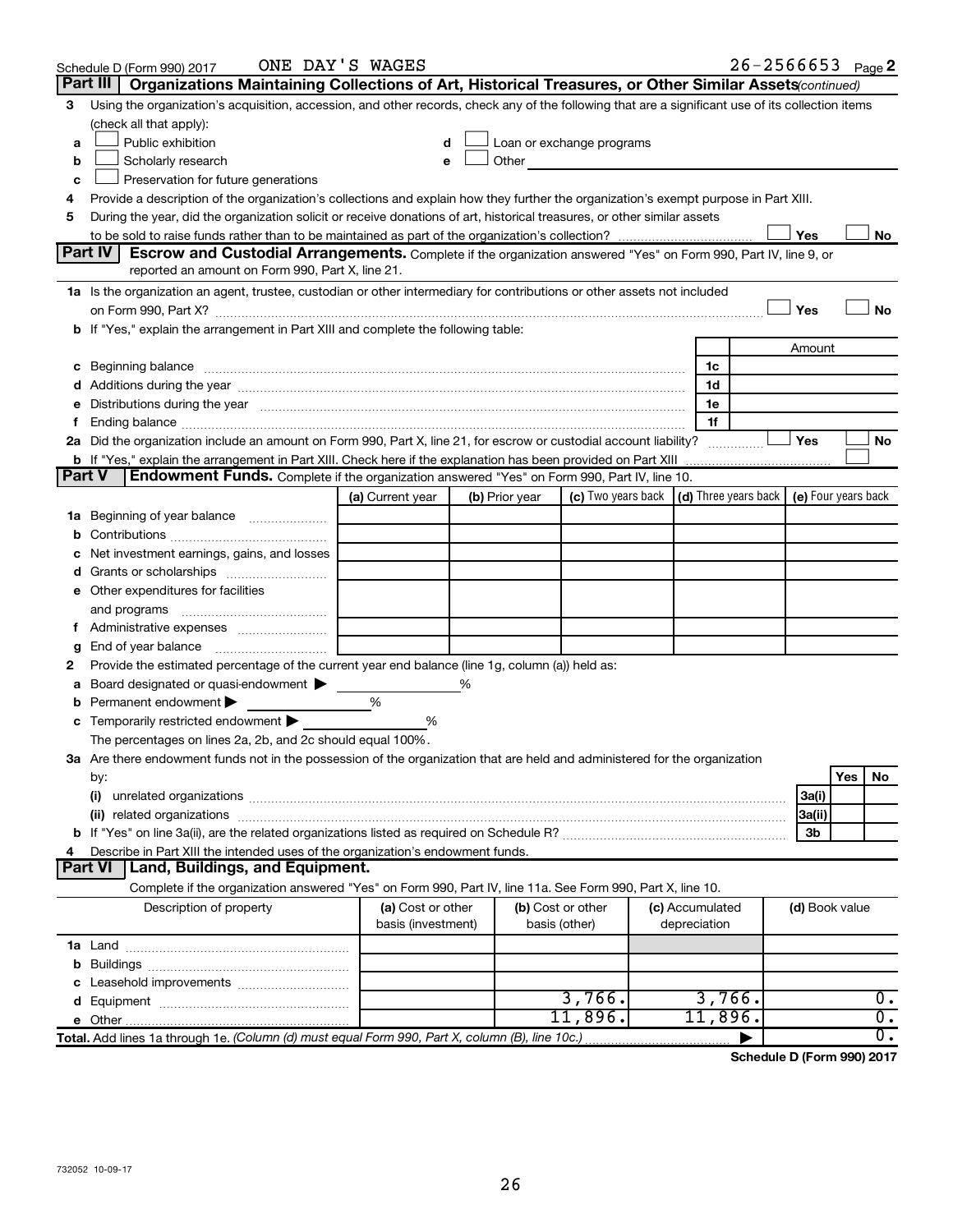| Complete if the organization answered "Yes" on Form 990, Part IV, line 11b. See Form 990, Part X, line 12.        |                 |                |                                                           |
|-------------------------------------------------------------------------------------------------------------------|-----------------|----------------|-----------------------------------------------------------|
| (a) Description of security or category (including name of security)                                              | (b) Book value  |                | (c) Method of valuation: Cost or end-of-year market value |
| (1) Financial derivatives                                                                                         |                 |                |                                                           |
|                                                                                                                   |                 |                |                                                           |
| (3) Other                                                                                                         |                 |                |                                                           |
| (A)                                                                                                               |                 |                |                                                           |
| (B)                                                                                                               |                 |                |                                                           |
| (C)                                                                                                               |                 |                |                                                           |
| (D)                                                                                                               |                 |                |                                                           |
| (E)                                                                                                               |                 |                |                                                           |
| (F)                                                                                                               |                 |                |                                                           |
| (G)                                                                                                               |                 |                |                                                           |
| (H)                                                                                                               |                 |                |                                                           |
| Total. (Col. (b) must equal Form 990, Part X, col. (B) line 12.)                                                  |                 |                |                                                           |
| Part VIII Investments - Program Related.                                                                          |                 |                |                                                           |
| Complete if the organization answered "Yes" on Form 990, Part IV, line 11c. See Form 990, Part X, line 13.        |                 |                |                                                           |
| (a) Description of investment                                                                                     | (b) Book value  |                | (c) Method of valuation: Cost or end-of-year market value |
| (1)                                                                                                               |                 |                |                                                           |
| (2)                                                                                                               |                 |                |                                                           |
|                                                                                                                   |                 |                |                                                           |
| (3)                                                                                                               |                 |                |                                                           |
| (4)                                                                                                               |                 |                |                                                           |
| (5)                                                                                                               |                 |                |                                                           |
| (6)                                                                                                               |                 |                |                                                           |
| (7)                                                                                                               |                 |                |                                                           |
| (8)                                                                                                               |                 |                |                                                           |
| (9)                                                                                                               |                 |                |                                                           |
| Total. (Col. (b) must equal Form 990, Part X, col. (B) line $13.$ )<br>Part IX<br><b>Other Assets.</b>            |                 |                |                                                           |
|                                                                                                                   |                 |                |                                                           |
| Complete if the organization answered "Yes" on Form 990, Part IV, line 11d. See Form 990, Part X, line 15.        | (a) Description |                | (b) Book value                                            |
|                                                                                                                   |                 |                |                                                           |
| (1)                                                                                                               |                 |                |                                                           |
| (2)                                                                                                               |                 |                |                                                           |
| (3)                                                                                                               |                 |                |                                                           |
| (4)                                                                                                               |                 |                |                                                           |
| (5)                                                                                                               |                 |                |                                                           |
| (6)                                                                                                               |                 |                |                                                           |
| (7)                                                                                                               |                 |                |                                                           |
| (8)                                                                                                               |                 |                |                                                           |
| (9)                                                                                                               |                 |                |                                                           |
|                                                                                                                   |                 |                |                                                           |
| Part X<br><b>Other Liabilities.</b>                                                                               |                 |                |                                                           |
| Complete if the organization answered "Yes" on Form 990, Part IV, line 11e or 11f. See Form 990, Part X, line 25. |                 |                |                                                           |
| (a) Description of liability<br>1.                                                                                |                 | (b) Book value |                                                           |
| Federal income taxes<br>(1)                                                                                       |                 |                |                                                           |
|                                                                                                                   |                 |                |                                                           |
| (2)                                                                                                               |                 |                |                                                           |
| (3)                                                                                                               |                 |                |                                                           |
| (4)                                                                                                               |                 |                |                                                           |
| (5)                                                                                                               |                 |                |                                                           |
| (6)                                                                                                               |                 |                |                                                           |
| (7)                                                                                                               |                 |                |                                                           |
|                                                                                                                   |                 |                |                                                           |
| (8)                                                                                                               |                 |                |                                                           |
| (9)<br>Total. (Column (b) must equal Form 990, Part X, col. (B) line 25.) ▶                                       |                 |                |                                                           |

organization's liability for uncertain tax positions under FIN 48 (ASC 740). Check here if the text of the footnote has been provided in Part XIII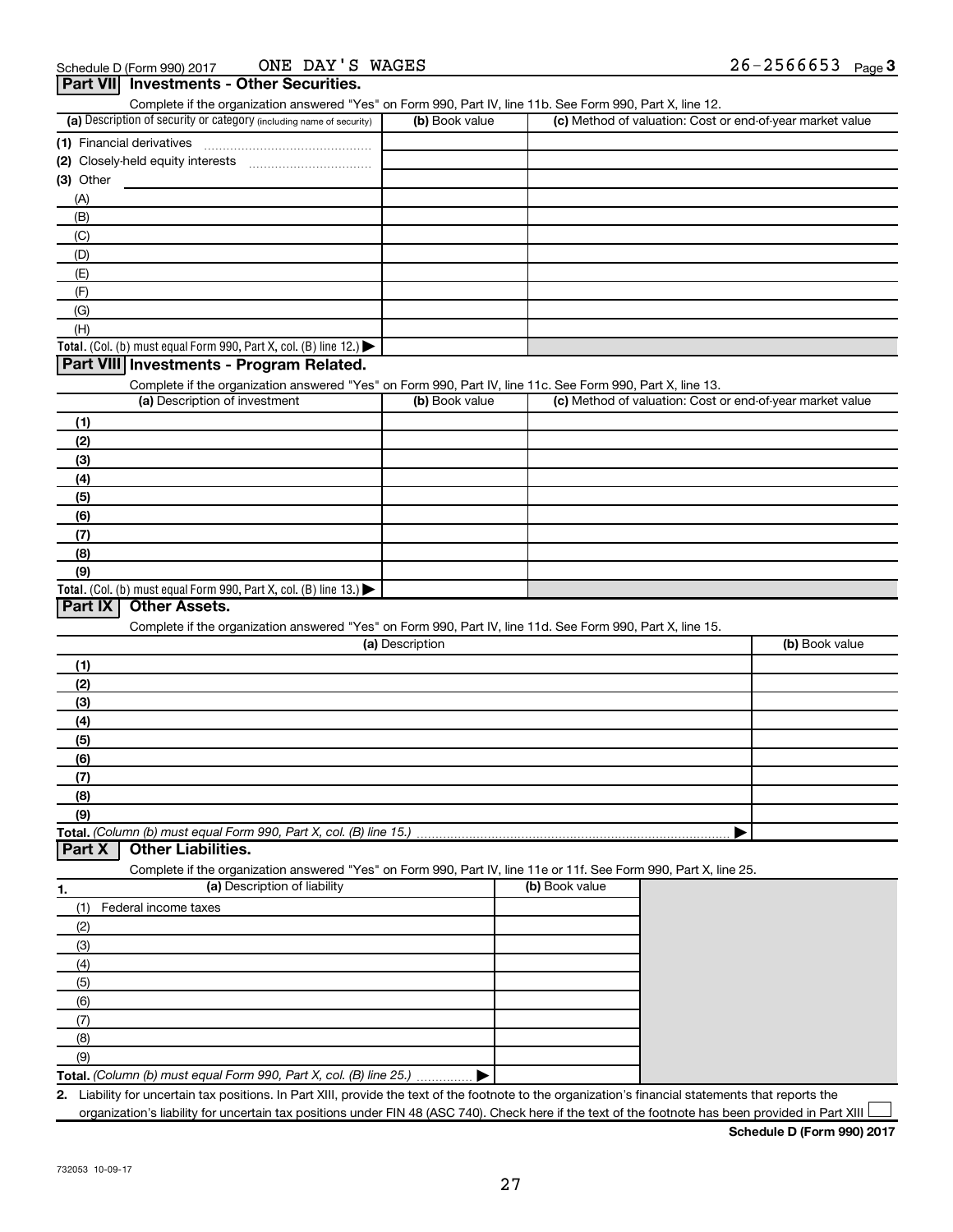|   | ONE DAY'S WAGES<br>Schedule D (Form 990) 2017                                                                                                                                                                                       |                | $26 - 2566653$ Page 4 |
|---|-------------------------------------------------------------------------------------------------------------------------------------------------------------------------------------------------------------------------------------|----------------|-----------------------|
|   | <b>Part XI</b><br>Reconciliation of Revenue per Audited Financial Statements With Revenue per Return.                                                                                                                               |                |                       |
|   | Complete if the organization answered "Yes" on Form 990, Part IV, line 12a.                                                                                                                                                         |                |                       |
| 1 | Total revenue, gains, and other support per audited financial statements [[[[[[[[[[[[[[[[[[[[[[[[]]]]]]]]]]]]                                                                                                                       |                | $\blacksquare$        |
| 2 | Amounts included on line 1 but not on Form 990, Part VIII, line 12:                                                                                                                                                                 |                |                       |
| a |                                                                                                                                                                                                                                     | 2a             |                       |
| b |                                                                                                                                                                                                                                     | 2 <sub>b</sub> |                       |
| c |                                                                                                                                                                                                                                     | 2 <sub>c</sub> |                       |
| d |                                                                                                                                                                                                                                     | 2d             |                       |
| e | Add lines 2a through 2d                                                                                                                                                                                                             |                | 2e                    |
| з |                                                                                                                                                                                                                                     |                | 3                     |
|   | Amounts included on Form 990, Part VIII, line 12, but not on line 1:                                                                                                                                                                |                |                       |
| a |                                                                                                                                                                                                                                     | 4a             |                       |
| b | Other (Describe in Part XIII.)                                                                                                                                                                                                      | 4 <sub>b</sub> |                       |
|   | Add lines 4a and 4b                                                                                                                                                                                                                 | 4c             |                       |
| 5 |                                                                                                                                                                                                                                     |                | 5                     |
|   | Part XII Reconciliation of Expenses per Audited Financial Statements With Expenses per Return.                                                                                                                                      |                |                       |
|   | Complete if the organization answered "Yes" on Form 990, Part IV, line 12a.                                                                                                                                                         |                |                       |
| 1 |                                                                                                                                                                                                                                     |                | $\mathbf 1$           |
| 2 | Amounts included on line 1 but not on Form 990, Part IX, line 25:                                                                                                                                                                   |                |                       |
| a |                                                                                                                                                                                                                                     | 2a             |                       |
| b |                                                                                                                                                                                                                                     | 2 <sub>b</sub> |                       |
|   |                                                                                                                                                                                                                                     | 2c             |                       |
|   |                                                                                                                                                                                                                                     | 2d             |                       |
| е | Add lines 2a through 2d <b>[10]</b> University of the state of the state of the state of the state of the state of the state of the state of the state of the state of the state of the state of the state of the state of the stat |                | <b>2e</b>             |
| З |                                                                                                                                                                                                                                     |                | 3                     |
| 4 | Amounts included on Form 990, Part IX, line 25, but not on line 1:                                                                                                                                                                  |                |                       |
| a |                                                                                                                                                                                                                                     | 4a             |                       |
| b |                                                                                                                                                                                                                                     | 4 <sub>b</sub> |                       |
|   | Add lines 4a and 4b                                                                                                                                                                                                                 |                | 4c                    |
| 5 |                                                                                                                                                                                                                                     |                | 5                     |
|   | <b>Part XIII Supplemental Information.</b>                                                                                                                                                                                          |                |                       |

Provide the descriptions required for Part II, lines 3, 5, and 9; Part III, lines 1a and 4; Part IV, lines 1b and 2b; Part V, line 4; Part X, line 2; Part XI, lines 2d and 4b; and Part XII, lines 2d and 4b. Also complete this part to provide any additional information.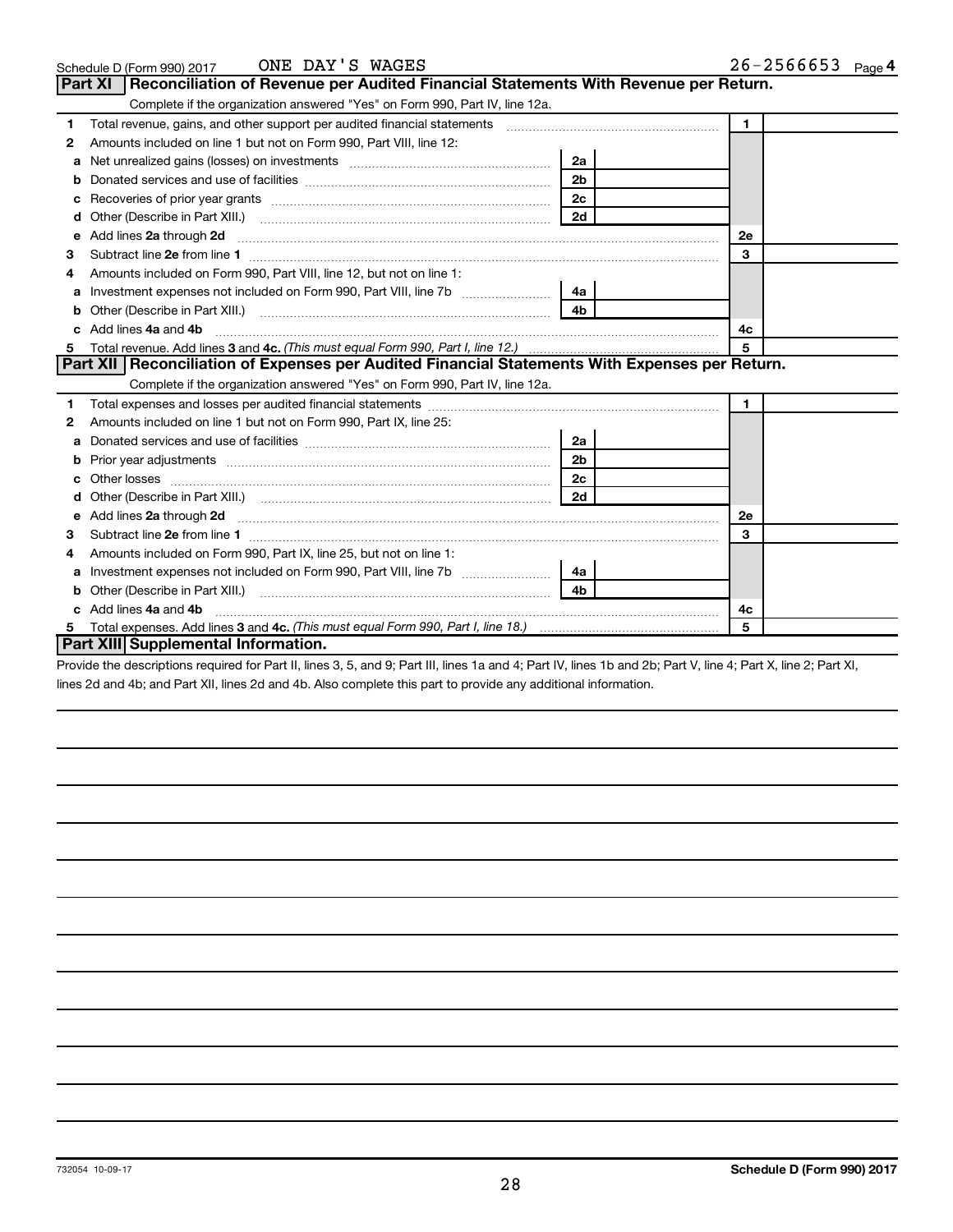# Statement of Activities Outside the United States<br> **Depropenting the organization answered "Yes" on Form 990, Part IV, line 14b, 15, or 16.**

**| Complete if the organization answered "Yes" on Form 990, Part IV, line 14b, 15, or 16. | Attach to Form 990.**

 $\triangleright$  Go to www.irs.gov/Form990 for instructions and the latest information.

ONE DAY'S WAGES 26-2566653

|        | Part I           |                                  |                                          |                            | General Information on Activities Outside the United States. Complete if the organization answered "Yes" on                             |                                                        |                           |
|--------|------------------|----------------------------------|------------------------------------------|----------------------------|-----------------------------------------------------------------------------------------------------------------------------------------|--------------------------------------------------------|---------------------------|
|        |                  | Form 990, Part IV, line 14b.     |                                          |                            |                                                                                                                                         |                                                        |                           |
| 1.     |                  |                                  |                                          |                            | For grantmakers. Does the organization maintain records to substantiate the amount of its grants and other assistance,                  |                                                        |                           |
|        |                  |                                  |                                          |                            | the grantees' eligibility for the grants or assistance, and the selection criteria used to award the grants or assistance?              | $\boxed{\text{X}}$ Yes                                 | No                        |
|        |                  |                                  |                                          |                            |                                                                                                                                         |                                                        |                           |
| 2      |                  |                                  |                                          |                            | For grantmakers. Describe in Part V the organization's procedures for monitoring the use of its grants and other assistance outside the |                                                        |                           |
|        |                  | United States.                   |                                          |                            |                                                                                                                                         |                                                        |                           |
| З      |                  |                                  |                                          |                            | Activities per Region. (The following Part I, line 3 table can be duplicated if additional space is needed.)                            |                                                        |                           |
|        |                  | (a) Region                       | (b) Number of   (c) Number of<br>offices | employees,                 | (d) Activities conducted in the region<br>(by type) (such as, fundraising, pro-                                                         | (e) If activity listed in (d)<br>is a program service, | (f) Total<br>expenditures |
|        |                  |                                  | in the region                            | agents, and<br>independent | gram services, investments, grants to                                                                                                   | describe specific type                                 | for and                   |
|        |                  |                                  |                                          | contractors                | recipients located in the region)                                                                                                       | of service(s) in the region                            | investments               |
|        |                  |                                  |                                          | in the region              |                                                                                                                                         |                                                        | in the region             |
|        |                  |                                  |                                          |                            |                                                                                                                                         |                                                        |                           |
|        |                  |                                  |                                          |                            |                                                                                                                                         |                                                        |                           |
|        |                  |                                  |                                          |                            |                                                                                                                                         | HEALTHY HOMES IN                                       |                           |
| CANADA |                  |                                  | 0                                        | 0                          | PROGRAM SERVICES                                                                                                                        | ZIMBABWE                                               | 28,000.                   |
|        |                  |                                  |                                          |                            |                                                                                                                                         |                                                        |                           |
|        |                  |                                  |                                          |                            |                                                                                                                                         |                                                        |                           |
|        | <b>GUATEMALA</b> |                                  | 0                                        | 0                          | PROGRAM SERVICES                                                                                                                        |                                                        |                           |
|        |                  |                                  |                                          |                            |                                                                                                                                         | INVESTING IN LITERACY                                  | 31,919.                   |
|        |                  |                                  |                                          |                            |                                                                                                                                         |                                                        |                           |
|        |                  |                                  |                                          |                            |                                                                                                                                         | FIGHTING MALNUTRITION IN                               |                           |
|        |                  |                                  | 0                                        |                            |                                                                                                                                         |                                                        |                           |
| FRANCE |                  |                                  |                                          | 0                          | PROGRAM SERVICES                                                                                                                        | <b>BURKANA FASO</b>                                    | 30,127.                   |
|        |                  |                                  |                                          |                            |                                                                                                                                         |                                                        |                           |
|        |                  |                                  |                                          |                            |                                                                                                                                         |                                                        |                           |
|        |                  |                                  | 0                                        | 0                          | PROGRAM SERVICES                                                                                                                        | ACCESS TO SAFE DRINKING<br>WATER                       |                           |
|        | ENGLAND          |                                  |                                          |                            |                                                                                                                                         |                                                        | 35,915.                   |
|        |                  |                                  |                                          |                            |                                                                                                                                         |                                                        |                           |
|        |                  |                                  |                                          |                            |                                                                                                                                         |                                                        |                           |
|        |                  |                                  |                                          |                            |                                                                                                                                         |                                                        |                           |
|        |                  |                                  |                                          |                            |                                                                                                                                         |                                                        |                           |
|        |                  |                                  |                                          |                            |                                                                                                                                         |                                                        |                           |
|        |                  |                                  |                                          |                            |                                                                                                                                         |                                                        |                           |
|        |                  |                                  |                                          |                            |                                                                                                                                         |                                                        |                           |
|        |                  |                                  |                                          |                            |                                                                                                                                         |                                                        |                           |
|        |                  |                                  |                                          |                            |                                                                                                                                         |                                                        |                           |
|        |                  |                                  |                                          |                            |                                                                                                                                         |                                                        |                           |
|        |                  |                                  |                                          |                            |                                                                                                                                         |                                                        |                           |
|        |                  |                                  |                                          |                            |                                                                                                                                         |                                                        |                           |
|        |                  |                                  |                                          |                            |                                                                                                                                         |                                                        |                           |
|        |                  |                                  |                                          |                            |                                                                                                                                         |                                                        |                           |
|        |                  |                                  |                                          |                            |                                                                                                                                         |                                                        |                           |
|        |                  | 3 a Sub-total                    | 0l                                       | $\mathbf 0$                |                                                                                                                                         |                                                        | 125,961.                  |
|        |                  | <b>b</b> Total from continuation |                                          |                            |                                                                                                                                         |                                                        |                           |
|        |                  | sheets to Part I                 | 0                                        | 0                          |                                                                                                                                         |                                                        | 0.                        |
|        |                  | c Totals (add lines 3a           |                                          |                            |                                                                                                                                         |                                                        |                           |
|        | and 3b)          |                                  | 0                                        | 0                          |                                                                                                                                         |                                                        | 125,961.                  |
|        |                  |                                  |                                          |                            |                                                                                                                                         |                                                        |                           |

**For Paperwork Reduction Act Notice, see the Instructions for Form 990. Schedule F (Form 990) 2017** LHA

| Department of the Treasury<br><b>Internal Revenue Service</b> |
|---------------------------------------------------------------|
|                                                               |

**SCHEDULE F**<br>(Form 990)

|  |  | Name of the organization |
|--|--|--------------------------|
|  |  |                          |

| <b>Open to Public</b> |
|-----------------------|
| <b>Inspection</b>     |

OMB No. 1545-0047

**Employer identification number**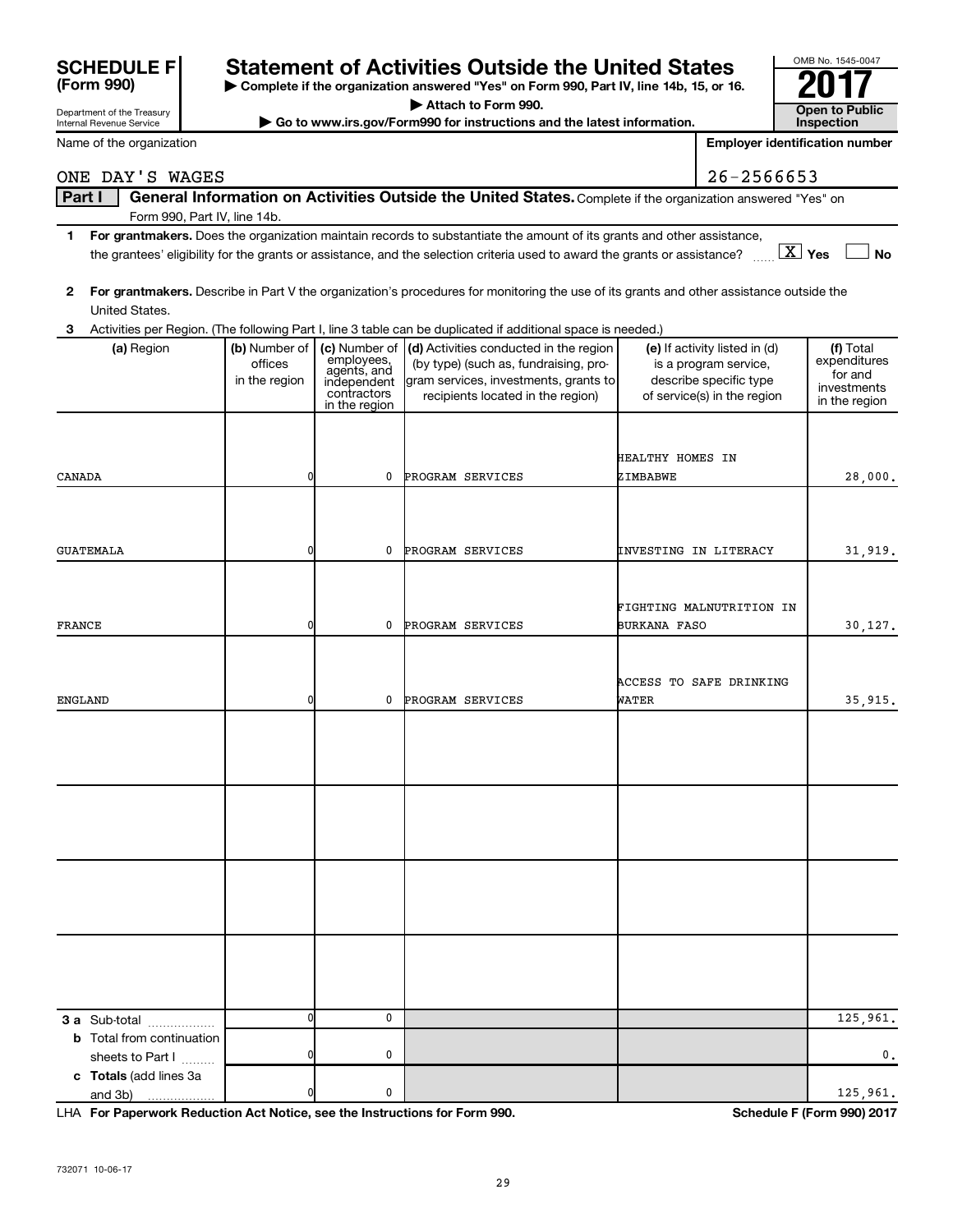Schedule F (Form 990) 2017 ONE DAY'S WAGES 26-2566653

**2**

Part II | Grants and Other Assistance to Organizations or Entities Outside the United States. Complete if the organization answered "Yes" on Form 990, Part IV, line 15, for any recipient who received more than \$5,000. Part II can be duplicated if additional space is needed.

| (a) Name of organization | (b) IRS code section<br>and EIN (if applicable) | (c) Region       | (d) Purpose of<br>grant                                                                                                                      | (e) Amount     | (f) Manner of<br>of cash grant cash disbursement | (g) Amount of<br>noncash<br>assistance | (h) Description<br>of noncash<br>assistance | (i) Method of<br>valuation (book, FMV,<br>appraisal, other) |
|--------------------------|-------------------------------------------------|------------------|----------------------------------------------------------------------------------------------------------------------------------------------|----------------|--------------------------------------------------|----------------------------------------|---------------------------------------------|-------------------------------------------------------------|
|                          |                                                 |                  |                                                                                                                                              |                |                                                  |                                        |                                             |                                                             |
|                          |                                                 |                  | HEALTHY HOMES IN                                                                                                                             |                |                                                  |                                        |                                             |                                                             |
|                          |                                                 | CANADA           | ZIMBABWE                                                                                                                                     | 28,000. CHECK  |                                                  | $\mathbf{0}$ .                         |                                             |                                                             |
|                          |                                                 |                  |                                                                                                                                              |                |                                                  |                                        |                                             |                                                             |
|                          |                                                 |                  |                                                                                                                                              |                |                                                  |                                        |                                             |                                                             |
|                          |                                                 | <b>GUATEMALA</b> | <b>INVESTING IN LITERACY</b>                                                                                                                 | 31, 919. WIRE  |                                                  | $\mathfrak o$ .                        |                                             |                                                             |
|                          |                                                 |                  |                                                                                                                                              |                |                                                  |                                        |                                             |                                                             |
|                          |                                                 |                  | FIGHTING MALNUTRITION                                                                                                                        |                |                                                  |                                        |                                             |                                                             |
|                          |                                                 | FRANCE           | IN BURKANA FASO                                                                                                                              | 30, 127. CHECK |                                                  | $\mathbf{0}$ .                         |                                             |                                                             |
|                          |                                                 |                  |                                                                                                                                              |                |                                                  |                                        |                                             |                                                             |
|                          |                                                 |                  | <b>ACCESS TO SAFE</b>                                                                                                                        |                |                                                  |                                        |                                             |                                                             |
|                          |                                                 | <b>ENGLAND</b>   | DRINKING WATER                                                                                                                               | 35, 915. CHECK |                                                  | $\mathbf{0}$                           |                                             |                                                             |
|                          |                                                 |                  |                                                                                                                                              |                |                                                  |                                        |                                             |                                                             |
|                          |                                                 |                  |                                                                                                                                              |                |                                                  |                                        |                                             |                                                             |
|                          |                                                 |                  |                                                                                                                                              |                |                                                  |                                        |                                             |                                                             |
|                          |                                                 |                  |                                                                                                                                              |                |                                                  |                                        |                                             |                                                             |
|                          |                                                 |                  |                                                                                                                                              |                |                                                  |                                        |                                             |                                                             |
|                          |                                                 |                  |                                                                                                                                              |                |                                                  |                                        |                                             |                                                             |
|                          |                                                 |                  |                                                                                                                                              |                |                                                  |                                        |                                             |                                                             |
|                          |                                                 |                  |                                                                                                                                              |                |                                                  |                                        |                                             |                                                             |
|                          |                                                 |                  |                                                                                                                                              |                |                                                  |                                        |                                             |                                                             |
|                          |                                                 |                  |                                                                                                                                              |                |                                                  |                                        |                                             |                                                             |
|                          |                                                 |                  |                                                                                                                                              |                |                                                  |                                        |                                             |                                                             |
| $\mathbf{2}$             |                                                 |                  | Enter total number of recipient organizations listed above that are recognized as charities by the foreign country, recognized as tax-exempt |                |                                                  |                                        |                                             |                                                             |
|                          |                                                 |                  |                                                                                                                                              |                |                                                  |                                        |                                             | 4                                                           |
| 3                        |                                                 |                  |                                                                                                                                              |                |                                                  |                                        |                                             | $\overline{0}$                                              |

**Schedule F (Form 990) 2017**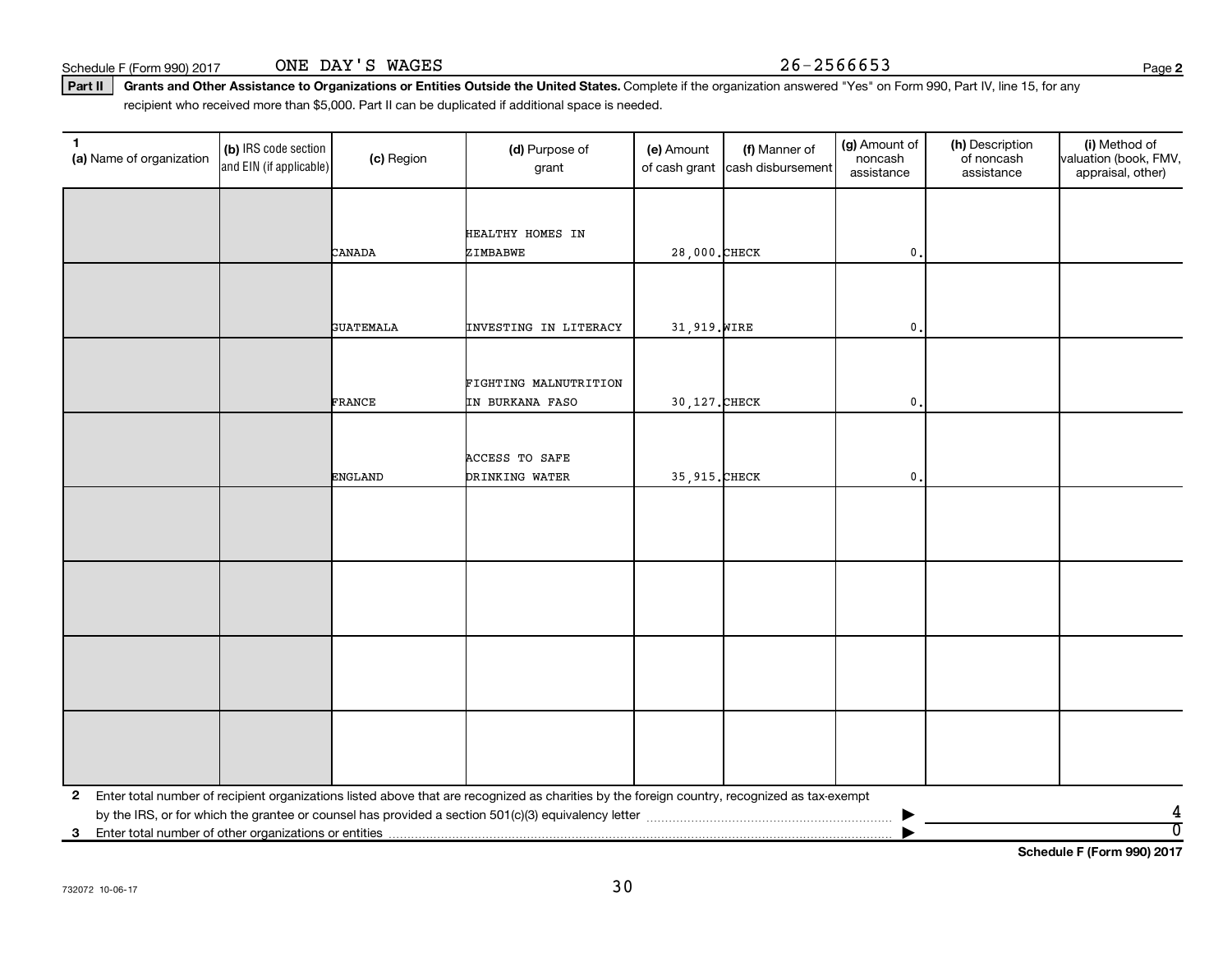| Schedule F (Form 990) 2017                                                                                                                                | ONE DAY'S WAGES |               |               |                   | $26 - 2566653$        |                    | Page 3                                                         |
|-----------------------------------------------------------------------------------------------------------------------------------------------------------|-----------------|---------------|---------------|-------------------|-----------------------|--------------------|----------------------------------------------------------------|
| Part III Grants and Other Assistance to Individuals Outside the United States. Complete if the organization answered "Yes" on Form 990, Part IV, line 16. |                 |               |               |                   |                       |                    |                                                                |
| Part III can be duplicated if additional space is needed.<br>(a) Type of grant or assistance                                                              | (b) Region      | (c) Number of | (d) Amount of | (e) Manner of     | (f) Amount of         | (g) Description of |                                                                |
|                                                                                                                                                           |                 | recipients    | cash grant    | cash disbursement | noncash<br>assistance | noncash assistance | (h) Method of<br>valuation<br>(book, FMV,<br>appraisal, other) |
|                                                                                                                                                           |                 |               |               |                   |                       |                    |                                                                |
|                                                                                                                                                           |                 |               |               |                   |                       |                    |                                                                |
|                                                                                                                                                           |                 |               |               |                   |                       |                    |                                                                |
|                                                                                                                                                           |                 |               |               |                   |                       |                    |                                                                |
|                                                                                                                                                           |                 |               |               |                   |                       |                    |                                                                |
|                                                                                                                                                           |                 |               |               |                   |                       |                    |                                                                |
|                                                                                                                                                           |                 |               |               |                   |                       |                    |                                                                |
|                                                                                                                                                           |                 |               |               |                   |                       |                    |                                                                |
|                                                                                                                                                           |                 |               |               |                   |                       |                    |                                                                |
|                                                                                                                                                           |                 |               |               |                   |                       |                    |                                                                |
|                                                                                                                                                           |                 |               |               |                   |                       |                    |                                                                |
|                                                                                                                                                           |                 |               |               |                   |                       |                    |                                                                |
|                                                                                                                                                           |                 |               |               |                   |                       |                    |                                                                |
|                                                                                                                                                           |                 |               |               |                   |                       |                    |                                                                |
|                                                                                                                                                           |                 |               |               |                   |                       |                    |                                                                |
|                                                                                                                                                           |                 |               |               |                   |                       |                    |                                                                |
|                                                                                                                                                           |                 |               |               |                   |                       |                    |                                                                |
|                                                                                                                                                           |                 |               |               |                   |                       |                    |                                                                |
|                                                                                                                                                           |                 |               |               |                   |                       |                    |                                                                |

**Schedule F (Form 990) 2017**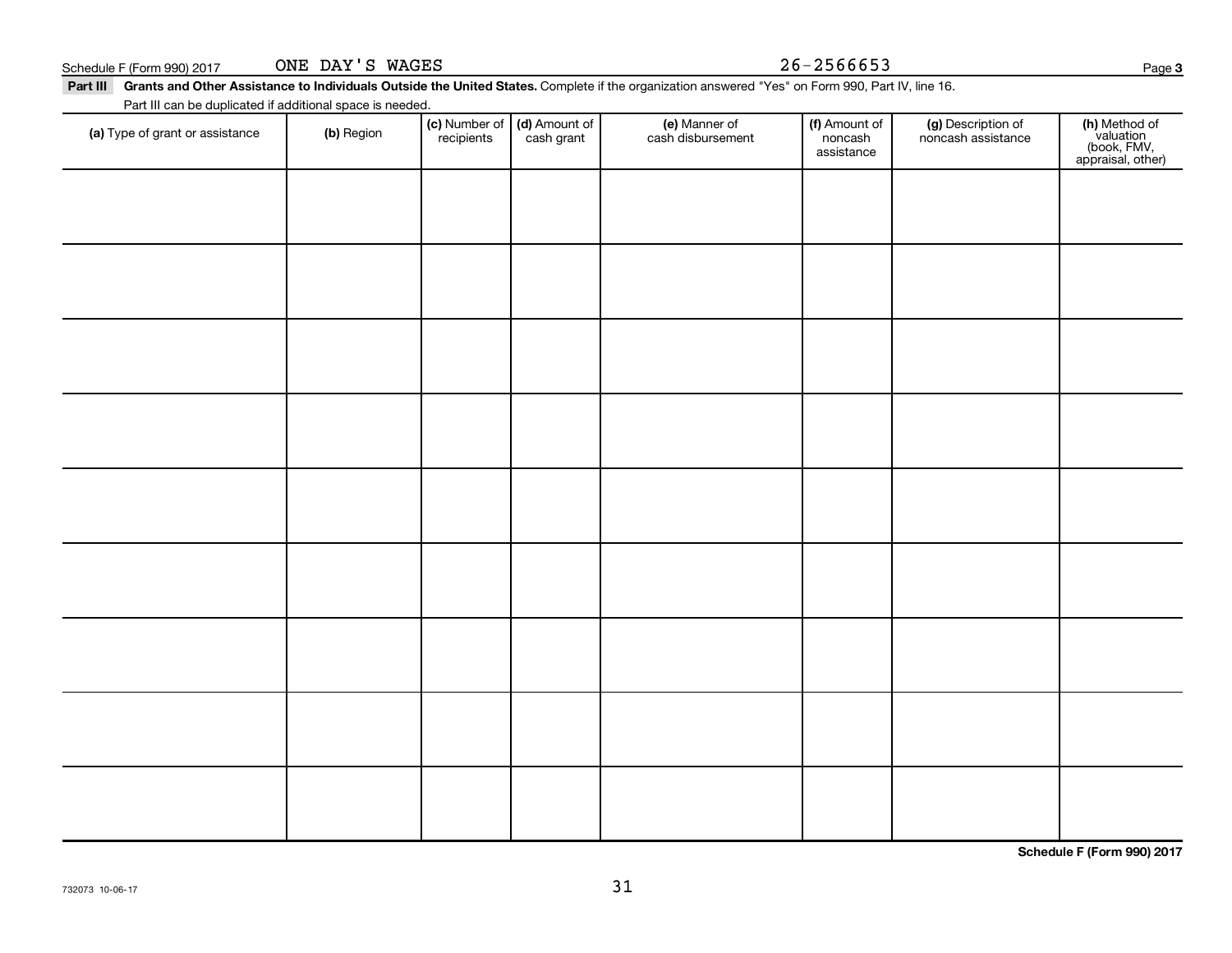| 1            | Was the organization a U.S. transferor of property to a foreign corporation during the tax year? If "Yes," the<br>organization may be required to file Form 926, Return by a U.S. Transferor of Property to a Foreign<br>Corporation (see Instructions for Form 926)                                                                                                                                                   | Yes | $ X _{\sf No}$  |
|--------------|------------------------------------------------------------------------------------------------------------------------------------------------------------------------------------------------------------------------------------------------------------------------------------------------------------------------------------------------------------------------------------------------------------------------|-----|-----------------|
| $\mathbf{2}$ | Did the organization have an interest in a foreign trust during the tax year? If "Yes," the organization<br>may be required to separately file Form 3520, Annual Return To Report Transactions With Foreign<br>Trusts and Receipt of Certain Foreign Gifts, and/or Form 3520-A, Annual Information Return of Foreign<br>Trust With a U.S. Owner (see Instructions for Forms 3520 and 3520-A; don't file with Form 990) | Yes | $X_{\text{No}}$ |
| 3            | Did the organization have an ownership interest in a foreign corporation during the tax year? If "Yes,"<br>the organization may be required to file Form 5471, Information Return of U.S. Persons With Respect To                                                                                                                                                                                                      | Yes | $X _{N0}$       |
| 4            | Was the organization a direct or indirect shareholder of a passive foreign investment company or a<br>qualified electing fund during the tax year? If "Yes," the organization may be required to file Form 8621,<br>Information Return by a Shareholder of a Passive Foreign Investment Company or Qualified Electing Fund<br>(see Instructions for Form 8621)                                                         | Yes | $ X _{\sf No}$  |
| 5            | Did the organization have an ownership interest in a foreign partnership during the tax year? If "Yes,"<br>the organization may be required to file Form 8865, Return of U.S. Persons With Respect to Certain<br>Foreign Partnerships (see Instructions for Form 8865) manufactured content to the manufactured resources and t                                                                                        | Yes | $ X _{\sf No}$  |
| 6            | Did the organization have any operations in or related to any boycotting countries during the tax year? If<br>"Yes," the organization may be required to separately file Form 5713, International Boycott Report (see                                                                                                                                                                                                  | Yes |                 |

**Schedule F (Form 990) 2017**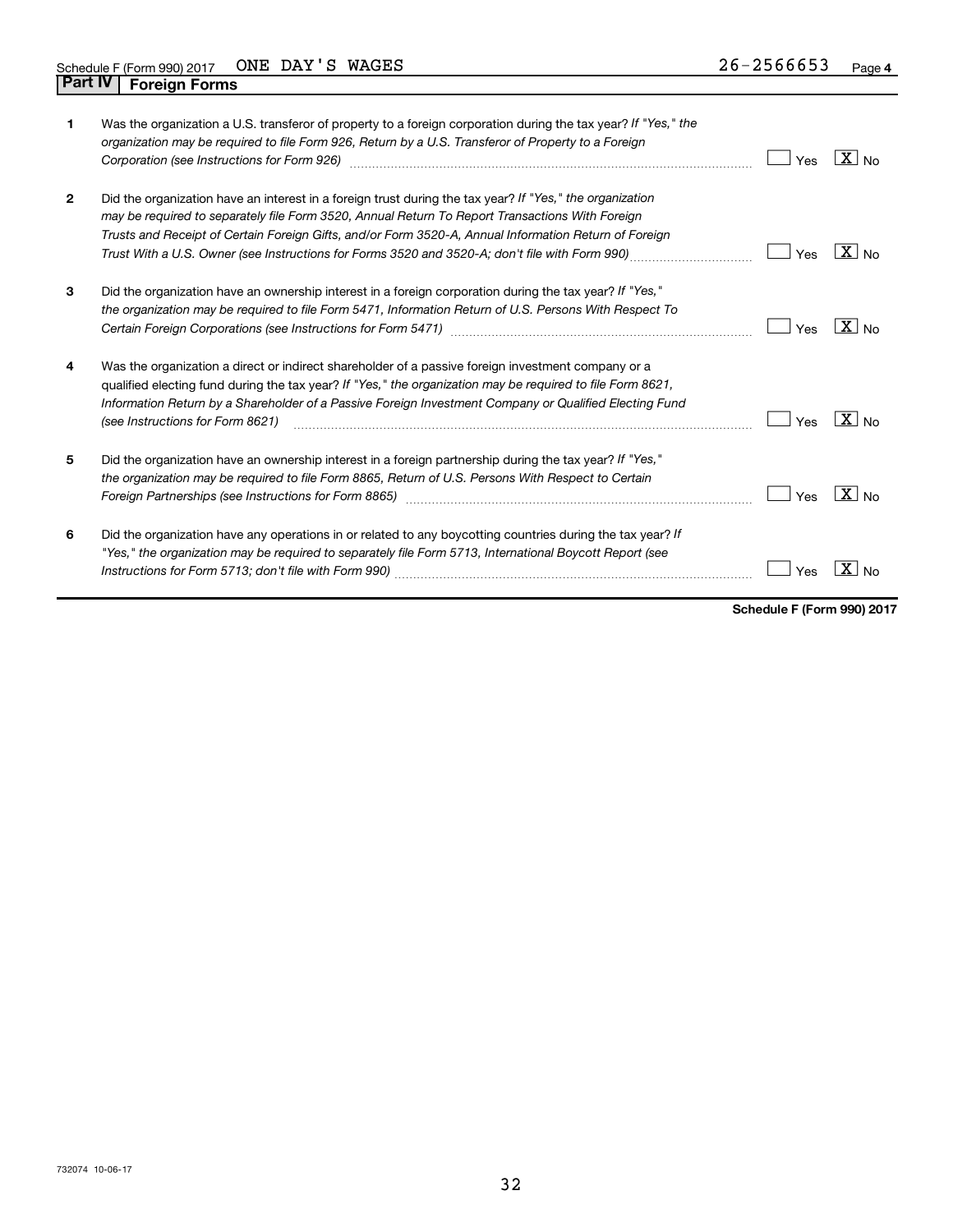**Part V Supplemental Information**

Provide the information required by Part I, line 2 (monitoring of funds); Part I, line 3, column (f) (accounting method; amounts of investments vs. expenditures per region); Part II, line 1 (accounting method); Part III (accounting method); and Part III, column (c) (estimated number of recipients), as applicable. Also complete this part to provide any additional information. See instructions.

PART I, LINE 2:

ONE DAY'S WAGES REQUIRES GRANT RECIPIENTS TO PROVIDE SPECIFIC FOLLOW-UP

DOCUMENTATION AT THREE DIFFERENT TIME INTERVALS FOLLOWING GRANT FUNDING.

THE DOCUMENTATION REQUIRED INCLUDES NARRATIVE ACCOUNTS FROM

BENEFICIARIES, PHOTOS OF THE PROJECT AND/OR THE BENEFACTORS, IMPACT

SURVEY/MEASUREMENTS TO SHOW PROGRESS TOWARDS STATED GOAL, AND DETAILED

BUDGET OF ACTUAL PROJECT EXPENSE.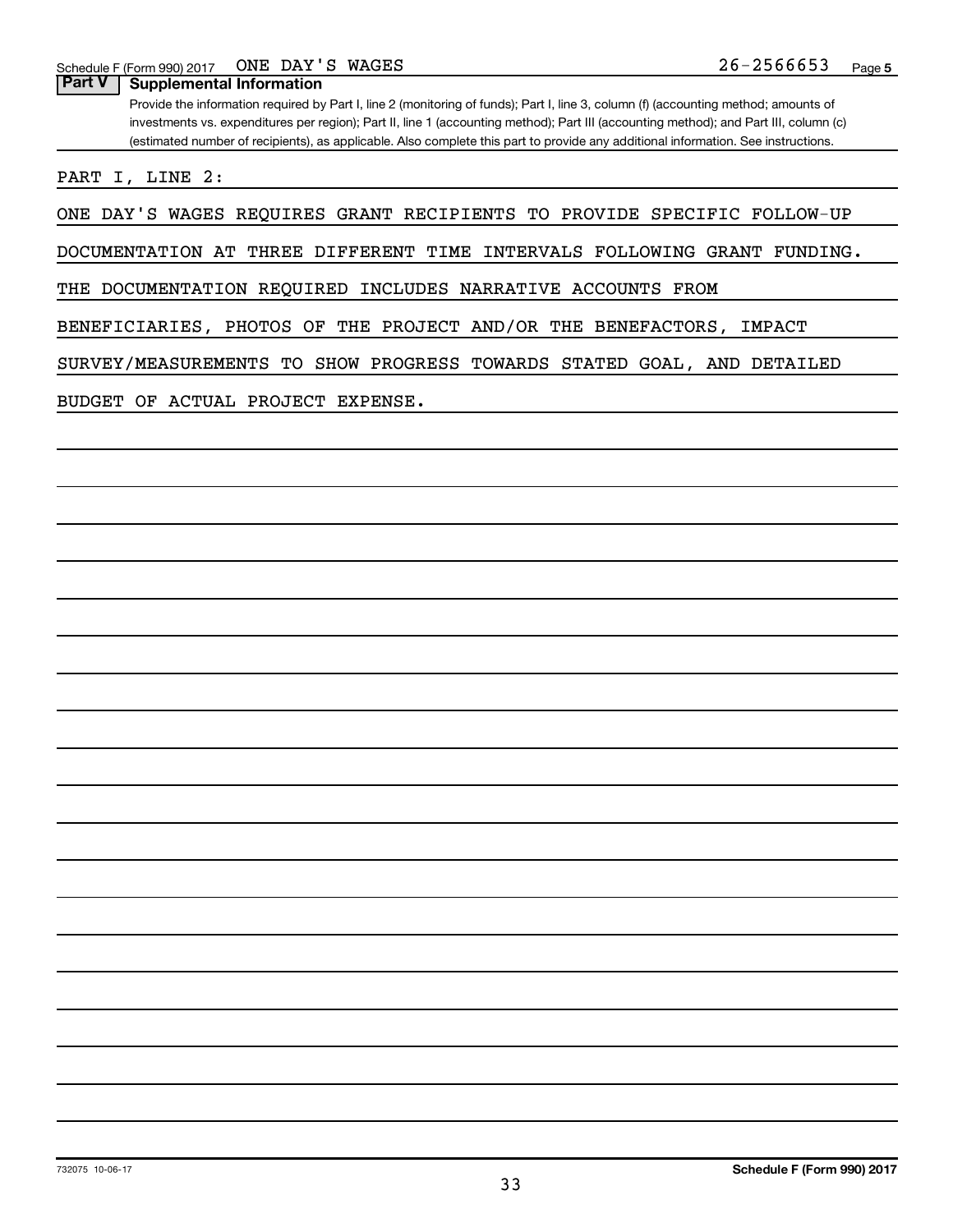| <b>SCHEDULE G</b><br><b>Supplemental Information Regarding Fundraising or Gaming Activities</b><br>(Form 990 or 990-EZ)<br>Complete if the organization answered "Yes" on Form 990, Part IV, line 17, 18, or 19, or if the<br>Department of the Treasury<br>Internal Revenue Service                                                                                                                                                                                                                                                                                        |                                                                                                                                                          | OMB No. 1545-0047<br><b>Open to Public</b><br>Inspection                   |    |                                                                            |  |                                                                                                                                       |                                       |  |  |
|-----------------------------------------------------------------------------------------------------------------------------------------------------------------------------------------------------------------------------------------------------------------------------------------------------------------------------------------------------------------------------------------------------------------------------------------------------------------------------------------------------------------------------------------------------------------------------|----------------------------------------------------------------------------------------------------------------------------------------------------------|----------------------------------------------------------------------------|----|----------------------------------------------------------------------------|--|---------------------------------------------------------------------------------------------------------------------------------------|---------------------------------------|--|--|
| Name of the organization                                                                                                                                                                                                                                                                                                                                                                                                                                                                                                                                                    | Go to www.irs.gov/Form990 for the latest instructions.                                                                                                   |                                                                            |    |                                                                            |  |                                                                                                                                       | <b>Employer identification number</b> |  |  |
| Part I                                                                                                                                                                                                                                                                                                                                                                                                                                                                                                                                                                      | ONE DAY'S WAGES<br>Fundraising Activities. Complete if the organization answered "Yes" on Form 990, Part IV, line 17. Form 990-EZ filers are not         |                                                                            |    |                                                                            |  | 26-2566653                                                                                                                            |                                       |  |  |
| required to complete this part.                                                                                                                                                                                                                                                                                                                                                                                                                                                                                                                                             |                                                                                                                                                          |                                                                            |    |                                                                            |  |                                                                                                                                       |                                       |  |  |
| 1 Indicate whether the organization raised funds through any of the following activities. Check all that apply.<br>Mail solicitations<br>a<br>Internet and email solicitations<br>b<br>Phone solicitations<br>с<br>In-person solicitations<br>d<br>2 a Did the organization have a written or oral agreement with any individual (including officers, directors, trustees, or<br>b If "Yes," list the 10 highest paid individuals or entities (fundraisers) pursuant to agreements under which the fundraiser is to be<br>compensated at least \$5,000 by the organization. | e<br>f<br>Special fundraising events<br>g<br>key employees listed in Form 990, Part VII) or entity in connection with professional fundraising services? |                                                                            |    | Solicitation of non-government grants<br>Solicitation of government grants |  | Yes                                                                                                                                   | <b>No</b>                             |  |  |
| (i) Name and address of individual<br>or entity (fundraiser)                                                                                                                                                                                                                                                                                                                                                                                                                                                                                                                | (ii) Activity                                                                                                                                            | (iii) Did<br>fundraiser<br>have custody<br>or control of<br>contributions? |    | (iv) Gross receipts<br>from activity                                       |  | (v) Amount paid<br>(vi) Amount paid<br>to (or retained by)<br>to (or retained by)<br>fundraiser<br>organization<br>listed in col. (i) |                                       |  |  |
|                                                                                                                                                                                                                                                                                                                                                                                                                                                                                                                                                                             |                                                                                                                                                          | <b>Yes</b>                                                                 | No |                                                                            |  |                                                                                                                                       |                                       |  |  |
|                                                                                                                                                                                                                                                                                                                                                                                                                                                                                                                                                                             |                                                                                                                                                          |                                                                            |    |                                                                            |  |                                                                                                                                       |                                       |  |  |
|                                                                                                                                                                                                                                                                                                                                                                                                                                                                                                                                                                             |                                                                                                                                                          |                                                                            |    |                                                                            |  |                                                                                                                                       |                                       |  |  |
|                                                                                                                                                                                                                                                                                                                                                                                                                                                                                                                                                                             |                                                                                                                                                          |                                                                            |    |                                                                            |  |                                                                                                                                       |                                       |  |  |
|                                                                                                                                                                                                                                                                                                                                                                                                                                                                                                                                                                             |                                                                                                                                                          |                                                                            |    |                                                                            |  |                                                                                                                                       |                                       |  |  |
|                                                                                                                                                                                                                                                                                                                                                                                                                                                                                                                                                                             |                                                                                                                                                          |                                                                            |    |                                                                            |  |                                                                                                                                       |                                       |  |  |
|                                                                                                                                                                                                                                                                                                                                                                                                                                                                                                                                                                             |                                                                                                                                                          |                                                                            |    |                                                                            |  |                                                                                                                                       |                                       |  |  |
|                                                                                                                                                                                                                                                                                                                                                                                                                                                                                                                                                                             |                                                                                                                                                          |                                                                            |    |                                                                            |  |                                                                                                                                       |                                       |  |  |
|                                                                                                                                                                                                                                                                                                                                                                                                                                                                                                                                                                             |                                                                                                                                                          |                                                                            |    |                                                                            |  |                                                                                                                                       |                                       |  |  |
|                                                                                                                                                                                                                                                                                                                                                                                                                                                                                                                                                                             |                                                                                                                                                          |                                                                            |    |                                                                            |  |                                                                                                                                       |                                       |  |  |
|                                                                                                                                                                                                                                                                                                                                                                                                                                                                                                                                                                             |                                                                                                                                                          |                                                                            |    |                                                                            |  |                                                                                                                                       |                                       |  |  |
|                                                                                                                                                                                                                                                                                                                                                                                                                                                                                                                                                                             |                                                                                                                                                          |                                                                            |    |                                                                            |  |                                                                                                                                       |                                       |  |  |
| Total<br>3 List all states in which the organization is registered or licensed to solicit contributions or has been notified it is exempt from registration<br>or licensing.                                                                                                                                                                                                                                                                                                                                                                                                |                                                                                                                                                          |                                                                            |    |                                                                            |  |                                                                                                                                       |                                       |  |  |
|                                                                                                                                                                                                                                                                                                                                                                                                                                                                                                                                                                             |                                                                                                                                                          |                                                                            |    |                                                                            |  |                                                                                                                                       |                                       |  |  |
|                                                                                                                                                                                                                                                                                                                                                                                                                                                                                                                                                                             |                                                                                                                                                          |                                                                            |    |                                                                            |  |                                                                                                                                       |                                       |  |  |
|                                                                                                                                                                                                                                                                                                                                                                                                                                                                                                                                                                             |                                                                                                                                                          |                                                                            |    |                                                                            |  |                                                                                                                                       |                                       |  |  |
|                                                                                                                                                                                                                                                                                                                                                                                                                                                                                                                                                                             |                                                                                                                                                          |                                                                            |    |                                                                            |  |                                                                                                                                       |                                       |  |  |

**For Paperwork Reduction Act Notice, see the Instructions for Form 990 or 990-EZ. Schedule G (Form 990 or 990-EZ) 2017** LHA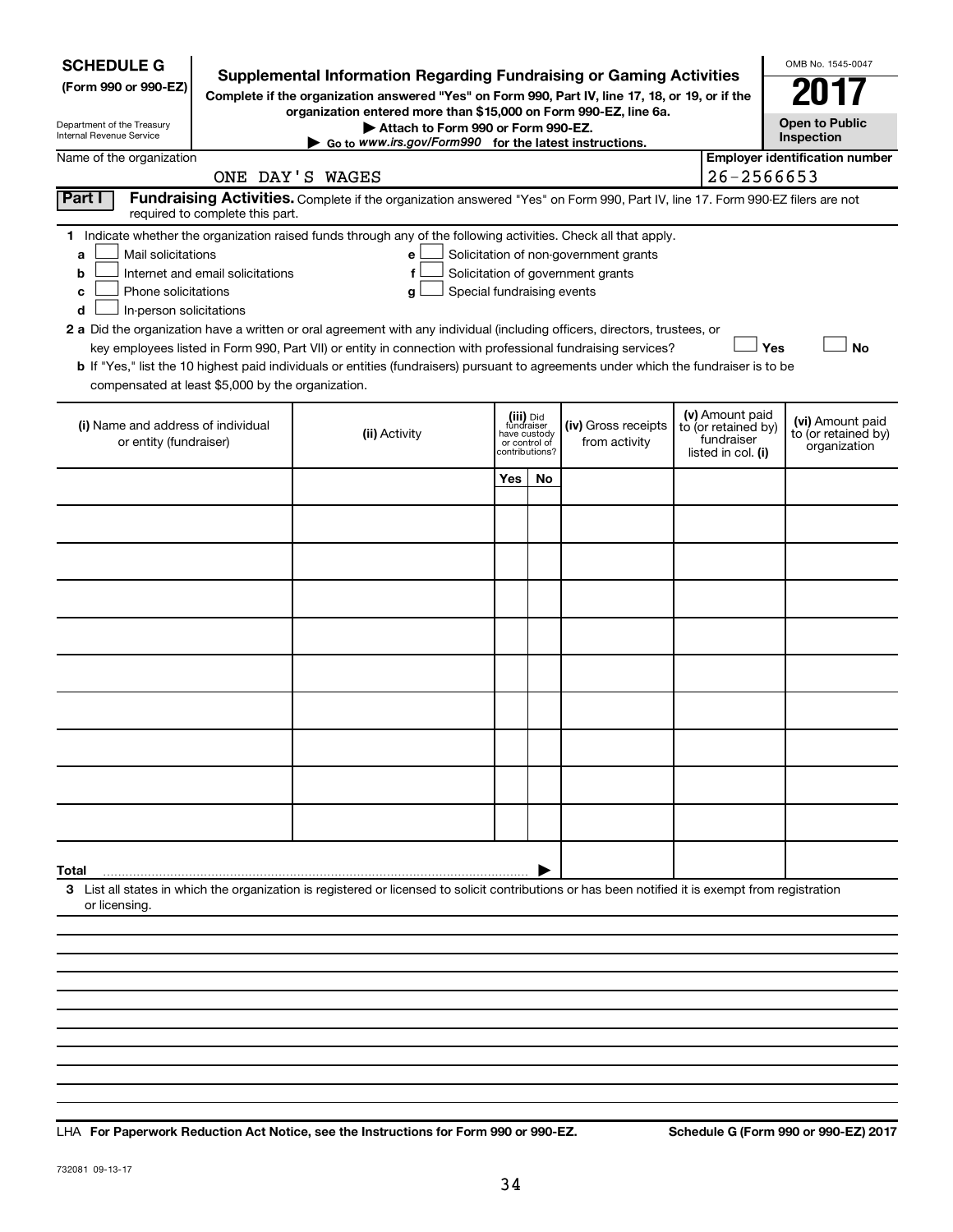#### Schedule G (Form 990 or 990-EZ) 2017 UNE DAYES WAGES NARROUGHT ALL ALL AND MODEL AS DRIVE Page ONE DAY'S WAGES 26-2566653

Part II | Fundraising Events. Complete if the organization answered "Yes" on Form 990, Part IV, line 18, or reported more than \$15,000 of fundraising event contributions and gross income on Form 990-EZ, lines 1 and 6b. List events with gross receipts greater than \$5,000.

|                 |              | of fundraising event contributions and gross income on Form 990-EZ, lines 1 and 6b. List events with gross receipts greater than \$5,000.                                                                                                 |                                       |                         |                                 |                                           |
|-----------------|--------------|-------------------------------------------------------------------------------------------------------------------------------------------------------------------------------------------------------------------------------------------|---------------------------------------|-------------------------|---------------------------------|-------------------------------------------|
|                 |              |                                                                                                                                                                                                                                           | (a) Event $#1$<br>2017 ANNUAL<br>GALA | $(b)$ Event #2          | (c) Other events<br><b>NONE</b> | (d) Total events<br>(add col. (a) through |
|                 |              |                                                                                                                                                                                                                                           | (event type)                          | (event type)            | (total number)                  | col. (c)                                  |
| Revenue         | 1.           |                                                                                                                                                                                                                                           | 159,363.                              |                         |                                 | 159,363.                                  |
|                 |              |                                                                                                                                                                                                                                           | 159,363.                              |                         |                                 | 159,363.                                  |
|                 | 3            | Gross income (line 1 minus line 2)                                                                                                                                                                                                        |                                       |                         |                                 |                                           |
|                 |              |                                                                                                                                                                                                                                           |                                       |                         |                                 |                                           |
|                 |              |                                                                                                                                                                                                                                           |                                       |                         |                                 |                                           |
|                 | 5            |                                                                                                                                                                                                                                           |                                       |                         |                                 |                                           |
|                 | 6            |                                                                                                                                                                                                                                           | 22,948.                               |                         |                                 | 22,948.                                   |
| Direct Expenses | $\mathbf{7}$ |                                                                                                                                                                                                                                           | 11,524.                               |                         |                                 | 11,524.                                   |
|                 | 8            |                                                                                                                                                                                                                                           |                                       |                         |                                 |                                           |
|                 | 9            |                                                                                                                                                                                                                                           | 14,990.                               |                         |                                 | 14,990.                                   |
|                 |              | 10 Direct expense summary. Add lines 4 through 9 in column (d)                                                                                                                                                                            |                                       |                         |                                 | 49,462.                                   |
| <b>Part III</b> |              | 11 Net income summary. Subtract line 10 from line 3, column (d)<br>Gaming. Complete if the organization answered "Yes" on Form 990, Part IV, line 19, or reported more than                                                               |                                       |                         |                                 | $-49,462.$                                |
|                 |              | \$15,000 on Form 990-EZ, line 6a.                                                                                                                                                                                                         |                                       |                         |                                 |                                           |
|                 |              |                                                                                                                                                                                                                                           |                                       | (b) Pull tabs/instant   |                                 | (d) Total gaming (add                     |
| Revenue         |              |                                                                                                                                                                                                                                           | (a) Bingo                             | bingo/progressive bingo | (c) Other gaming                | col. (a) through col. (c))                |
|                 |              |                                                                                                                                                                                                                                           |                                       |                         |                                 |                                           |
|                 | 1            |                                                                                                                                                                                                                                           |                                       |                         |                                 |                                           |
|                 |              |                                                                                                                                                                                                                                           |                                       |                         |                                 |                                           |
|                 |              |                                                                                                                                                                                                                                           |                                       |                         |                                 |                                           |
|                 | 3            |                                                                                                                                                                                                                                           |                                       |                         |                                 |                                           |
| Direct Expenses | 4            |                                                                                                                                                                                                                                           |                                       |                         |                                 |                                           |
|                 |              |                                                                                                                                                                                                                                           |                                       |                         |                                 |                                           |
|                 |              |                                                                                                                                                                                                                                           | Yes<br>%                              | $\%$<br>Yes             | Yes<br>%                        |                                           |
|                 |              | 6 Volunteer labor <b>6 Volunteer</b> labor                                                                                                                                                                                                | No                                    | No                      | No                              |                                           |
|                 | 7            | Direct expense summary. Add lines 2 through 5 in column (d)                                                                                                                                                                               |                                       |                         |                                 |                                           |
|                 | 8            |                                                                                                                                                                                                                                           |                                       |                         |                                 |                                           |
|                 |              |                                                                                                                                                                                                                                           |                                       |                         |                                 |                                           |
|                 |              | 9 Enter the state(s) in which the organization conducts gaming activities:                                                                                                                                                                |                                       |                         |                                 |                                           |
|                 |              |                                                                                                                                                                                                                                           |                                       |                         |                                 | Yes<br>No                                 |
|                 |              | <b>b</b> If "No," explain:<br><u> 1989 - John Stein, Amerikaansk politiker (* 1908)</u>                                                                                                                                                   |                                       |                         |                                 |                                           |
|                 |              |                                                                                                                                                                                                                                           |                                       |                         |                                 |                                           |
|                 |              | 10a Were any of the organization's gaming licenses revoked, suspended, or terminated during the tax year?                                                                                                                                 |                                       |                         |                                 | Yes<br>No                                 |
|                 |              | <b>b</b> If "Yes," explain: <b>contract and the contract of the contract of the contract of the contract of the contract of the contract of the contract of the contract of the contract of the contract of the contract of the contr</b> |                                       |                         |                                 |                                           |
|                 |              |                                                                                                                                                                                                                                           |                                       |                         |                                 |                                           |
|                 |              |                                                                                                                                                                                                                                           |                                       |                         |                                 |                                           |

732082 09-13-17

**Schedule G (Form 990 or 990-EZ) 2017**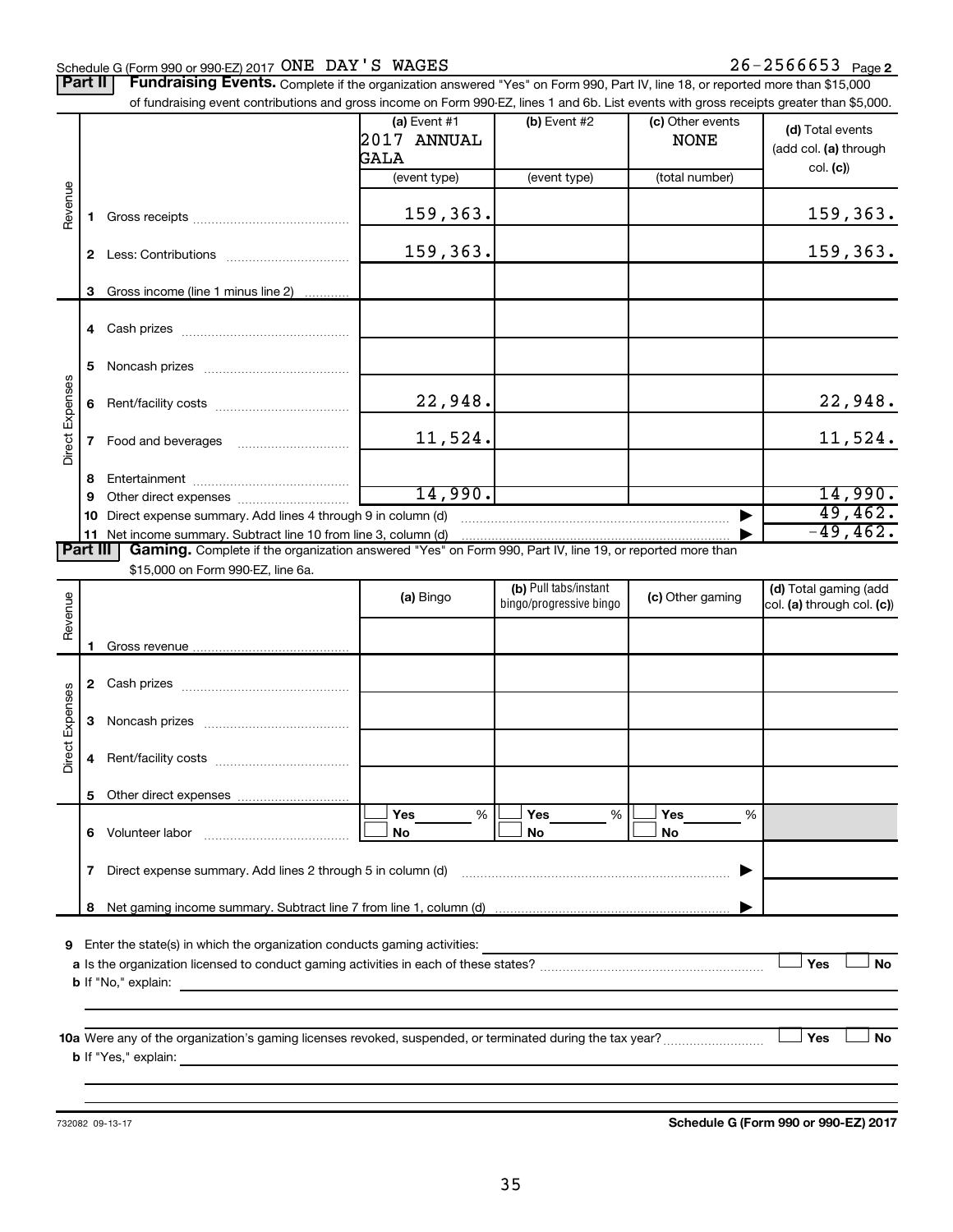| Schedule G (Form 990 or 990-EZ) 2017 ONE DAY'S WAGES                                                                                                                                                                                |                 |     | $26 - 2566653$ Page 3 |
|-------------------------------------------------------------------------------------------------------------------------------------------------------------------------------------------------------------------------------------|-----------------|-----|-----------------------|
|                                                                                                                                                                                                                                     |                 | Yes | <b>No</b>             |
| 12 Is the organization a grantor, beneficiary or trustee of a trust, or a member of a partnership or other entity formed                                                                                                            |                 |     |                       |
|                                                                                                                                                                                                                                     |                 | Yes | No                    |
| 13 Indicate the percentage of gaming activity conducted in:                                                                                                                                                                         |                 |     |                       |
| a The organization's facility <i>measurement assemble to the companion of the companisation</i> in the state of the companion of the companion of the companion of the companion of the companion of the companion of the companion |                 |     | %                     |
| <b>b</b> An outside facility <i>www.communicality.communicality.communicality www.communicality.communicality.communicality.com</i>                                                                                                 | 13 <sub>b</sub> |     | %                     |
| 14 Enter the name and address of the person who prepares the organization's gaming/special events books and records:                                                                                                                |                 |     |                       |
|                                                                                                                                                                                                                                     |                 |     |                       |
|                                                                                                                                                                                                                                     |                 |     |                       |
| 15a Does the organization have a contract with a third party from whom the organization receives gaming revenue?                                                                                                                    |                 | Yes | <b>No</b>             |
|                                                                                                                                                                                                                                     |                 |     |                       |
| of gaming revenue retained by the third party $\triangleright$ \$                                                                                                                                                                   |                 |     |                       |
| c If "Yes," enter name and address of the third party:                                                                                                                                                                              |                 |     |                       |
|                                                                                                                                                                                                                                     |                 |     |                       |
|                                                                                                                                                                                                                                     |                 |     |                       |
| <b>16</b> Gaming manager information:                                                                                                                                                                                               |                 |     |                       |
|                                                                                                                                                                                                                                     |                 |     |                       |
| Name $\blacktriangleright$<br><u> 1989 - Johann Barn, mars et al. (</u> † 1939)                                                                                                                                                     |                 |     |                       |
| Gaming manager compensation > \$                                                                                                                                                                                                    |                 |     |                       |
|                                                                                                                                                                                                                                     |                 |     |                       |
| Employee<br>Director/officer<br>Independent contractor                                                                                                                                                                              |                 |     |                       |
| <b>17</b> Mandatory distributions:                                                                                                                                                                                                  |                 |     |                       |
| <b>a</b> Is the organization required under state law to make charitable distributions from the gaming proceeds to                                                                                                                  |                 |     | $\Box$ Yes $\Box$ No  |
|                                                                                                                                                                                                                                     |                 |     |                       |
| <b>b</b> Enter the amount of distributions required under state law to be distributed to other exempt organizations or spent in the<br>organization's own exempt activities during the tax year $\triangleright$ \$                 |                 |     |                       |
| <b>Part IV</b><br>Supplemental Information. Provide the explanations required by Part I, line 2b, columns (iii) and (v); and Part III, lines 9, 9b, 10b, 15b,                                                                       |                 |     |                       |
| 15c, 16, and 17b, as applicable. Also provide any additional information. See instructions.                                                                                                                                         |                 |     |                       |
|                                                                                                                                                                                                                                     |                 |     |                       |
|                                                                                                                                                                                                                                     |                 |     |                       |
|                                                                                                                                                                                                                                     |                 |     |                       |
|                                                                                                                                                                                                                                     |                 |     |                       |
|                                                                                                                                                                                                                                     |                 |     |                       |
|                                                                                                                                                                                                                                     |                 |     |                       |
|                                                                                                                                                                                                                                     |                 |     |                       |
|                                                                                                                                                                                                                                     |                 |     |                       |
|                                                                                                                                                                                                                                     |                 |     |                       |
|                                                                                                                                                                                                                                     |                 |     |                       |
|                                                                                                                                                                                                                                     |                 |     |                       |
|                                                                                                                                                                                                                                     |                 |     |                       |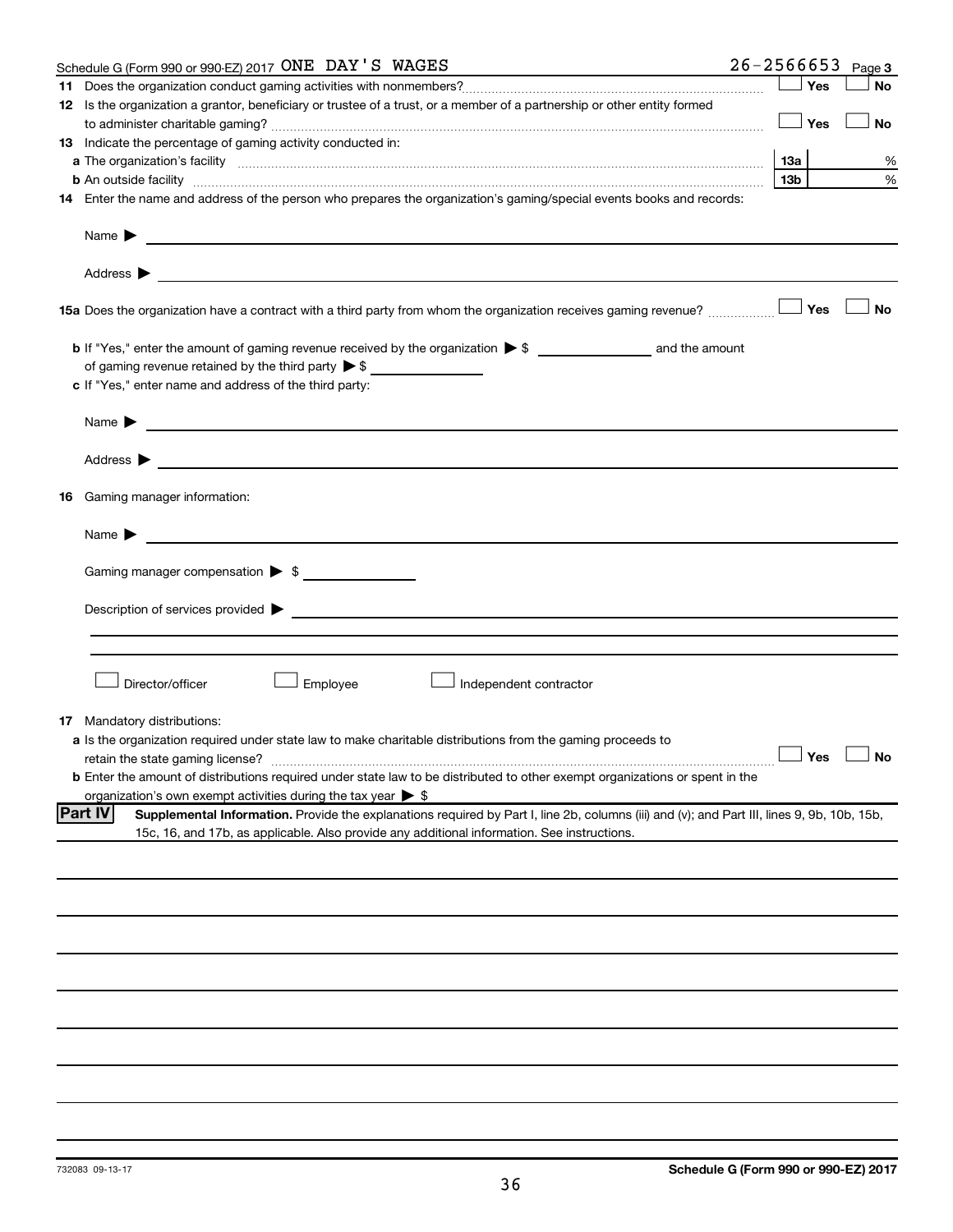| —<br>— |
|--------|
|        |
|        |
|        |
|        |
|        |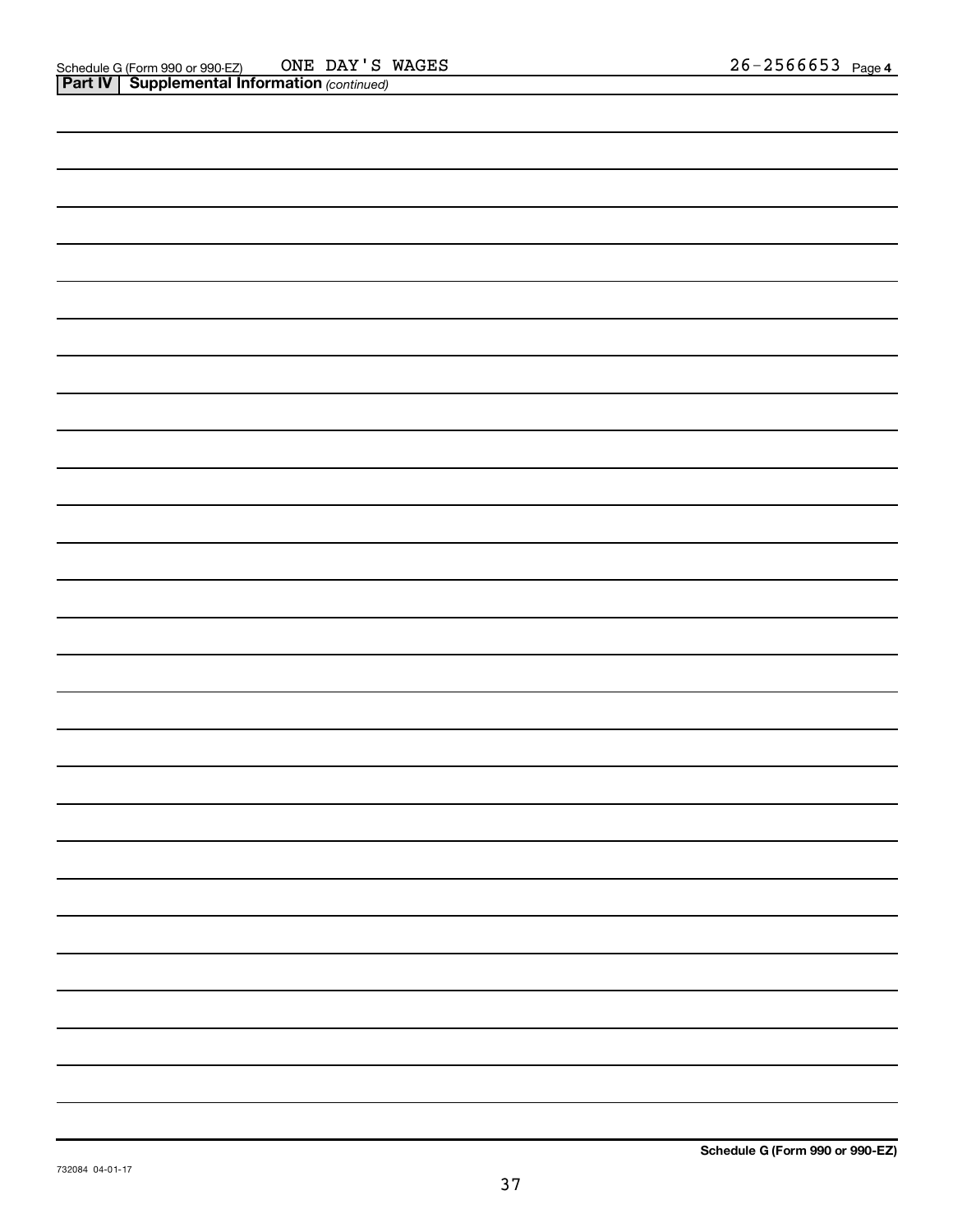| <b>SCHEDULE I</b><br>(Form 990)                                                                                                                                                                                                                                                                                           | <b>Grants and Other Assistance to Organizations,</b><br>Governments, and Individuals in the United States<br>Complete if the organization answered "Yes" on Form 990, Part IV, line 21 or 22. |                                    |                                                                              |                                         |                                                                |                                          |                                                         |  |  |  |  |
|---------------------------------------------------------------------------------------------------------------------------------------------------------------------------------------------------------------------------------------------------------------------------------------------------------------------------|-----------------------------------------------------------------------------------------------------------------------------------------------------------------------------------------------|------------------------------------|------------------------------------------------------------------------------|-----------------------------------------|----------------------------------------------------------------|------------------------------------------|---------------------------------------------------------|--|--|--|--|
| Department of the Treasury<br>Internal Revenue Service                                                                                                                                                                                                                                                                    |                                                                                                                                                                                               |                                    | Attach to Form 990.<br>Go to www.irs.gov/Form990 for the latest information. |                                         |                                                                |                                          | <b>Open to Public</b><br>Inspection                     |  |  |  |  |
| Name of the organization<br>ONE DAY'S WAGES                                                                                                                                                                                                                                                                               |                                                                                                                                                                                               |                                    |                                                                              |                                         |                                                                |                                          | <b>Employer identification number</b><br>$26 - 2566653$ |  |  |  |  |
| Part I<br><b>General Information on Grants and Assistance</b>                                                                                                                                                                                                                                                             |                                                                                                                                                                                               |                                    |                                                                              |                                         |                                                                |                                          |                                                         |  |  |  |  |
| Does the organization maintain records to substantiate the amount of the grants or assistance, the grantees' eligibility for the grants or assistance, and the selection<br>$\mathbf{1}$<br>Describe in Part IV the organization's procedures for monitoring the use of grant funds in the United States.<br>$\mathbf{2}$ |                                                                                                                                                                                               |                                    |                                                                              |                                         |                                                                |                                          | $\boxed{\text{X}}$ Yes<br>  No                          |  |  |  |  |
| Part II<br>Grants and Other Assistance to Domestic Organizations and Domestic Governments. Complete if the organization answered "Yes" on Form 990, Part IV, line 21, for any                                                                                                                                             |                                                                                                                                                                                               |                                    |                                                                              |                                         |                                                                |                                          |                                                         |  |  |  |  |
| recipient that received more than \$5,000. Part II can be duplicated if additional space is needed.<br>1 (a) Name and address of organization<br>or government                                                                                                                                                            | $(b)$ EIN                                                                                                                                                                                     | (c) IRC section<br>(if applicable) | (d) Amount of<br>cash grant                                                  | (e) Amount of<br>non-cash<br>assistance | (f) Method of<br>valuation (book,<br>FMV, appraisal,<br>other) | (g) Description of<br>noncash assistance | (h) Purpose of grant<br>or assistance                   |  |  |  |  |
| EL PORVENIR<br>80 GARDEN CENTER SUITE 135<br>BROOMFIELD, CO 80020                                                                                                                                                                                                                                                         | 68-0230597                                                                                                                                                                                    | 501(C)(3)                          | 41,538                                                                       | 0                                       |                                                                |                                          | PROVIDING CLEAN WATER IN<br>NICARAGUA                   |  |  |  |  |
| FREEDOM FIRM<br>811 N KANSAS AVE<br>EAST WENATCHEE, WA 98802                                                                                                                                                                                                                                                              | 20-5280075                                                                                                                                                                                    | 501(C)(3)                          | 40,281                                                                       | 0                                       |                                                                |                                          | COMBATING TRAFFICKING IN<br>INDIA                       |  |  |  |  |
| HEARTLINE MINISTRIES<br>PO BOX 898<br>SUNNYSIDE, WA 98944                                                                                                                                                                                                                                                                 | 95-6337006                                                                                                                                                                                    | 501(C)(3)                          | 29,345                                                                       | 0                                       |                                                                |                                          | MATERNAL HEALTH IN HAITI                                |  |  |  |  |
| MALI HEALTH ORGANIZING PROJECT<br>PO BOX 426081<br>CAMBRIDGE, MA 02142                                                                                                                                                                                                                                                    | 20-5917332                                                                                                                                                                                    | 501(C)(3)                          | 25,500                                                                       | 0                                       |                                                                |                                          | IMPROVING HEALTH FOR<br>MOTHERS AND CHILDREN IN<br>MALI |  |  |  |  |
| MIL MILAGROS<br>400 ATLANTIC AVE<br>BOSTON, MA 02110                                                                                                                                                                                                                                                                      | 77-0683799                                                                                                                                                                                    | 501(C)(3)                          | 30,000                                                                       | 0                                       |                                                                |                                          | CHILD NUTRITION IN<br><b>GUATEMALA</b>                  |  |  |  |  |
| NEVERTHIRST<br>1112A EDENTON ST<br>BIRMINGHAM, AL 35242                                                                                                                                                                                                                                                                   | 45-0594639                                                                                                                                                                                    | 501(C)(3)                          | 14,500,                                                                      | $\mathbf 0$ .                           |                                                                |                                          | CLEAN WATER FOR CAMBODIA                                |  |  |  |  |
| $\mathbf{2}$<br>Enter total number of other organizations listed in the line 1 table<br>3                                                                                                                                                                                                                                 |                                                                                                                                                                                               |                                    |                                                                              |                                         |                                                                |                                          | 17.                                                     |  |  |  |  |

**For Paperwork Reduction Act Notice, see the Instructions for Form 990. Schedule I (Form 990) (2017)** LHA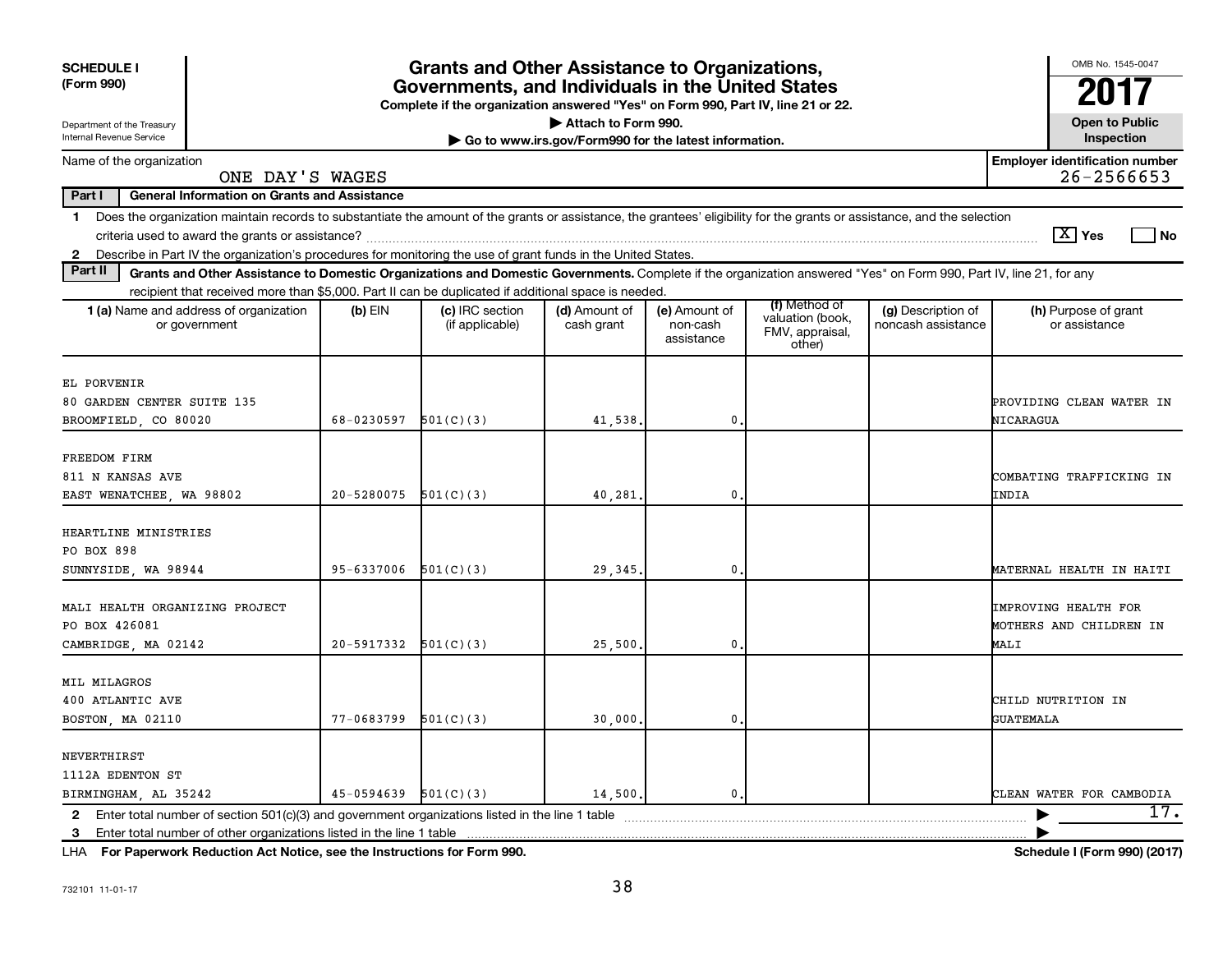#### Schedule I (Form 990) Page 1 ONE DAY'S WAGES 26-2566653

| (a) Name and address of<br>organization or government | $(b)$ EIN                | (c) IRC section<br>if applicable | (d) Amount of<br>cash grant | (e) Amount of<br>non-cash<br>assistance | (f) Method of<br>valuation<br>(book, FMV,<br>appraisal, other) | (g) Description of<br>non-cash assistance | (h) Purpose of grant<br>or assistance |
|-------------------------------------------------------|--------------------------|----------------------------------|-----------------------------|-----------------------------------------|----------------------------------------------------------------|-------------------------------------------|---------------------------------------|
| ONE HEART WORLDWIDE                                   |                          |                                  |                             |                                         |                                                                |                                           |                                       |
| 1818 PACHECO ST                                       |                          |                                  |                             |                                         |                                                                |                                           | <b>IMPROVING MATERNAL CARE</b>        |
| SAN FRANCISCO, CA 94116                               | $20-0443243$ $501(C)(3)$ |                                  | 51,499.                     | $\mathbf{0}$                            |                                                                |                                           | IN NEPAL                              |
| ONE VILLAGE PARTNERES                                 |                          |                                  |                             |                                         |                                                                |                                           |                                       |
| 2104 STEVENS AVE S                                    |                          |                                  |                             |                                         |                                                                |                                           | <b>IMPROVING SANITATION IN</b>        |
| MINNEAPOLIS, MN 55404                                 | 27-3473943               | 501(C)(3)                        | 32,751.                     | $\mathbf{0}$                            |                                                                |                                           | SIERRA LEONE                          |
| RESCUE FREEDOM                                        |                          |                                  |                             |                                         |                                                                |                                           | SUPPORTING VICTIMS OF                 |
| 105 CENTRAL WAY #201                                  |                          |                                  |                             |                                         |                                                                |                                           | HUMAN TRAFFICKING IN                  |
| KIRKLAND, WA 98033                                    | $16-1773392$ $501(C)(3)$ |                                  | 34,000.                     | $\mathbf{0}$                            |                                                                |                                           | INDIA                                 |
| SAHAR                                                 |                          |                                  |                             |                                         |                                                                |                                           |                                       |
| PO BOX 17672                                          |                          |                                  |                             |                                         |                                                                |                                           | EMPOWERING GIRLS IN                   |
| SEATTLE, WA 98127                                     | 26-4215477               | 501(C)(3)                        | 30,010.                     | $\mathbf{0}$                            |                                                                |                                           | <b>AFGHANISTAN</b>                    |
| SOLAR SISTER                                          |                          |                                  |                             |                                         |                                                                |                                           |                                       |
| 94 INTERPRAMANTARY RD                                 |                          |                                  |                             |                                         |                                                                |                                           | EMPOWERING ENTREPRENEURS              |
| GREAT FALLS, VA 22066                                 | 27-1185128               | 501(C)(3)                        | 30,000.                     | 0                                       |                                                                |                                           | IN TANZANIA                           |
| THE ADVENTURE PROJECT                                 |                          |                                  |                             |                                         |                                                                |                                           |                                       |
| 140 W 30TH ST #5W                                     |                          |                                  |                             |                                         |                                                                |                                           | <b>INVESTING IN SUSTAINABLE</b>       |
| NEW YORK, NY 10001                                    | 27-3809595               | 501(C)(3)                        | 100,355.                    | $\mathbf{0}$                            |                                                                |                                           | WATER FOR UGANDA                      |
| THE FREEDOM STORY                                     |                          |                                  |                             |                                         |                                                                |                                           |                                       |
| 337 17TH ST SUITE 102                                 |                          |                                  |                             |                                         |                                                                |                                           | PREVENTING TRAFFICKING IN             |
| OAKLAND, CA 94612                                     | $26-1587576$ $501(C)(3)$ |                                  | 50,000.                     | $\mathbf{0}$                            |                                                                |                                           | THAILAND                              |
| WORLD CONCERN                                         |                          |                                  |                             |                                         |                                                                |                                           |                                       |
| 19303 FREMONT AVE N                                   |                          |                                  |                             |                                         |                                                                |                                           | HOLISTIC DEVELOPMENT IN               |
| SEATTLE, WA 98133                                     | 91-1155150               | 501(C)(3)                        | 70,000.                     | $\mathbf{0}$                            |                                                                |                                           | SOUTH SUDAN                           |
| WORLD RELIEF                                          |                          |                                  |                             |                                         |                                                                |                                           |                                       |
| 7 E BALTIMORE ST                                      |                          |                                  |                             |                                         |                                                                |                                           | ALLEVIATING THE FOOD                  |
| BALTIMORE, MD 21202                                   | $23-6393344$ $501(C)(3)$ |                                  | 100,000.                    | $\mathbf{0}$ .                          |                                                                |                                           | CRISIS IN SOUTHERN AFRICA             |

**Schedule I (Form 990)**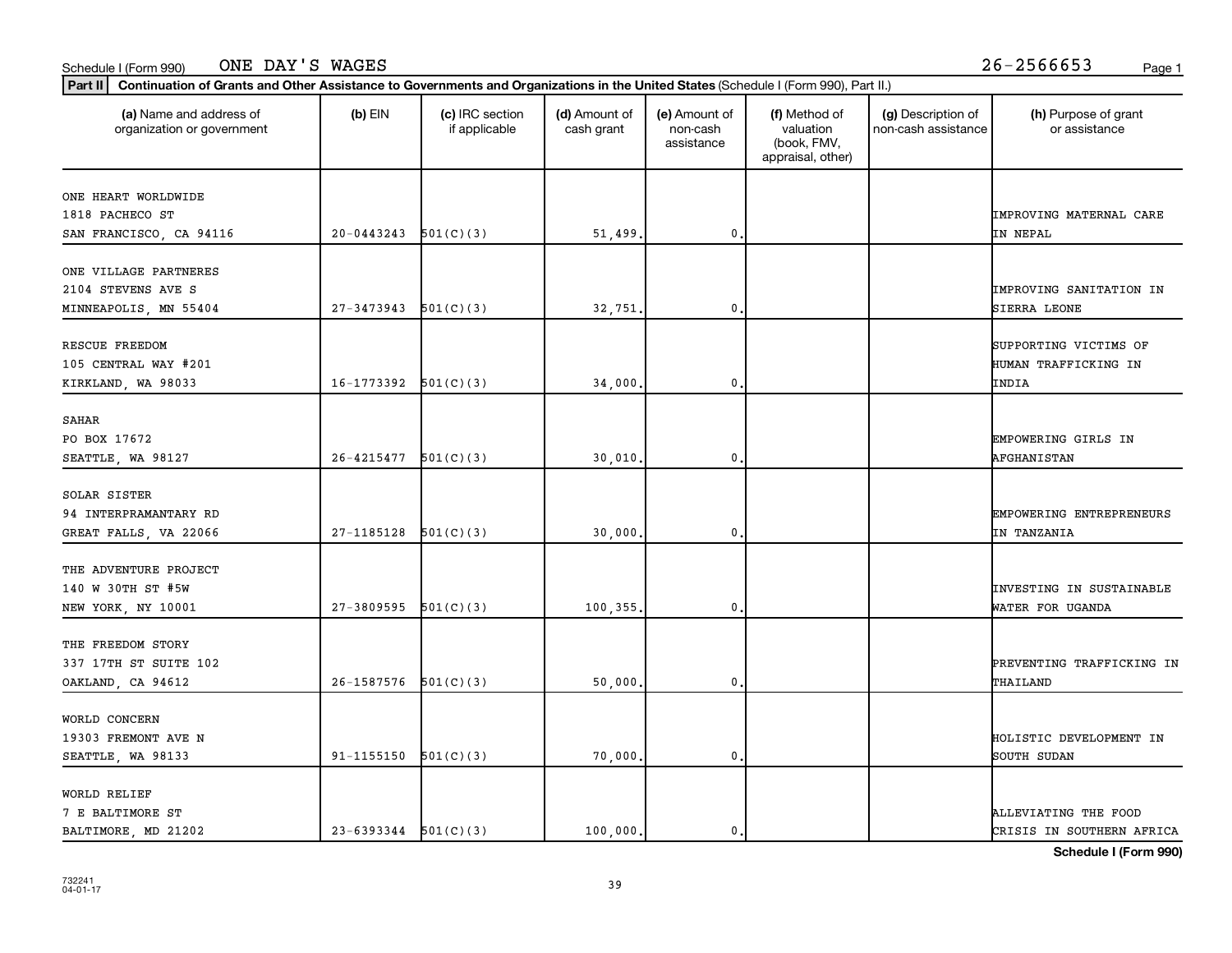#### Schedule I (Form 990) Page 1 ONE DAY'S WAGES 26-2566653

| (a) Name and address of<br>organization or government | $(b)$ EIN                | (c) IRC section<br>if applicable | (d) Amount of<br>cash grant | (e) Amount of<br>non-cash<br>assistance | (f) Method of<br>valuation<br>(book, FMV,<br>appraisal, other) | (g) Description of<br>non-cash assistance | (h) Purpose of grant<br>or assistance |
|-------------------------------------------------------|--------------------------|----------------------------------|-----------------------------|-----------------------------------------|----------------------------------------------------------------|-------------------------------------------|---------------------------------------|
| WORLD RELIEF                                          |                          |                                  |                             |                                         |                                                                |                                           |                                       |
| 7 E BALTIMORE ST                                      |                          |                                  |                             |                                         |                                                                |                                           | STANDING WITH SYRIAN                  |
| BALTIMORE, MD 21202                                   | $23 - 6393344$           | 501(C)(3)                        | 108,053.                    | $\mathsf{0}$ .                          |                                                                |                                           | <b>REFUGEES</b>                       |
| WORLD RENEW                                           |                          |                                  |                             |                                         |                                                                |                                           |                                       |
| 1700 28TH ST SE                                       |                          |                                  |                             |                                         |                                                                |                                           | FOOD SECURITY FOR SYRIAN              |
| GRAND RAPIDS, MI 49508                                | $38-1708140$ $501(C)(3)$ |                                  | 120,769.                    | $\mathfrak o$ .                         |                                                                |                                           | <b>REFUGEES</b>                       |
|                                                       |                          |                                  |                             |                                         |                                                                |                                           |                                       |
|                                                       |                          |                                  |                             |                                         |                                                                |                                           |                                       |
|                                                       |                          |                                  |                             |                                         |                                                                |                                           |                                       |
|                                                       |                          |                                  |                             |                                         |                                                                |                                           |                                       |
|                                                       |                          |                                  |                             |                                         |                                                                |                                           |                                       |
|                                                       |                          |                                  |                             |                                         |                                                                |                                           |                                       |
|                                                       |                          |                                  |                             |                                         |                                                                |                                           |                                       |
|                                                       |                          |                                  |                             |                                         |                                                                |                                           |                                       |
|                                                       |                          |                                  |                             |                                         |                                                                |                                           |                                       |
|                                                       |                          |                                  |                             |                                         |                                                                |                                           |                                       |
|                                                       |                          |                                  |                             |                                         |                                                                |                                           |                                       |
|                                                       |                          |                                  |                             |                                         |                                                                |                                           |                                       |
|                                                       |                          |                                  |                             |                                         |                                                                |                                           |                                       |
|                                                       |                          |                                  |                             |                                         |                                                                |                                           |                                       |
|                                                       |                          |                                  |                             |                                         |                                                                |                                           |                                       |
|                                                       |                          |                                  |                             |                                         |                                                                |                                           |                                       |
|                                                       |                          |                                  |                             |                                         |                                                                |                                           |                                       |
|                                                       |                          |                                  |                             |                                         |                                                                |                                           |                                       |
|                                                       |                          |                                  |                             |                                         |                                                                |                                           |                                       |
|                                                       |                          |                                  |                             |                                         |                                                                |                                           |                                       |
|                                                       |                          |                                  |                             |                                         |                                                                |                                           |                                       |

**Schedule I (Form 990)**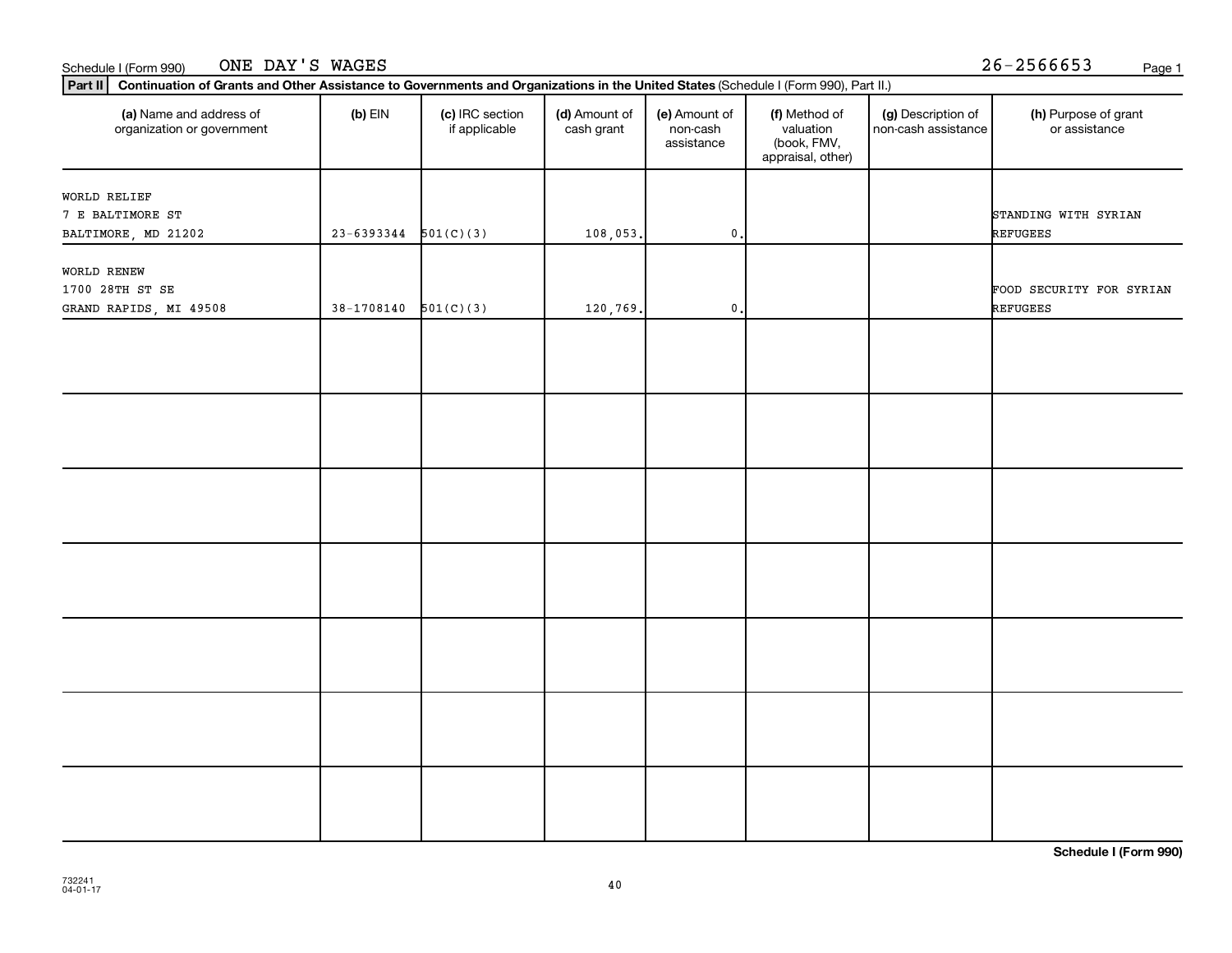Schedule I (Form 990) (2017) ONE DAY'S WAGES  $26-2566653$ 

ONE DAY'S WAGES

Part III | Grants and Other Assistance to Domestic Individuals. Complete if the organization answered "Yes" on Form 990, Part IV, line 22. Part III can be duplicated if additional space is needed.

| (a) Type of grant or assistance                                                                                                                      | (b) Number of<br>recipients | (c) Amount of<br>cash grant | (d) Amount of non-<br>cash assistance | (e) Method of valuation<br>(book, FMV, appraisal, other) | (f) Description of noncash assistance |  |  |  |  |
|------------------------------------------------------------------------------------------------------------------------------------------------------|-----------------------------|-----------------------------|---------------------------------------|----------------------------------------------------------|---------------------------------------|--|--|--|--|
|                                                                                                                                                      |                             |                             |                                       |                                                          |                                       |  |  |  |  |
|                                                                                                                                                      |                             |                             |                                       |                                                          |                                       |  |  |  |  |
|                                                                                                                                                      |                             |                             |                                       |                                                          |                                       |  |  |  |  |
|                                                                                                                                                      |                             |                             |                                       |                                                          |                                       |  |  |  |  |
|                                                                                                                                                      |                             |                             |                                       |                                                          |                                       |  |  |  |  |
|                                                                                                                                                      |                             |                             |                                       |                                                          |                                       |  |  |  |  |
|                                                                                                                                                      |                             |                             |                                       |                                                          |                                       |  |  |  |  |
|                                                                                                                                                      |                             |                             |                                       |                                                          |                                       |  |  |  |  |
|                                                                                                                                                      |                             |                             |                                       |                                                          |                                       |  |  |  |  |
|                                                                                                                                                      |                             |                             |                                       |                                                          |                                       |  |  |  |  |
| Supplemental Information. Provide the information required in Part I, line 2; Part III, column (b); and any other additional information.<br>Part IV |                             |                             |                                       |                                                          |                                       |  |  |  |  |

PART I, LINE 2:

ONE DAY'S WAGES REQUIRES GRANT RECIPIENTS TO PROVIDE SPECIFIC FOLLOW-UP

DOCUMENTATION AT THREE DIFFERENT TIME INTERVALS FOLLOWING GRANT FUNDING.

THE DOCUMENTATION REQUIRED INCLUDES NARRATIVE ACCOUNTS FROM BENEFICIARIES,

PHOTOS OF THE PROJECT AND/OR THE BENEFACTORS, IMPACT SURVEY/MEASUREMENTS TO

SHOW PROGRESS TOWARDS STATED GOAL, AND DETAILED BUDGET OF ACTUAL PROJECT

EXPENSE.